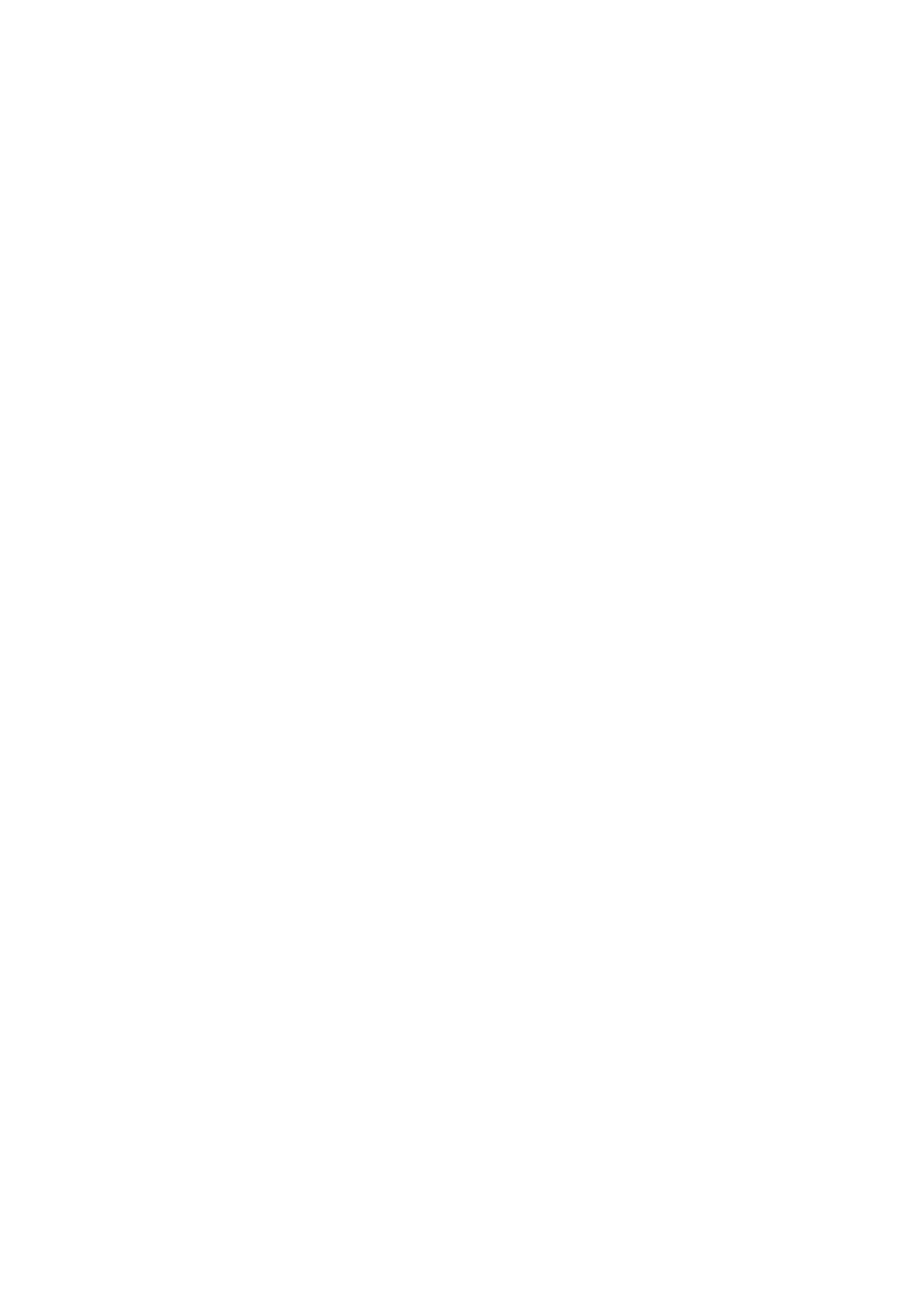#### **In the case of Storck v. Germany,**

The European Court of Human Rights (Third Section), sitting as a Chamber composed of:

Mr I. CABRAL BARRETO, *President*,

- Mr G. RESS,
- Mr L. CAFLISCH,
- Mr R. TÜRMEN,
- Mr B. ZUPANČIČ,
- Mrs M. TSATSA-NIKOLOVSKA,
- Mrs A. GYULUMYAN, *judges*,

and Mr V. BERGER, *Section Registrar*,

Having deliberated in private on 26 October 2004 and 24 May 2005,

Delivers the following judgment, which was adopted on the lastmentioned date:

# PROCEDURE

1. The case originated in an application (no. 61603/00) against the Federal Republic of Germany lodged with the Court under Article 34 of the Convention for the Protection of Human Rights and Fundamental Freedoms ("the Convention") by a German national, Ms Waltraud Storck ("the applicant"), on 15 May 2000.

2. The applicant, who had been granted legal aid, was represented by Mr G. Rixe, a lawyer practising in Bielefeld. The German Government ("the Government") were represented by their Agent, Mr K. Stoltenberg, *Ministerialdirigent*, and, subsequently, Mrs A. Wittling-Vogel, *Ministerialrätin*, of the Federal Ministry of Justice.

3. The applicant alleged, in particular, that her confinement in different psychiatric hospitals and the medical treatment she had received had violated Articles 5 and 8 of the Convention. She also complained that the proceedings to review the legality of these measures had not satisfied the requirements of Article 6 of the Convention.

4. On 15 October 2002 a committee of three judges of the Court, pursuant to Article 28 of the Convention, declared the application inadmissible and rejected it in accordance with Article 35 § 4.

5. On 28 January 2003 the same committee decided to reopen the proceedings.

6. The application was then allocated to the Third Section of the Court (Rule 52 § 1 of the Rules of Court). Within that Section, the Chamber that would consider the case (Article 27 § 1 of the Convention) was constituted as provided in Rule 26 § 1.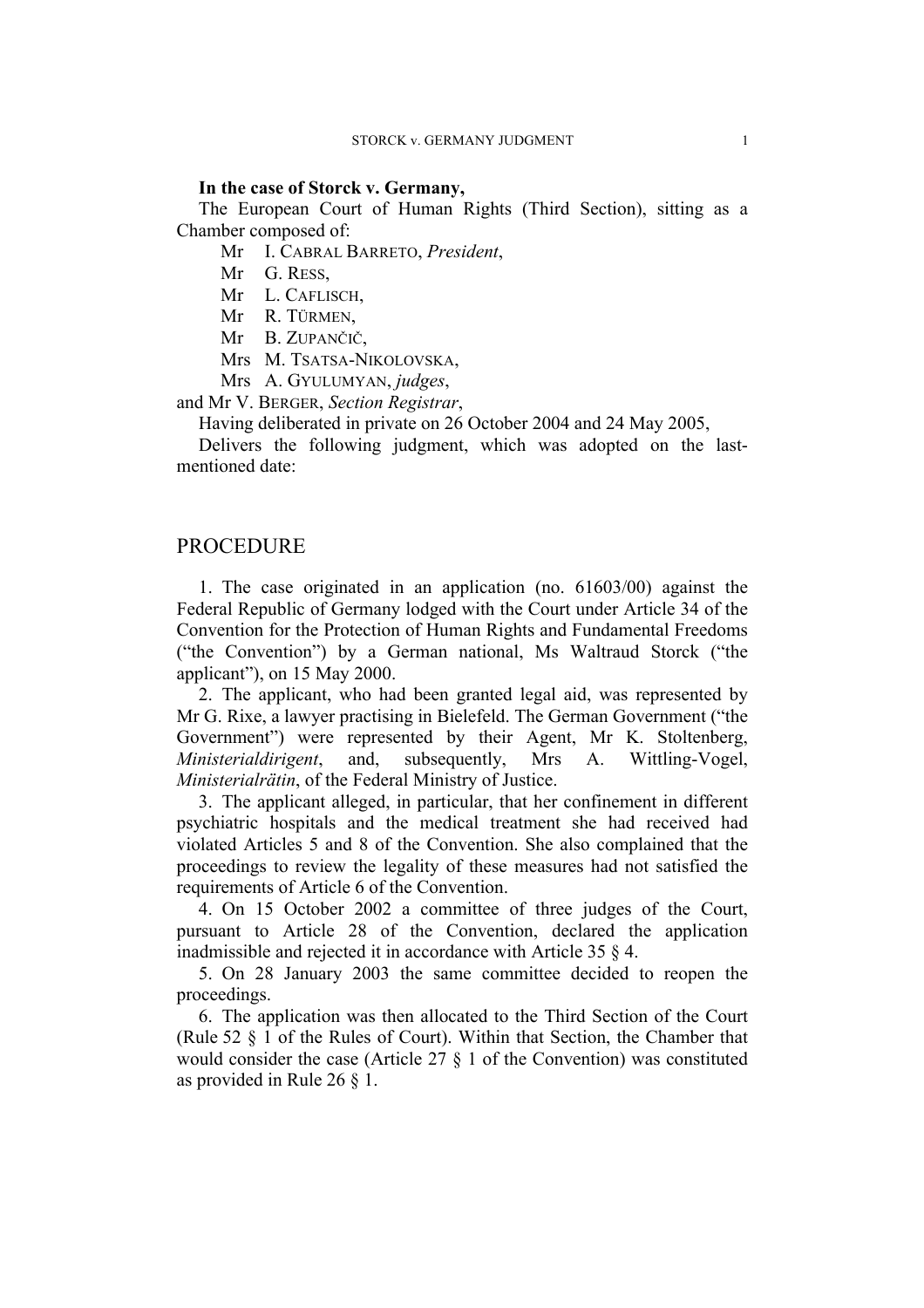7. By a decision of 26 October 2004, the Chamber declared the application partly admissible.

8. The applicant and the Government each filed observations on the merits (Rule 59  $\frac{8}{1}$ ). The parties replied in writing to each other's observations.

9. On 1 November 2004 the Court changed the composition of its Sections (Rule 25 § 1), but this case remained with the Chamber constituted within the former Third Section.

# THE FACTS

# I. THE CIRCUMSTANCES OF THE CASE

10. The applicant was born on 30 August 1958 and lives in Niederselters (Germany).

### **A. Background to the case**

11. The case concerns the applicant's repeated placement in a psychiatric institution, her stay in a hospital, her medical treatment and her various compensation claims.

12. The applicant is currently 100% disabled and receives an invalidity pension. She claims to be constantly suffering from significant pain, especially in her arms and legs and her vertebral column. She has spent almost twenty years of her life in different psychiatric institutions and other hospitals.

### *1. The applicant's placement in different psychiatric institutions*

13. From January 1974 to May 1974 (at which time the applicant was 15 years old), and from October 1974 to January 1975 (when she was 16 years old), the applicant was placed in the children and young people's psychiatric department at Frankfurt am Main University Clinic for seven months at her father's request.

14. From 29 July 1977 (when she was 18 years old) to 5 April 1979, she was placed in a locked ward (*geschlossene Station*) at a private psychiatric institution, the clinic of Dr Heines in Bremen, at her father's request. There had been serious conflicts between the applicant and her parents, following which her father believed her to be suffering from a psychosis. The applicant's mother had suffered from a paranoid-hallucinatory psychosis.

15. The applicant – who by that time had attained the age of majority – had not been placed under guardianship, had never signed a declaration that she had consented to her placement in the institution, and there had been no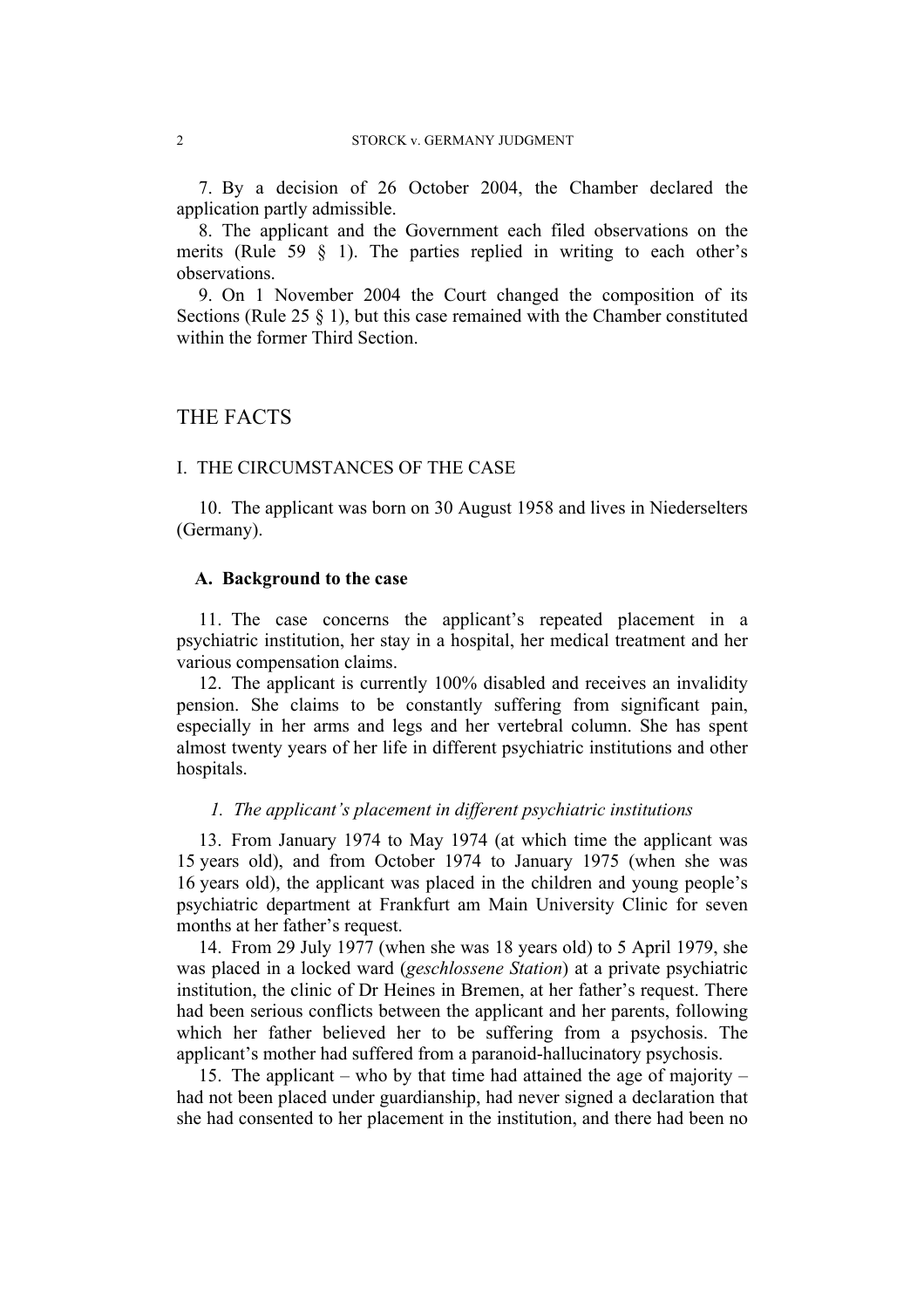judicial decision authorising her detention in a psychiatric hospital. The private clinic of Dr Heines was not entitled to detain patients who were to be kept in accordance with the Act of the *Land* of Bremen on the detention of mentally insane persons, mentally deficient persons and drug addicts (see paragraphs 51-58 below). On 4 March 1979 the police brought the applicant back to the clinic by force after she had attempted to escape.

16. During her forced stay at that clinic, the applicant was unable to maintain regular social contact with persons outside the clinic. When she was three years old, she had fallen ill with poliomyelitis, and following her medical treatment at the clinic she developed post-poliomyelitis syndrome.

17. From 5 April 1979 to 21 May 1980, the applicant was placed in a psychiatric hospital in Gießen. She claimed that she had by chance been saved from having to stay there any longer by a patient in the hospital who had given her accommodation.

18. From 21 January to 20 April 1981, she again received medical treatment at Dr Heines's clinic, having at that time lost her ability to speak and, according to the doctors, showing signs of autism.

### *2. The applicant's stays in different hospitals and clinics*

19. On 7 May 1991 the applicant received medical treatment at Dr Horst Schmidt's clinic for neurology and psychiatry.

20. From 3 September 1991 to 28 July 1992, the applicant received medical treatment (*stationäre Behandlung*) at Mainz University Clinic for Psychosomatic Medicine and Psychotherapy, a public-law institution, where she regained her ability to speak.

21. From 22 October to 21 December 1992, the applicant was treated in the orthopaedic department of a clinic in Frankfurt am Main and, from 4 February to 18 March 1993, she was treated in the orthopaedic department of a clinic in Isny.

22. On 18 April 1994 Dr Lempp, a professor of paedopsychiatry at Tübingen University and a member of the federal government's investigating committee, prepared an expert report at the applicant's request. He indicated that the applicant had "at no point in time suffered from a schizophrenia-type psychosis" ("*zu keinem Zeitpunkt lag eine Psychose aus dem schizophrenen Formenkreis vor*") and that her intemperate behaviour had resulted from conflicts with her family.

23. On 6 October 1999 Dr Köttgen, a psychiatrist, submitted a second expert opinion, again at the applicant's request. Confirming the findings of Dr Lempp, she considered that the applicant had never suffered from an early onset of schizophrenia, but that she had been in the midst of a pubertyrelated identity crisis (*Pubertätskrise*) at the relevant time. Because of the wrong diagnosis given at that time, she had for many years received medication already known to have adverse side effects. As the applicant had had poliomyelitis, she would have had to be treated with the utmost caution.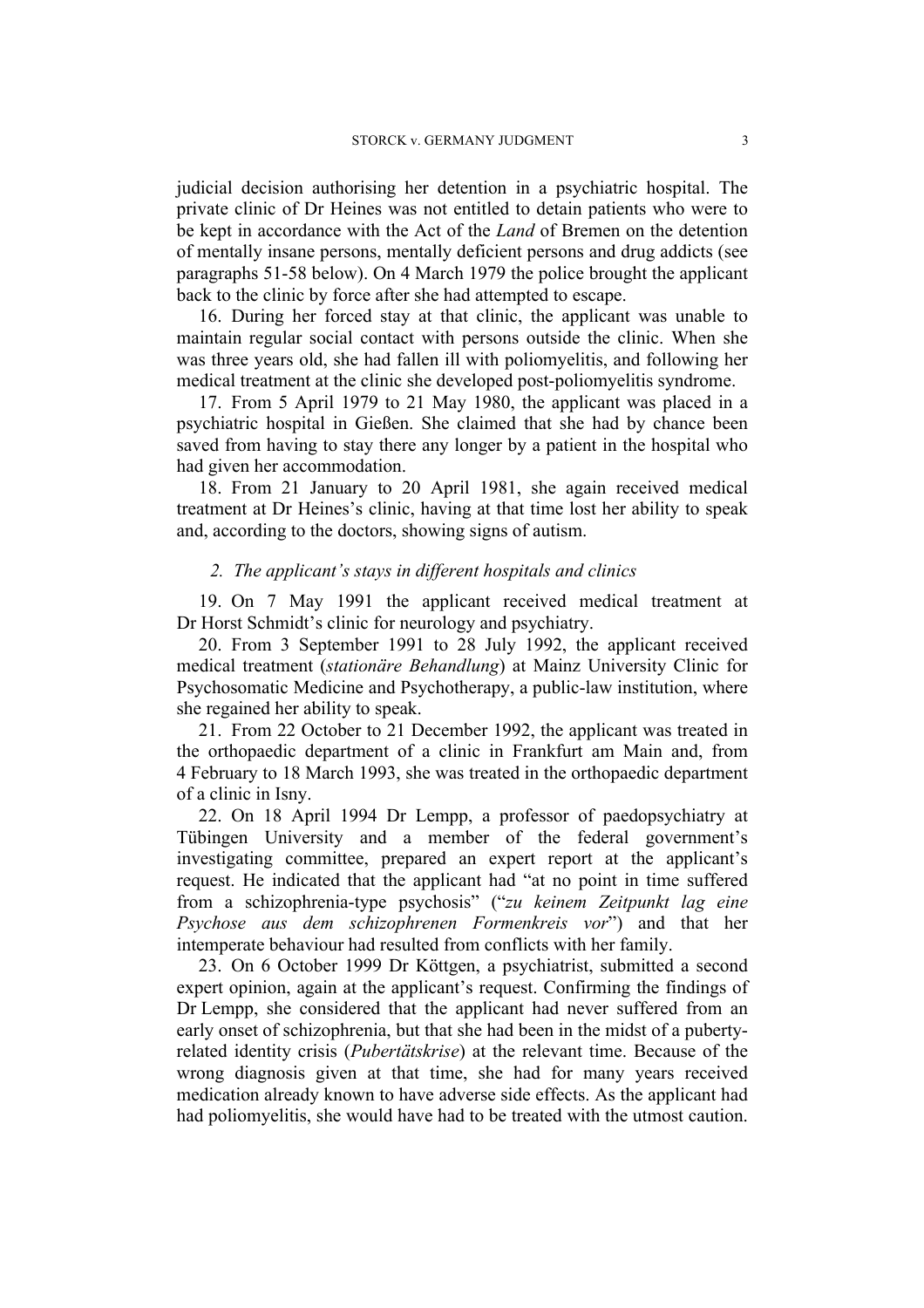In that connection, the situation at Dr Heines's clinic seemed to have been particularly serious: deprivation of liberty without a judicial decision, absence of a legal basis for the detention, excessive dosage of medication in order to question the applicant, and methods belonging to "black pedagogy" (*schwarze Pädagogik*).

# **B. Proceedings brought by the applicant in the national courts**

## *1. Proceedings in the Bremen courts*

24. On 12 February 1997 the applicant, on the basis of the expert report by Dr Lempp, lodged an application for legal aid and an action for damages against Dr Heines's clinic in the Bremen Regional Court. She claimed, firstly, that her detention from 29 July 1977 to 5 April 1979 and from 21 January 1981 to 20 April 1981 had been illegal under German law. Furthermore, the medical treatment she had received had been contraindicated because of her poliomyelitis. She argued that her forcible detention and the medical treatment she had received had ruined both her physical and mental health.

25. It was only at that time, on 24 February 1997, that the applicant was given access to her medical file from Dr Heines's clinic, despite her previous and repeated requests.

#### **(a) The judgment of the Bremen Regional Court of 9 July 1998**

26. On 9 July 1998 the Bremen Regional Court, after a hearing, allowed the applicant's action for damages, as her detention had been illegal under German law.

27. The Regional Court found that the applicant, who had attained the age of majority, had not been placed under guardianship, and her detention had not been ordered by a district court as provided by the Act of 16 October 1962 of the *Land* of Bremen on the detention of mentally insane persons, mentally deficient persons and drug addicts (see paragraphs 51-58 below).

28. According to the Regional Court, such a detention would only have been legal if the applicant had given her consent, which had not been the case. Firstly, she had not signed the admission form filled in on the day of her initial admission to the clinic. Secondly, she had not given her implicit consent (*konkludente Einwilligung*) to her placement and treatment at the clinic. The mere fact that on the day of her initial admission she had come to the clinic, accompanied by her father, did not suffice to establish valid consent (*wirksame Einwilligung*). According to the private clinic's submissions, it could not be ruled out that, at that time, the applicant had not been in a position to realise the importance and the consequences of her detention ("*es ist ... vielmehr nicht auszuschließen, daß die Klägerin zum*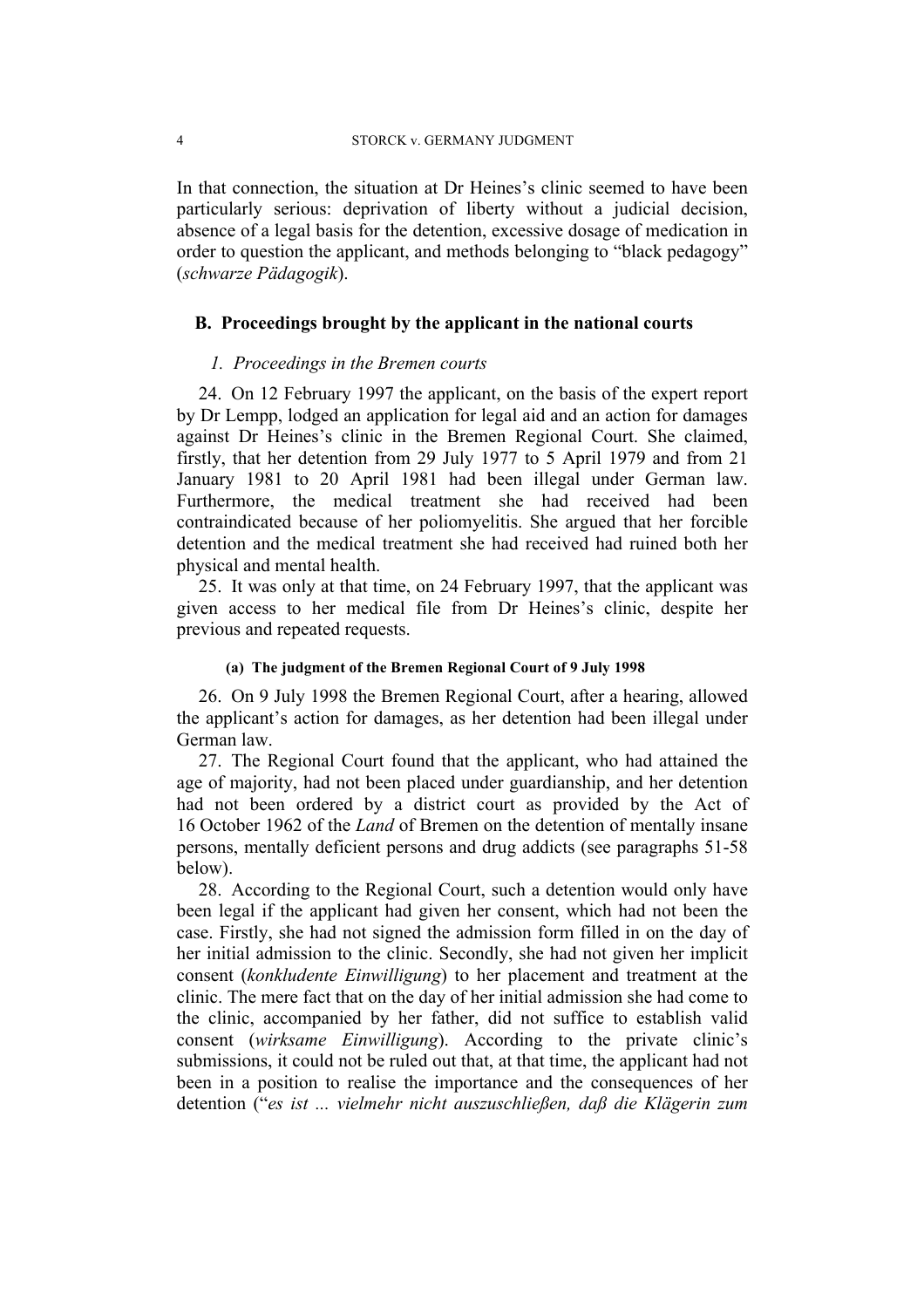*damaligen Zeitpunkt die Bedeutung und Tragweite der Unterbringung nicht erkennen konnte*"). This was due, in particular, to the fact that the applicant had been given very strong medication from the time of her arrival.

29. On that point, the Regional Court concluded as follows:

"Even assuming the claimant's initial consent, it would have lapsed as a result of her undisputed attempts to escape and the need to shackle her. From these times at the latest, which have not been specified any further by the defendant, it would have been necessary to obtain a court order."

("*selbst wenn man doch von einer anfänglichen Einwilligung der Klägerin ausgehen wollte, wäre diese durch die unstreitig erfolgten Ausbruchsversuche der Klägerin und die erforderlich gewordenen Fesselungen hinfällig geworden. Spätestens zu diesen,*  von der Beklagten nicht näher vorgetragenen Zeitpunkten, wäre die Einholung einer *gerichtlichen Anordnung erforderlich gewesen.*")

30. The Regional Court found that, for the second period in which the applicant was placed in the psychiatric hospital (from 21 January to 20 April 1981), she had likewise not consented to her confinement, as she had shown signs of autism and had suffered from temporary loss of speech. Therefore, a court order would also have been necessary for this period.

31. As the applicant was therefore entitled to damages in any event, the Regional Court did not examine the question whether her medical treatment had been adequate or not.

32. The Regional Court also found that the applicant's compensation claim was not time-barred. Under Article 852 § 1 of the Civil Code (see paragraph 63 below), the limitation period of three years for tort claims (*unerlaubte Handlung*) started running only when the victim had knowledge of the damage and of the person responsible for it. The court observed that a victim could only be perceived to have that knowledge when he was in a position to bring an action for damages that had sufficient prospects of success. Only from then on could he reasonably be expected to bring that action ("*daß ihm die Klage zuzumuten ist*"), regard being had in addition to his state of health. The court referred to the case-law of the Federal Court of Justice (*Bundesgerichtshof*) on the subject.

33. Even if the applicant might already have been conscious of the fact that she had been placed in the clinic against her will, it was established that during her long stays in the psychiatric hospital she had been forced to take very strong medication. When she had been released from the clinic, she had still received medical treatment, and she had always been regarded as mentally ill. The applicant had also suffered from serious physical disorders (*schwere körperliche Ausfallerscheinungen*) and had, in particular, subsequently lost the ability to speak for more than eleven years (from 1980 to 1991/92). It was not until the end of this medical treatment and after the submission of Dr Lempp's expert report on 18 April 1994 – in which it had been concluded for the first time that she had never suffered from schizophrenia – that she had become sufficiently aware of her situation, of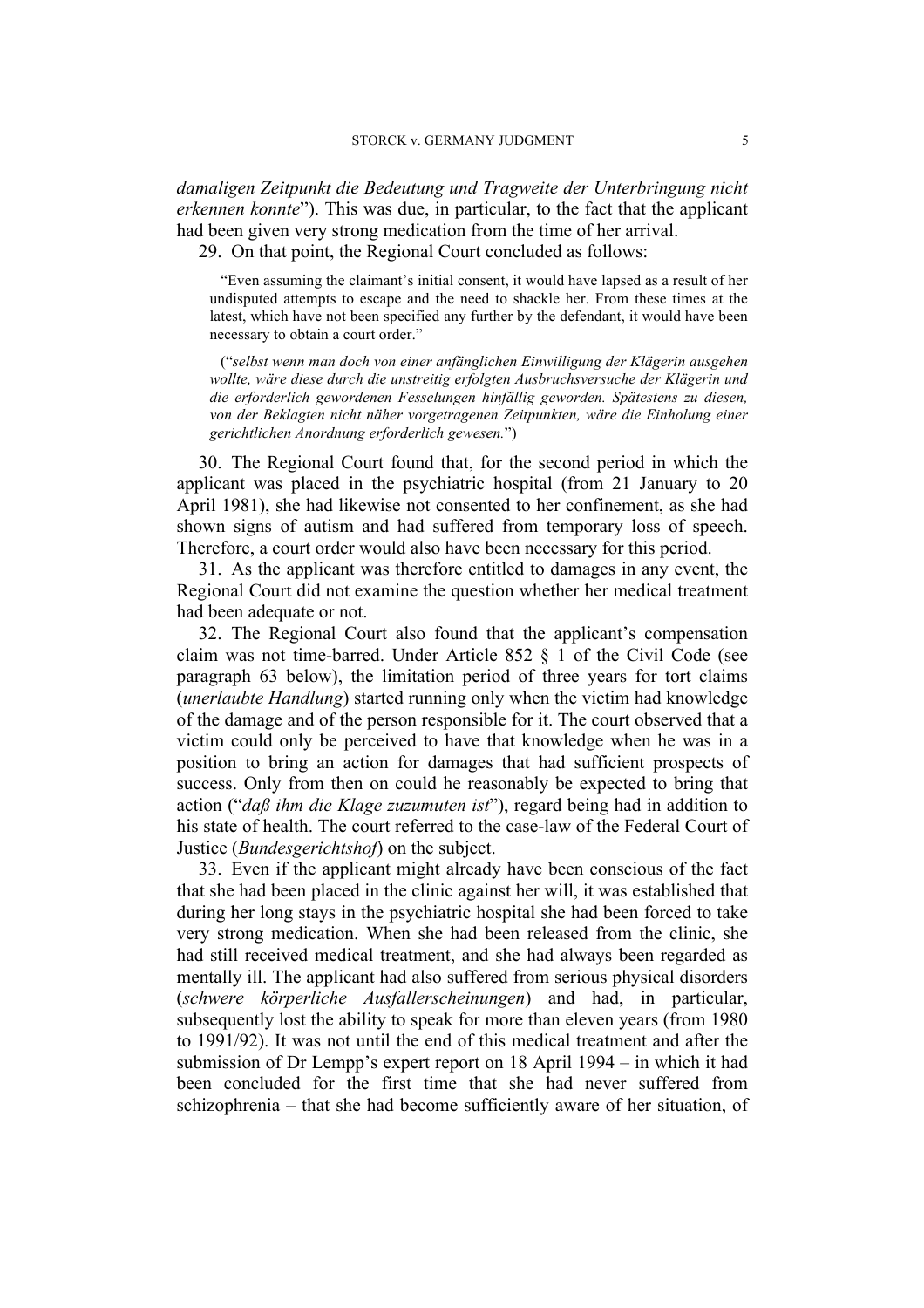her possible right to damages, and of the possibility of bringing an action in court. Her application for legal aid, lodged on 12 February 1997, had interrupted the three-year limitation period. Her claim was therefore not time-barred.

#### **(b) The judgment of the Bremen Court of Appeal of 22 December 2000**

34. On 22 December 2000 the Bremen Court of Appeal, following an appeal by the clinic, quashed the judgment of the Bremen Regional Court and dismissed the applicant's action.

35. The Court of Appeal disagreed with the Bremen Regional Court's finding that the applicant had illegally been deprived of her liberty during her stay and treatment at the clinic. It noted that the Regional Court had not taken evidence on the issue in dispute. It found that the applicant had conceded in the appeal proceedings that she had to a certain extent voluntarily ("*bedingt freiwillig*") consented to her stay in the clinic in 1981.

36. The Court of Appeal left open the question whether the applicant had a compensation claim in tort (*Schadensersatzanspruch aus unerlaubter Handlung*) on account of her unlawful deprivation of liberty or the damage caused to her body by her medical treatment. In any event, such a claim would be time-barred under Article 852 § 1 of the Civil Code, which provided for a three-year time-limit. The Court of Appeal considered that the applicant had always been conscious of the fact that she had purportedly been detained against her will, independently of the expert opinion submitted by Dr Lempp. She had also been aware that she had allegedly been forced to take antipsychotic medication. Therefore, she had also been in a position to bring an action in court, despite her physical problems. According to the case-law of the Federal Court of Justice, it sufficed to be aware of having suffered damage, without knowledge of the entirety of the damage being necessary.

37. Furthermore, the Court of Appeal found that the applicant was likewise not entitled to bring a compensation claim on a contractual basis (*Schadensersatzansprüche aus Vertrag*) following her medical treatment. According to the Court of Appeal, the applicant had not sufficiently proved that she had expressly objected to her stay in the psychiatric hospital. Moreover, a contract between the applicant and the clinic concerning the applicant's medical treatment could also have been concluded implicitly (*konkludenter Vertrag*). It could not be assumed that this contract had been terminated by each of the applicant's attempts to escape, which were attributable to her illness ("*Es kann nicht angenommen werden, daß dieser konkludent geschlossene Vertrag durch jeden krankheitsbedingten Fluchtversuch beendet worden ist*"). In fact, when the clinic prevented the applicant from escaping, it had complied with its duty of care (*Fürsorgepflicht*). According to the expert opinion of Dr Rudolf, a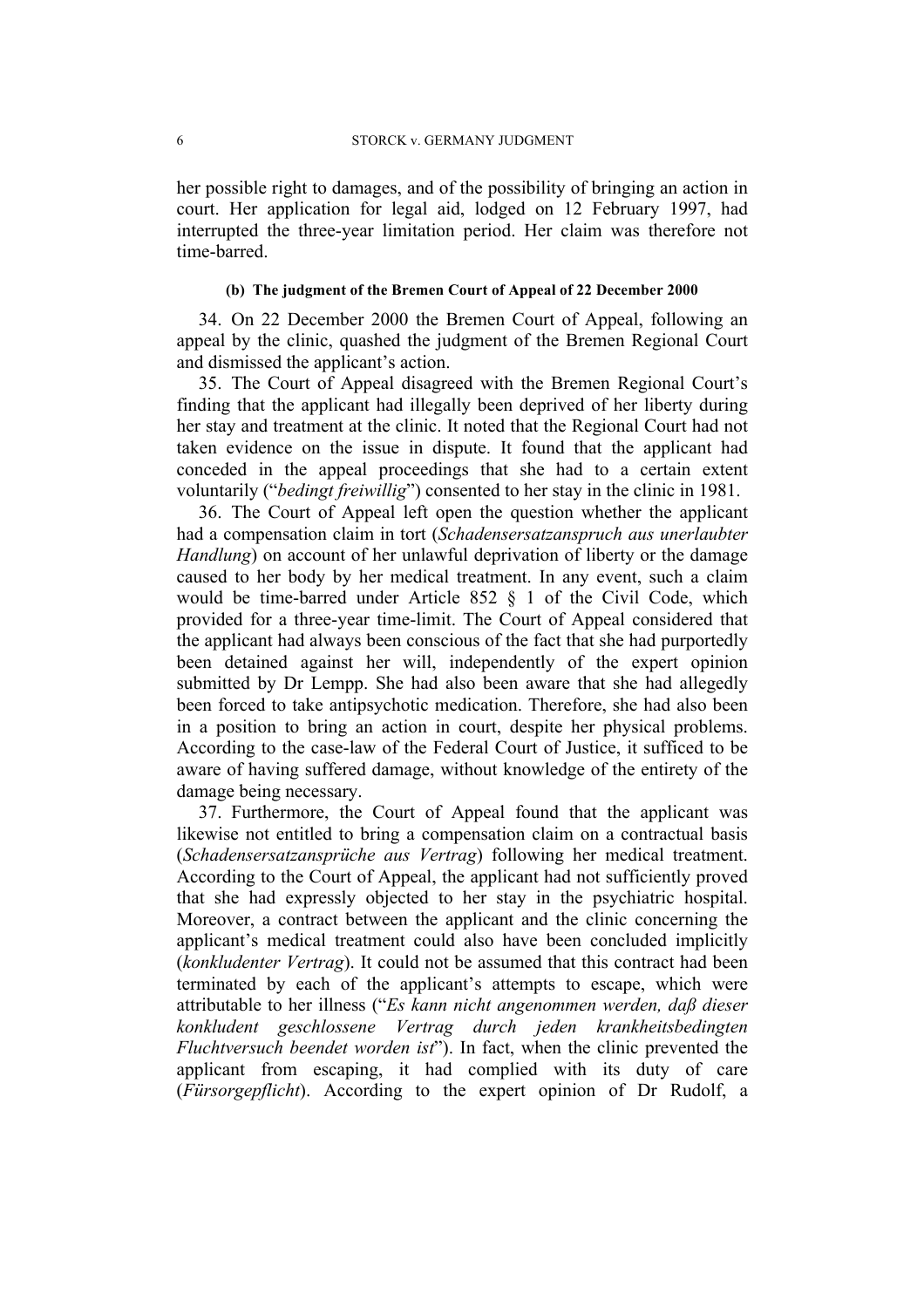psychiatrist appointed by the Court of Appeal, the applicant had been seriously ill at that time and in need of medical treatment.

38. Irrespective of this, the Court of Appeal pointed out that the clinic had disputed the applicant's assertion that she had been detained against her will, so that it remained uncertain whether this assertion was true ("*so daß offenbleibt, ob dieser Vortrag überhaupt zutrifft*").

39. Even if a contract concluded between the clinic and the applicant, who had at that time attained the age of majority, could not be presumed, there was in any event a contract between the clinic and the applicant's father, concluded implicitly for the applicant's benefit. This contract had run at least from 29 July 1977 to January 1978, when attempts had been made to place her in a different psychiatric institution.

40. Furthermore, the Court of Appeal did not consider that the applicant's treatment had been erroneous, or that the dosage of her medication had been too high. It relied in this connection on the conclusive expert report by Dr Rudolf. In assessing the opinion expressed by the expert, who had submitted his report both in writing and orally during the hearing, the court thoroughly considered the partly different conclusions reached in the expert reports by Dr Lempp and Dr Köttgen, which had been prepared at the applicant's request.

## *2. Proceedings in the Mainz and Koblenz courts*

41. The applicant also brought an action for damages in the Mainz Regional Court against the doctors who had treated her at Mainz University Clinic and against the clinic itself. She claimed that she had been treated for psychosomatic symptoms, although she had in fact been suffering from post-poliomyelitis syndrome. As the applicant's medical file concerning her treatment at the clinic had temporarily disappeared, the clinic compiled a substitute file (*Notakte*) of some 100 pages, to which the applicant's lawyer was subsequently granted access.

42. In a judgment delivered on 5 May 2000, the Mainz Regional Court dismissed the applicant's claim. It found that, according to the expert report by Dr Ludolph, chief physician of the neurology clinic at Ulm University, there had not been sufficient evidence that her post-poliomyelitis syndrome and her contemporaneous mental ailments had not been treated correctly.

43. During the appeal proceedings subsequently brought by the applicant in the Koblenz Court of Appeal, the original of the applicant's medical file was found, and the applicant's lawyer was granted access to it.

44. In a judgment delivered on 30 October 2001, the Koblenz Court of Appeal confirmed its own judgment by default of 15 May 2001, given on account of the applicant's failure to attend the hearing (*Versäumnisurteil*). It upheld the judgment of the Mainz Regional Court. Relying on the expert report by Dr Ludolph and another two reports submitted by orthopaedic experts, the court found in particular that the applicant had neither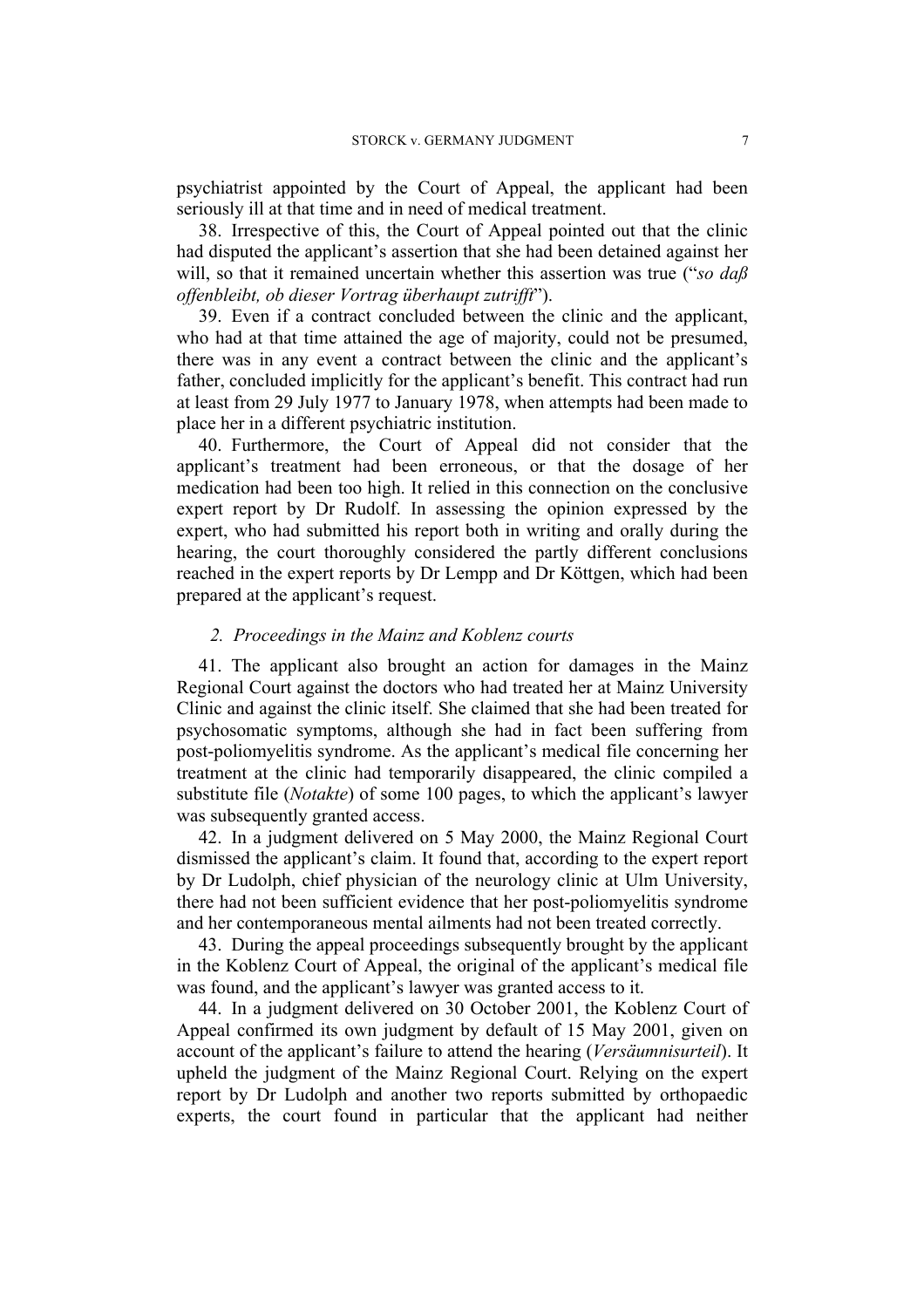intentionally nor negligently been given the wrong medical treatment. It stated that the fact that one of the expert reports had been drawn up with the aid of doctors assisting the court-appointed expert did not preclude its use in court. The court-appointed expert had taken full responsibility for the report and had been examined in person in court. Moreover, even assuming that there had been an error in treatment, the applicant, on whom the burden of proof fell in the matter, had not shown that there was a causal link between the error in treatment and the damage to her health. In particular, as there had not in any event been a serious error in treatment, it was not necessary, in accordance with the settled case-law of the Federal Court of Justice, to apply a less strict rule on the burden of proof (*Beweiserleichterungen*).

# *3. Proceedings before the Federal Court of Justice*

45. The applicant lodged an appeal on points of law with the Federal Court of Justice against the Bremen Court of Appeal's judgment of 22 December 2000 and against the judgments delivered by the Mainz Regional Court on 5 May 2000 and the Koblenz Court of Appeal on 30 October 2001.

46. On 15 January 2002 the Federal Court of Justice refused to admit the applicant's appeal against the judgment of the Bremen Court of Appeal.

47. On 5 February 2002 the five judges of the Federal Court of Justice with jurisdiction to adjudicate on the applicant's case refused to grant her legal aid for her appeal on points of law against the judgments of the Mainz and Koblenz courts. They argued that her appeal did not have sufficient prospects of success. On 25 March 2002 the same five judges of the Federal Court of Justice dismissed the applicant's appeal against the judgments of the Mainz and Koblenz courts as inadmissible, the applicant not having submitted grounds for her appeal within the statutory time-limit.

### *4. Proceedings before the Federal Constitutional Court*

48. On 2 February 2002 the applicant lodged a constitutional complaint against the judgments delivered by the Bremen Court of Appeal on 22 December 2000 and the Federal Court of Justice on 15 January 2002. Quoting the relevant provisions of the Basic Law, she claimed that her rights to liberty and human dignity and to a fair trial had been violated. She argued that her physical integrity had been infringed. She set out in detail the conditions of her stay in the various psychiatric institutions, the hearings in and the judgments delivered by the Bremen courts and explained why she considered that her rights had not been respected.

49. On 19 February 2002 the applicant lodged a constitutional complaint against the judgments delivered by the Mainz Regional Court on 5 May 2000 and the Koblenz Court of Appeal on 30 October 2001, and against the Federal Court of Justice's decision of 5 February 2002 not to grant her legal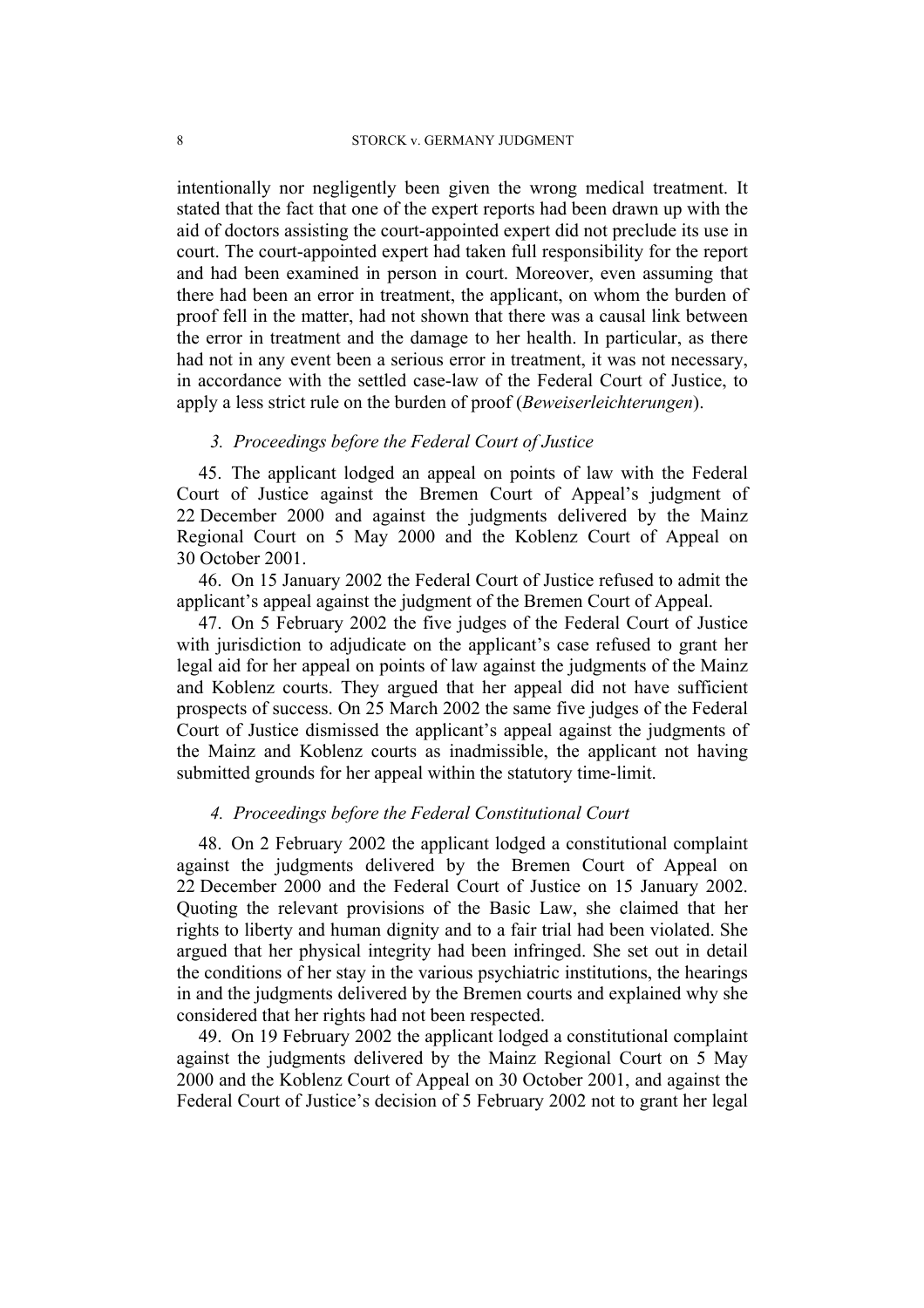aid. She claimed that her right to a fair trial had been violated and argued that she had been given the wrong medical treatment. She set out in detail how she had been treated at Mainz University Clinic, how the proceedings in the Mainz and Koblenz courts had progressed and why she considered that her constitutional rights had thereby been violated.

50. On 6 March 2002 the Federal Constitutional Court refused to allow the applicant's constitutional complaints. The court argued that the complaints were not of fundamental importance ("*keine grundsätzliche Bedeutung*"), as the questions raised by them had already been resolved in its case-law. Furthermore, it was not the function of the Constitutional Court to deal with errors of law allegedly committed by the competent civil courts. The applicant's complaints did not disclose a violation of her constitutional rights.

### II. RELEVANT DOMESTIC LAW AND PRACTICE

# **A. Provisions governing the detention of individuals in a psychiatric hospital**

# *1. Provisions in force at the time of the applicant's placement in the clinic in Bremen in 1977*

51. At the time of the applicant's first placement in the clinic in Bremen, the rules governing the detention of individuals in a psychiatric hospital were notably laid down in the Act of the *Land* of Bremen of 16 October 1962 on the detention of mentally insane persons, mentally deficient persons and drug addicts (*Gesetz über die Unterbringung von Geisteskranken, Geistesschwachen und Süchtigen*).

52. Section 1(2) of the Act provided that it covered cases where confinement took place against the will or without the consent of the person concerned.

53. By section 2 of the Act, a detention was legal if the person concerned, by his conduct towards himself or others, posed a serious threat to public safety or order that could not be otherwise averted.

54. Under the terms of section 3 of the Act, the detention had to be ordered by the district court (*Amtsgericht*) on a written application by the competent administrative authority.

55. Section 7 of the Act provided that an application for the detention of an individual had to be accompanied by an expert report on the mental illness of the person concerned, submitted by the competent public health officer (*Amtsarzt*) or a specialist in mental illnesses. This report had to set out whether and to what extent the individual, by his conduct towards himself or others, posed a serious threat to public safety or order.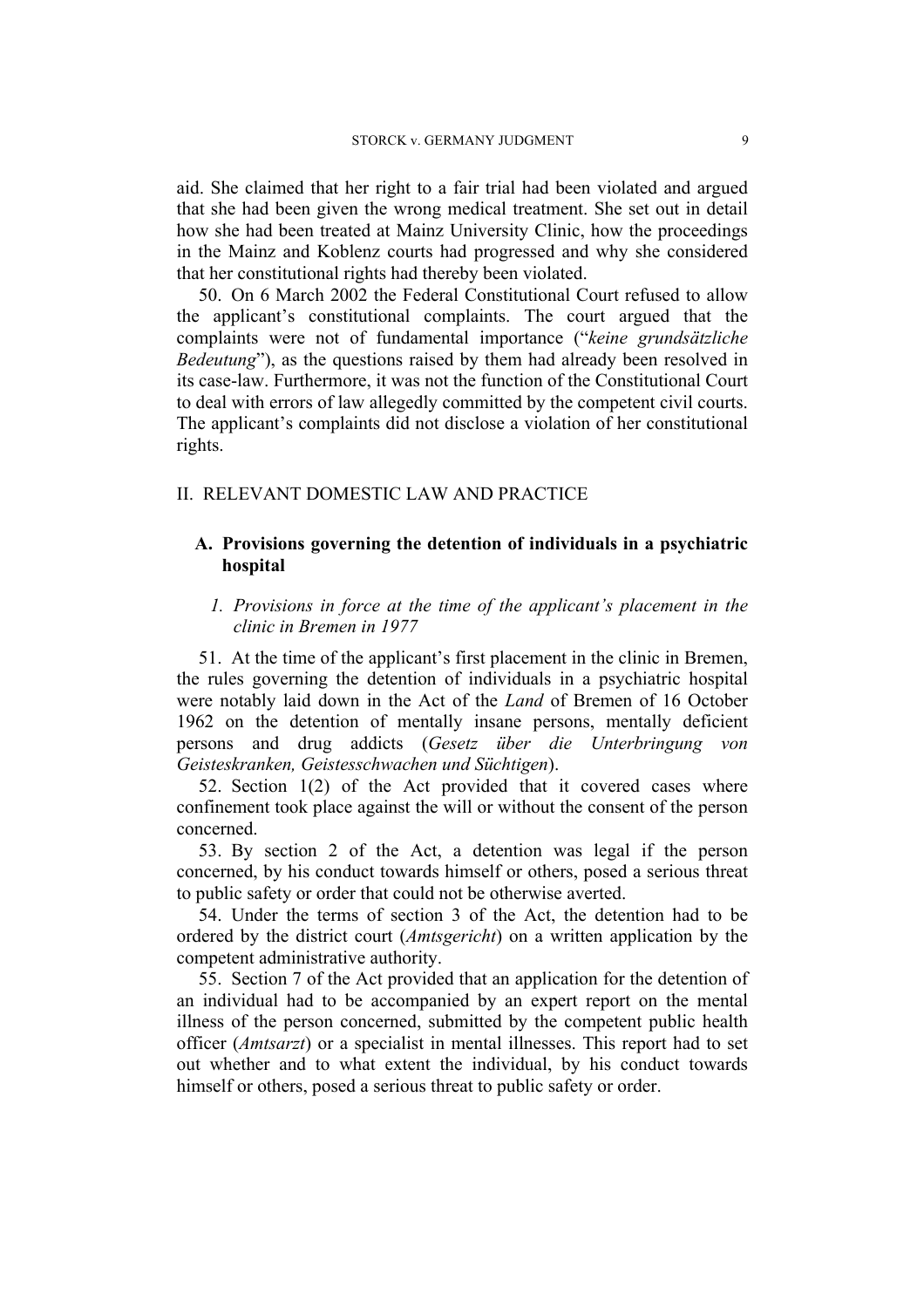56. By section 8 of the Act, the district court was obliged to assign counsel to the person concerned if this was necessary for the protection of his interests.

57. Under section 9 of the Act, the court, in principle, had to question the person concerned before reaching its decision. A hearing in person was exceptionally considered unnecessary if it was likely to have negative effects on the state of health of the person concerned or if communication with him was not possible. In such cases, the court had to assign him a guardian *ad litem* (*Verfahrenspfleger*), if he had not already been placed under guardianship.

58. An appeal (*sofortige Beschwerde*) lay against the district court's decision ordering the detention (section 10 of the Act). After a period of in principle one year, the district court had to decide whether the detention was to be continued. The continuation of the detention could only be ordered on the basis of a new medical expert report (sections 15 and 16 of the Act).

#### *2. Subsequent developments*

59. On 9 July 1979 a new Act of the *Land* of Bremen on measures of aid and protection in cases of mental disorders (*Gesetz über Hilfen und Schutzmaßnahmen bei psychischen Krankheiten*) came into force. It replaced the provisions of the Act of the *Land* of Bremen on the detention of mentally insane persons, mentally deficient persons and drug addicts of 1962 with a view to securing patients' rights.

60. Section 34 of the Act, among other things, established a Board of Visitors for Psychiatric Hospitals. Without prior notice and at least once a year, it visits psychiatric hospitals in which persons are detained following a court order in accordance with section 17 of the Act. The task of the Board of Visitors is, in particular, to check whether the rights of the persons so detained are respected, and to give patients the opportunity to raise complaints. Several years after the Act came into force, the Board of Visitors extended its visits to all psychiatric hospitals, whether or not the hospitals detained patients pursuant to a court order. These visits, which went beyond the strict wording of section 34 of the said Act, were carried out with the consent of the institutions concerned.

### **B. Administrative provisions on the conduct of private clinics**

61. Under the terms of section 30 of the Conduct of Trade Act (*Gewerbeordnung*), in its version in force since 16 February 1979, private hospitals and private psychiatric institutions needed a licence issued by the competent State authority. The licence could notably be refused if there were facts raising doubts as to the reliability of the institution's management.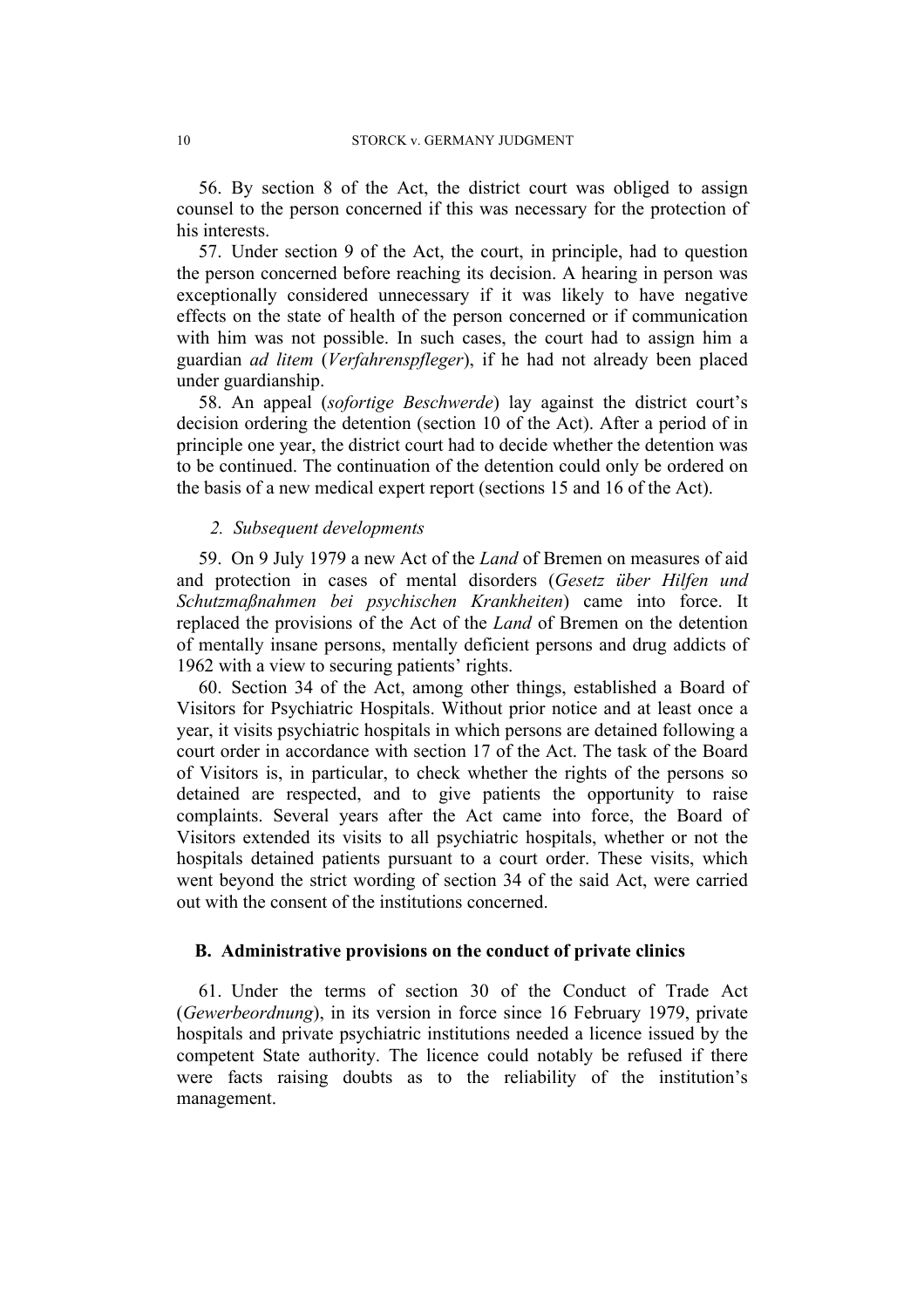### **C. Criminal-law provisions**

62. By Article 239 § 1 of the Criminal Code, a person who deprives another person of his liberty is to be punished by up to five years' imprisonment or a fine. Paragraph 3 of the same Article provides that a person who deprives another person of his liberty for more than one week or causes serious damage to the health of the victim by the detention itself or by an act committed during that detention is to be punished with a prison sentence of between one and ten years. Under Articles 223 to 226 of the Criminal Code, assault is punishable by up to ten years' imprisonment or a fine. A person who unlawfully compels another through force to commit, acquiesce in or omit to carry out an act is punishable by up to three years' imprisonment or a fine (Article 240 § 1 of the Criminal Code).

# **D. Civil-law provisions and case-law concerning compensation claims**

63. Compensation claims in tort are governed by Article 823 of the Civil Code, paragraph 1 of which provides that a person who intentionally or negligently causes bodily injury to, or damage to the health of, another person or deprives that person of his liberty, is liable to compensate the victim for the damage so caused. By Article 823 § 2 of the Civil Code, the same obligation to compensate the victim rests with a person who intentionally or negligently violates a legal provision designed for the protection of others, such as Articles 223 to 226, 239 and 240 of the Criminal Code. Under Article 847 § 1 of the Civil Code (in the version in force until 31 July 2002 and applicable to damage caused before that date), damages for pain and suffering can be claimed in the event of injury to the body or damage to health, or in the event of deprivation of liberty. According to Article 852 of the Civil Code, in the version in force at the relevant time, compensation claims in tort are time-barred three years after the date on which the victim learned of the damage and of the person liable to compensate him.

64. At the relevant time, there were no explicit provisions on contractual compensation claims in the Civil Code in cases involving the defective performance of a contract (*positive Vertragsverletzung*) concluded by a doctor and his patient. However, in accordance with the well-established case-law of the civil courts, a person could claim damages if his contract with another person had deliberately or negligently been performed defectively by that other person and if this had caused damage to him.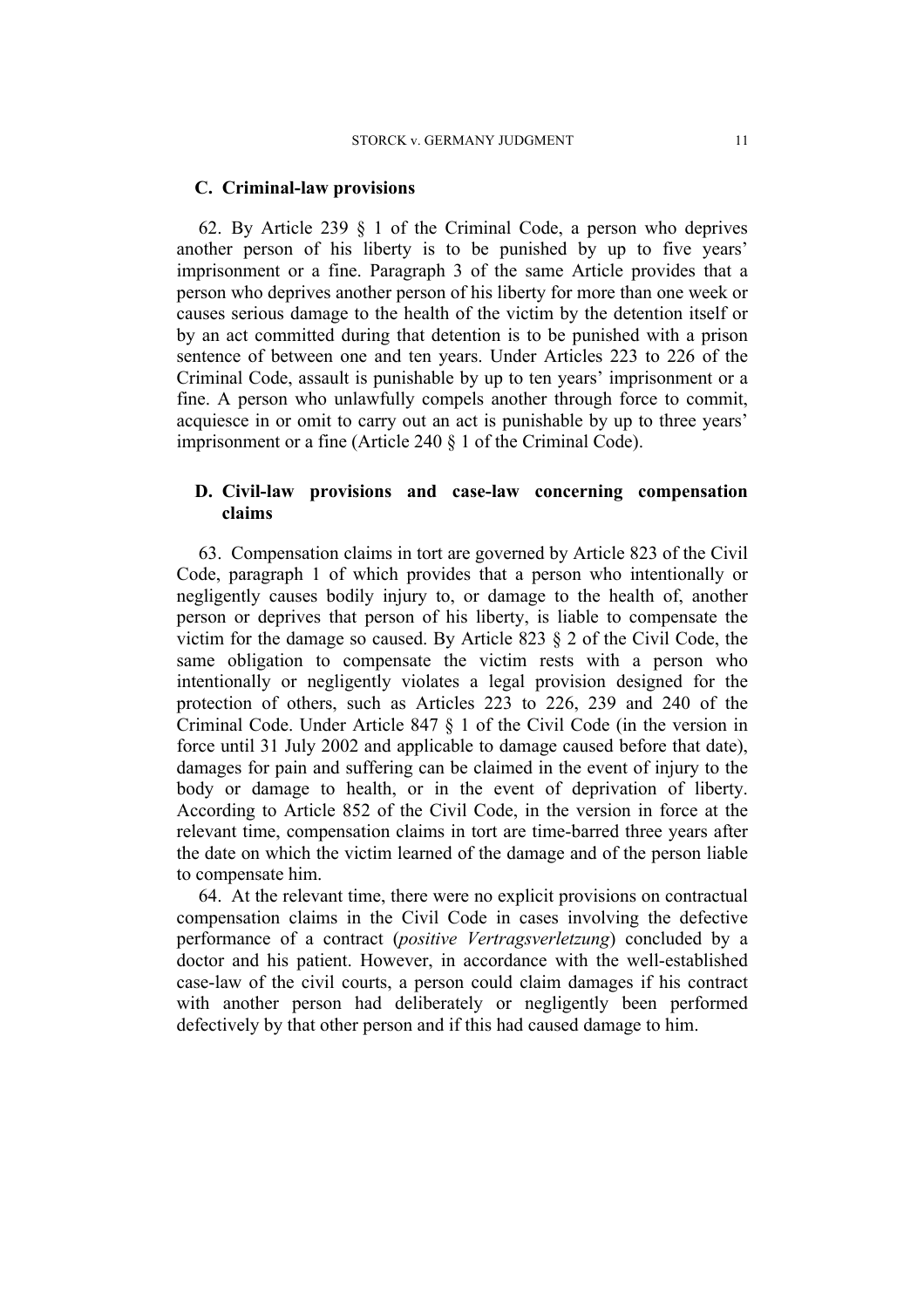# THE LAW

...

## I. THE GOVERNMENT'S PRELIMINARY OBJECTION

65. The Government repeated the objection they had raised at the admissibility stage to the reopening of the proceedings before the Court, claiming that the Court did not have the right to do so after a committee had declared an application inadmissible. Nor did the Court have such competence in cases where there had been a manifest error of fact or in the assessment of the relevant admissibility requirements. In any event, no such error was discernible in the present case.

66. The applicant did not comment on this issue.

67. The Court notes that the Government set out their preliminary objection of *res judicata* in detail at the admissibility stage. In its decision on admissibility of 26 October 2004, the Court found:

"The Court concedes that neither the Convention nor the Rules of Court expressly provide for the reopening of proceedings before the Court (see *Des Fours Walderode v. the Czech Republic* (dec.), no. 40057/98, ECHR 2004-V, and *Harrach v. the Czech Republic* (dec.), no. 77532/01, 18 May 2004). However, in exceptional circumstances, where there has been a manifest error of fact or in the assessment of the relevant admissibility requirements, the Court does have, in the interests of justice, the inherent power to reopen a case which had been declared inadmissible and to rectify those errors (see, *inter alia*, *V.S. and T.H. v. the Czech Republic*, no. 26347/95, Commission decision of 10 September 1996; *Appietto v. France* (dec.), no. 56927/00, § 8, 26 February 2002; *Des Fours Walderode*, cited above; and *Harrach*, cited above). The Government's objection must therefore be dismissed."

The Court considers that there are no reasons for it to depart from that decision.

# II. ALLEGED VIOLATION OF ARTICLE 5 § 1 OF THE CONVENTION IN RESPECT OF THE APPLICANT'S CONFINEMENT IN A PRIVATE CLINIC FROM JULY 1977 TO APRIL 1979

68. The applicant claimed that through her forced stay at Dr Heines's clinic in Bremen, she had been deprived of her liberty contrary to Article 5 § 1 of the Convention, the relevant parts of which provide:

"1. Everyone has the right to liberty and security of person. No one shall be deprived of his liberty save in the following cases and in accordance with a procedure prescribed by law:

(e) the lawful detention ... of persons of unsound mind ..."

### **A. Whether the applicant was deprived of her liberty**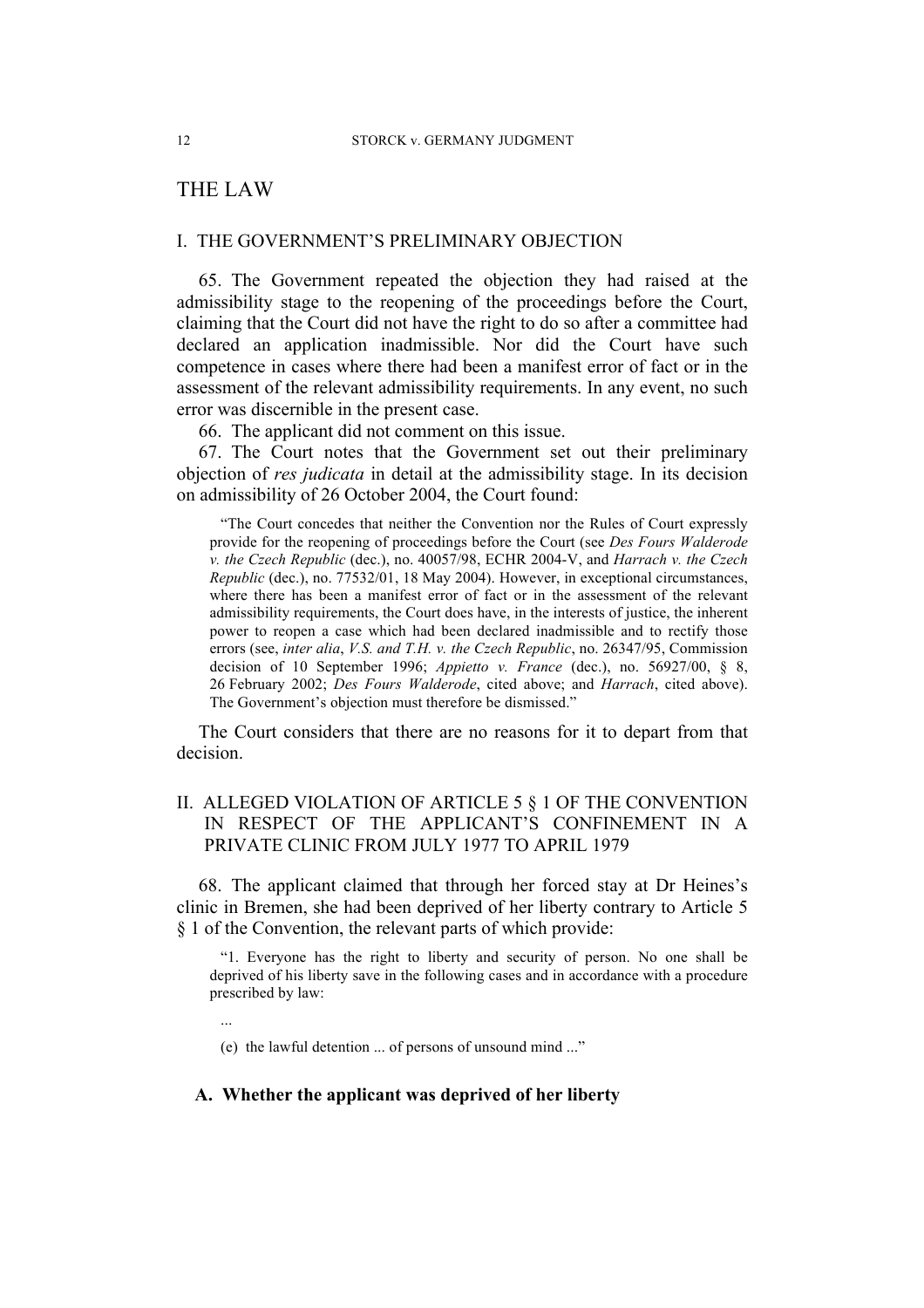69. The applicant maintained that she had been detained against her will in Dr Heines's clinic. Referring to the findings of the Bremen Regional Court, she stressed that she had objected to her confinement in that clinic, where she had been placed in a locked ward and had been unable to contact others.

70. The Government contested this view. They submitted that the applicant had not been deprived of her liberty, as she had consented to her stay in Dr Heines's clinic. Otherwise, the applicant would certainly not have returned there voluntarily in 1981.

71. The Court reiterates that, in order to determine whether there has been a deprivation of liberty, the starting-point must be the specific situation of the individual concerned and account must be taken of a whole range of factors arising in a particular case, such as the type, duration, effects and manner of implementation of the measure in question (see, *inter alia*, *Guzzardi v. Italy*, judgment of 6 November 1980, Series A no. 39, p. 33, § 92; *Nielsen v. Denmark*, judgment of 28 November 1988, Series A no. 144, p. 24, § 67; and *H.M. v. Switzerland*, no. 39187/98, § 42, ECHR 2002-II).

72. The Court observes that, whereas the applicant's factual situation at the clinic was largely undisputed, the Bremen Regional Court found that the applicant had been deprived of her liberty because she had neither expressly nor implicitly consented to her stay there. However, the Bremen Court of Appeal took the view that either the applicant had implicitly concluded a contract concerning her medical treatment with the clinic, or, alternatively, there had been an implicit contractual agreement between her father and the clinic concluded for her benefit. The Court needs to have regard to the domestic courts' related findings of fact but is not constrained by their legal conclusions as to whether or not the applicant was deprived of her liberty within the meaning of Article 5 § 1 of the Convention (see *H.L. v. the United Kingdom*, no. 45508/99, § 90, ECHR 2004-IX).

73. Having regard to the factual situation of the applicant at the clinic in Bremen, the Court notes that it is undisputed that the applicant was placed in a locked ward there. She was under the continuous supervision and control of the clinic personnel and was not free to leave it during her entire stay there of approximately twenty months. When the applicant attempted to escape it had been necessary to shackle her in order to keep her in the clinic. On the one occasion she managed to escape, she had had to be brought back by the police. She was also unable to maintain regular social contact with the outside world. Objectively, she must therefore be considered to have been deprived of her liberty.

74. However, the notion of deprivation of liberty within the meaning of Article 5 § 1 does not only comprise the objective element of a person's confinement in a particular restricted space for a not negligible length of time. A person can only be considered to have been deprived of his liberty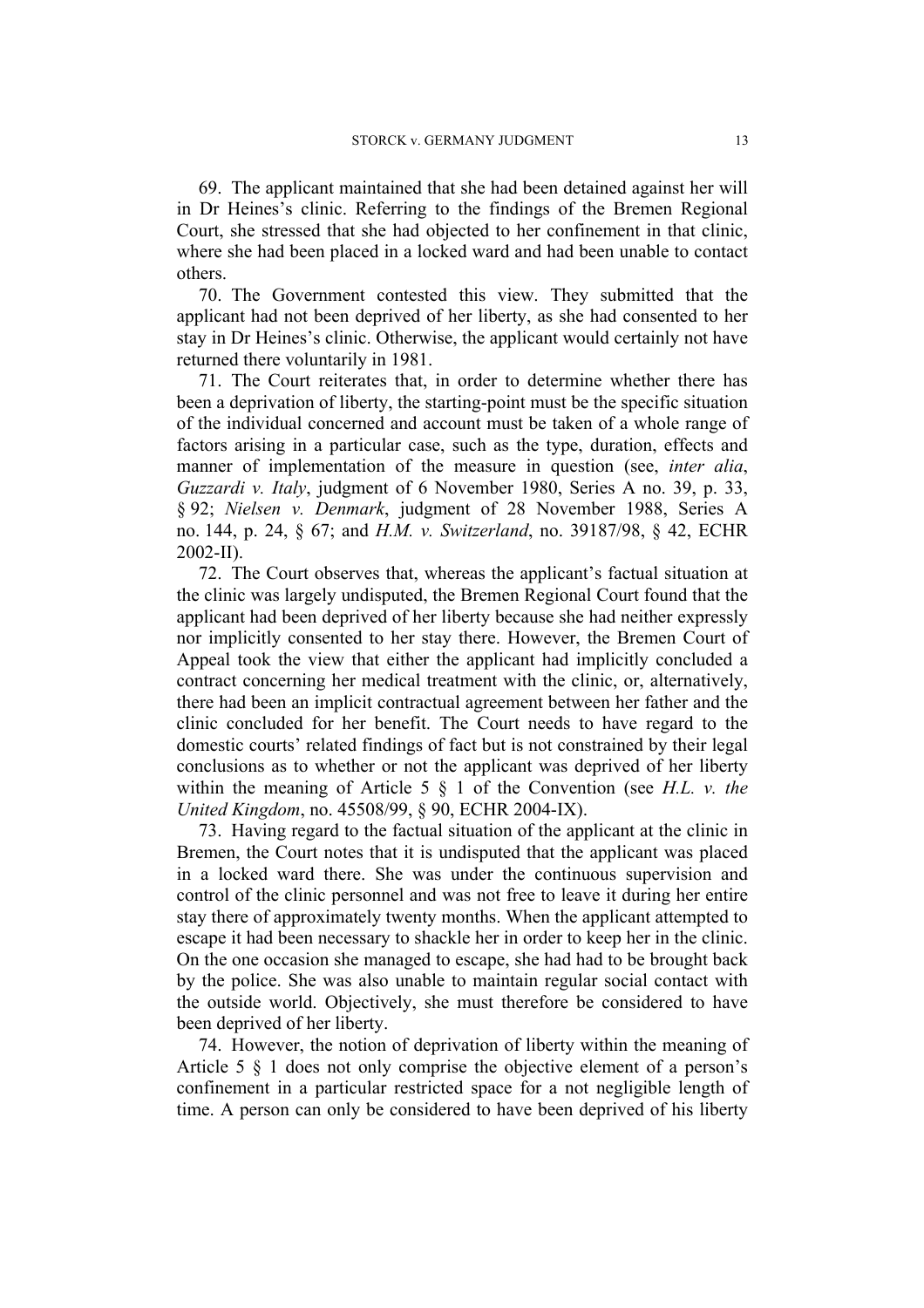if, as an additional subjective element, he has not validly consented to the confinement in question (see, *mutatis mutandis*, *H.M. v. Switzerland*, cited above, § 46). The Court notes that, in the present case, it is disputed between the parties whether the applicant had consented to her stay in the clinic.

75. Having regard to the national courts' related findings of fact and to the factors that are undisputed between the parties, the Court observes that the applicant had attained the age of majority at the time of her admission to the clinic and had not been placed under guardianship. Therefore, she was considered to have the capacity to consent or object to her admission and treatment in hospital. It is undisputed that she did not sign the clinic's admission form prepared on the day of her arrival. It is true that she came to the clinic herself, accompanied by her father. However, the right to liberty is too important in a democratic society for a person to lose the benefit of the Convention protection for the single reason that he may have given himself up to be taken into detention (see *De Wilde, Ooms and Versyp v. Belgium*, judgment of 18 June 1971, Series A no. 12, p. 36, § 65, and *H.L. v. the United Kingdom*, cited above, § 90).

76. Having regard to the continuation of the applicant's stay in the clinic, the Court considers the key factor in the present case to be that  $-$  as is uncontested – the applicant tried on several occasions to escape. She had to be shackled in order to prevent her from absconding and brought back to the clinic by the police when she managed to escape on one occasion. Under these circumstances, the Court is unable to discern any factual basis for the assumption that the applicant – presuming that she had the capacity to consent – agreed to her continued stay in the clinic. In the alternative, assuming that the applicant was no longer capable of consenting following her treatment with strong medication, she cannot in any event be considered to have validly agreed.

77. Indeed, a comparison of the facts of this case with those in *H.L. v. the United Kingdom* (cited above) cannot but confirm this finding. That case concerned the confinement of an individual who was of the requisite age but lacked the capacity to consent in a psychiatric institution he had never attempted to leave; the Court found that there had been a deprivation of liberty. In the present case, *a fortiori*, it must be concluded that there was a deprivation of liberty. The applicant's lack of consent must also be regarded as the decisive feature distinguishing the present case from that of *H.M. v. Switzerland* (cited above, § 46), in which it was held that the placing of an elderly person in a foster home to ensure the necessary medical care had not amounted to a deprivation of liberty. However, the applicant in that case, who had been legally capable of expressing a view, had been undecided as to whether or not she wanted to stay in the nursing home. The clinic was then able to draw the conclusion that she did not object.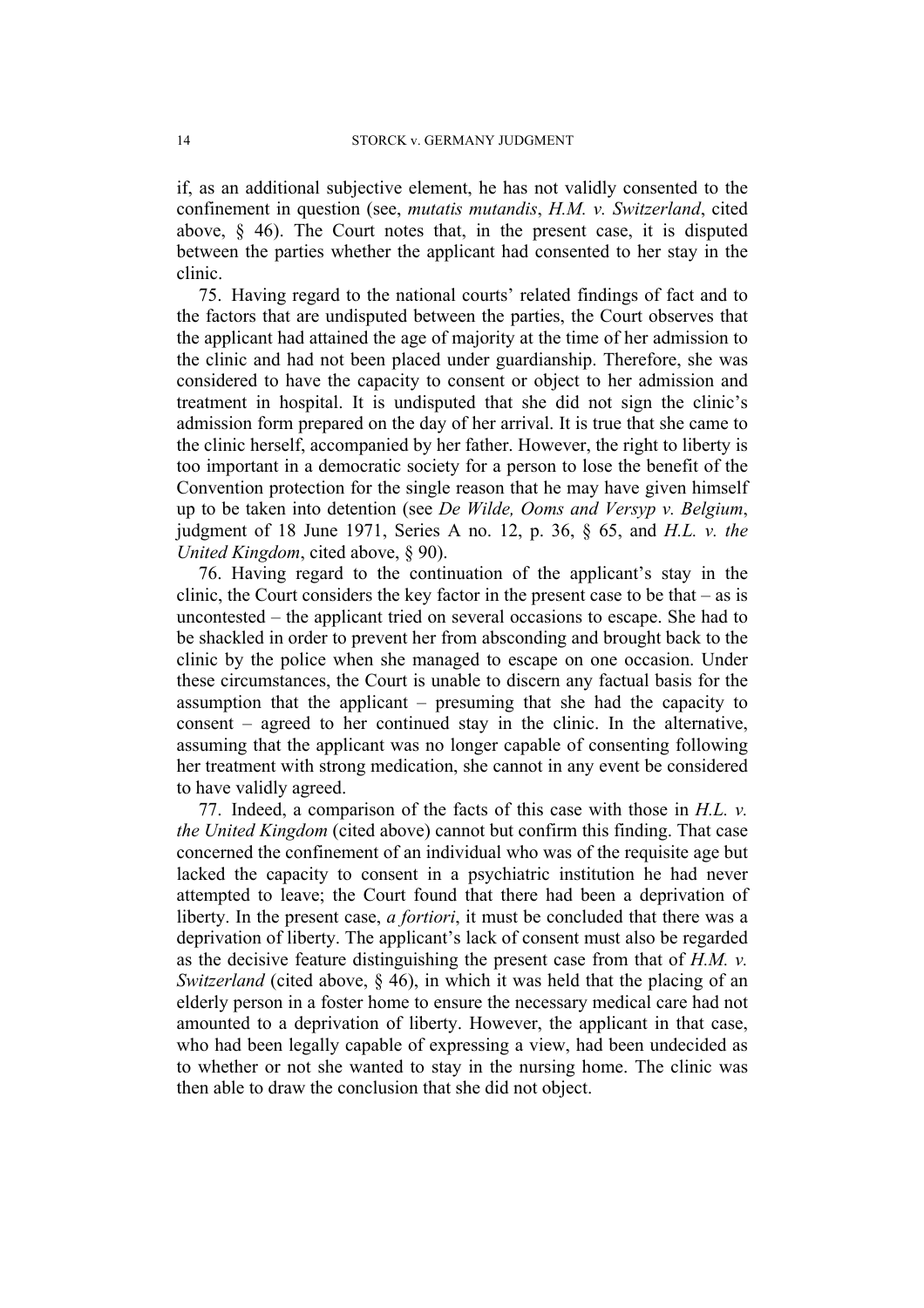78. The Court therefore concludes that the applicant was deprived of her liberty within the meaning of Article 5 § 1 of the Convention.

### **B. Responsibility of the respondent State**

#### *1. The parties' submissions*

#### **(a) The applicant**

79. The applicant took the view that the deprivation of her liberty was imputable to the State, as State institutions had been involved in her detention in various respects. Even though Dr Heines's clinic was a private institution, the State had been involved in her stay and treatment there since her sickness had been covered by compulsory health insurance (*gesetzliche Krankenversicherung*). This had created a public-law relationship between the clinic and the insurance company, as well as between the clinic and the applicant herself. Furthermore, the clinic had been integrated into the public health-care system. The clinic had also been informed by a doctor who was working for a State body and had arranged for the applicant's admission to the clinic that the applicant's detention in the clinic necessitated a court order. In addition to that, on 4 March 1979 the police had brought her back to the clinic by force after she had attempted to escape.

80. The applicant further argued that the arbitrary way in which the Bremen Court of Appeal had interpreted the relevant provisions of the Civil Code amounted to a violation of Article 5 § 1 of the Convention.

81. Firstly, the Court of Appeal's interpretation of Article 852 § 1 of the Civil Code had constituted a disproportionate limitation on her right to claim damages. She could only be expected to have had knowledge of damage caused by a particular person within the meaning of that provision when she had learnt that the doctors' conduct had been unlawful and that the resulting damage was attributable to being given the wrong treatment and not to her own state of health. She had always been treated as a mentally ill person and had continued receiving medical treatment long after she had been released from Dr Heines's clinic. At the relevant time, she had even lost her ability to speak for more than ten years. She could not therefore be considered to have had sufficient knowledge and could not reasonably have been expected to bring her claim for as long as she had not had access to her medical file. Access had not been granted to her until 24 February 1997 – that is, after she had brought proceedings in the Bremen Regional Court. In support of that view, the applicant relied on a decision of the Marburg Regional Court of 19 July 1995 (no. 5 O 33/90), in which that court had found that according to Article 852 of the Civil Code, time did not start running for the purposes of limitation until the person concerned had been granted access to his medical file. Only from then on was that person in a position to assess whether there had been a mistake in his treatment.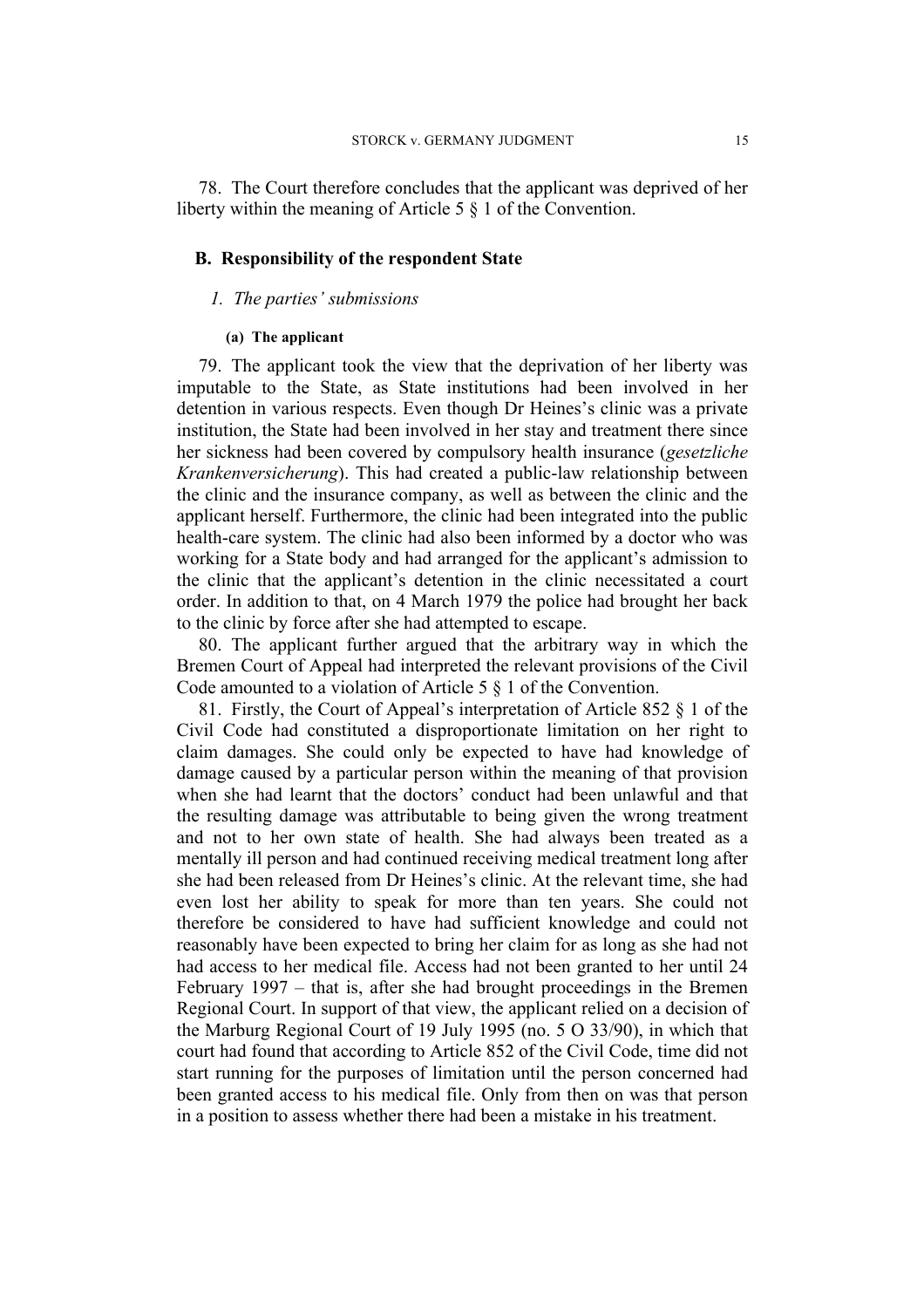82. Secondly, the applicant questioned the Court of Appeal's assumption with respect to a possible claim for damages on account of the defective performance of a contract that the applicant had implicitly concluded with the clinic. She submitted that this interpretation was absolutely incomprehensible and therefore arbitrary. The same was true of the assumption that she might have agreed to her medical treatment on the basis of a contract concluded by her father with the clinic for her benefit. She stressed that, as was proved by her medical file, she had been opposed to her admission to the clinic, to the continuation of her stay there and to her medical treatment. Her various attempts to escape from the clinic would, in any event, have had to be interpreted as a termination of the alleged contract concerning her medical treatment. Even assuming the existence of such a contract, it would not have authorised her unlawful detention, the forcible administration of contraindicated medicines and her repeated immobilisation.

83. The applicant further took the view that Germany had failed to observe its positive obligation under Article 5 § 1 of the Convention to protect her from being deprived of her liberty by private persons. She pointed out that, as she had attained the age of majority, her confinement in the clinic should have required a court order. She disputed that the health authorities, by virtue of their supervisory powers, were sufficiently able to say whether this requirement had been complied with. She stressed that during her stay in the clinic, in which she had been prevented from escaping by, *inter alia*, being administered medication by force, she had not been in a position to secure help from outside. The telephone had been monitored by the clinic personnel and only her father had visited her, and he would not have taken any steps to obtain her release. She pointed out that the possible protection awarded to persons confined to mental institutions by the creation of a Board of Visitors pursuant to section 34 of the Act on measures of aid and protection in cases of mental disorders (see paragraphs 59-60 above) had not been effective in her case. That Act, the enactment of which demonstrated the State's acknowledgment of a need for protection in this respect, had only come into force on 9 July 1979 – that is, after her initial detention in Dr Heines's clinic. Further, it did not entitle the health authorities to supervise mental institutions such as that clinic, which had not been authorised to admit persons confined pursuant to a court order. She argued that only an ombudsman, whom patients could contact at any time, could have adequately safeguarded her rights. Finally, neither the provisions of German civil law nor the safeguards of criminal law had offered her adequate protection against unlawful deprivation of liberty. While providing retroactive sanctions, they could not prevent the deprivation of liberty itself from occurring or continuing. In view of the serious nature of an infringement of the right to liberty, this could not be regarded as affording sufficient protection.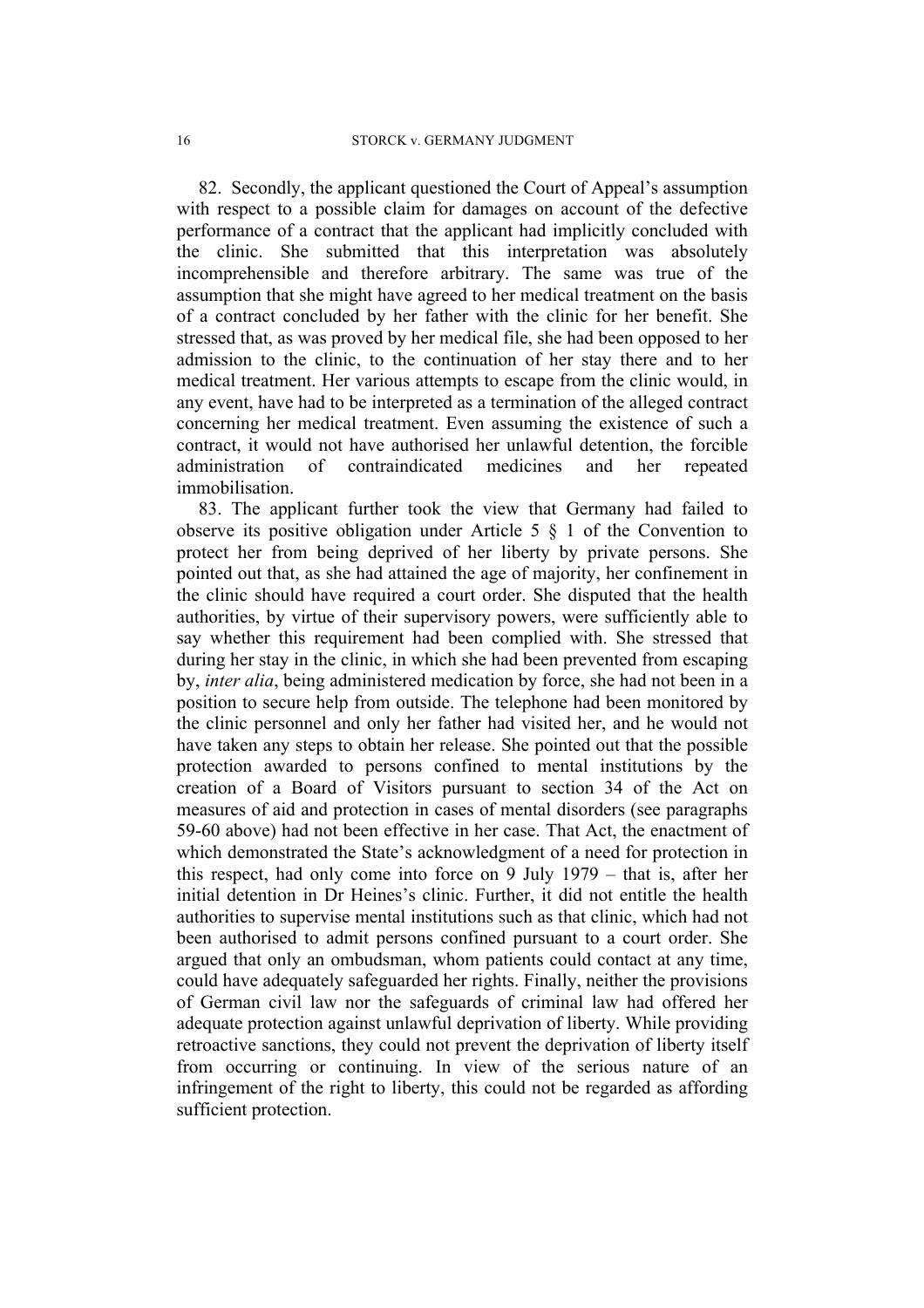#### **(b) The Government**

84. The Government argued that the applicant had not been the victim of a deprivation of liberty that could be imputed to the State. The applicant had been detained in a private clinic, and there had not been a court order or other decision by a State entity authorising her confinement. Nor had any State entities been involved in the applicant's detention as supervisory authorities. Such supervision had only been provided for by law in respect of institutions competent to admit patients confined to a psychiatric hospital by a court order. Dr Heines's clinic had not been such an institution. The clinic had had no obligation and indeed, on account of a doctor's duty of confidentiality, no right to inform the State authorities about the applicant's treatment there.

85. The Government further submitted that there had been no violation of Article 5 § 1 of the Convention on account of any incorrect application of the national law. The applicant had not attempted to institute criminal proceedings against the persons responsible for her detention in Dr Heines's clinic. Her civil action for damages against the clinic had been dismissed by the Bremen Court of Appeal. However, even assuming that Article 5 of the Convention had to be taken into consideration by that court in construing the provisions of German civil law applicable to the case, its interpretation could not be regarded as arbitrary. Regard had to be had to the margin of appreciation enjoyed by the Contracting States in this sphere.

86. Firstly, the Bremen Court of Appeal's calculation of the three-year time-limit in Article 852 § 1 of the Civil Code (see paragraph 63 above) for the applicant to bring her claims in tort could not be regarded as unreasonable. The applicant had brought her action against Dr Heines's clinic in 1997, eighteen years after the end of her initial treatment there. According to Article 852 § 1 of the Code, for the purposes of limitation, time for a claim in tort started to run when the person concerned learned that damage had been caused to him by a particular person. As had been correctly found by the Bremen Court of Appeal, the applicant had already known at the time when she had been confined in the clinic that she had – allegedly – been detained there against her will. This was proved by the expert opinions to the effect that she had, in fact, not suffered from schizophrenia at the relevant time. She had also been able to train as a draughtswoman (*technische Zeichnerin*) and to obtain a driving licence. She had therefore possessed the necessary intellectual capacities to have knowledge of the relevant facts. Consequently, the Bremen Court of Appeal had been entitled to assume that on her release from the clinic in 1981, at the latest, the applicant could have had the necessary knowledge and could also have been reasonably expected to bring her action in tort against the clinic. In any event, these were questions of fact to be resolved by the competent national courts.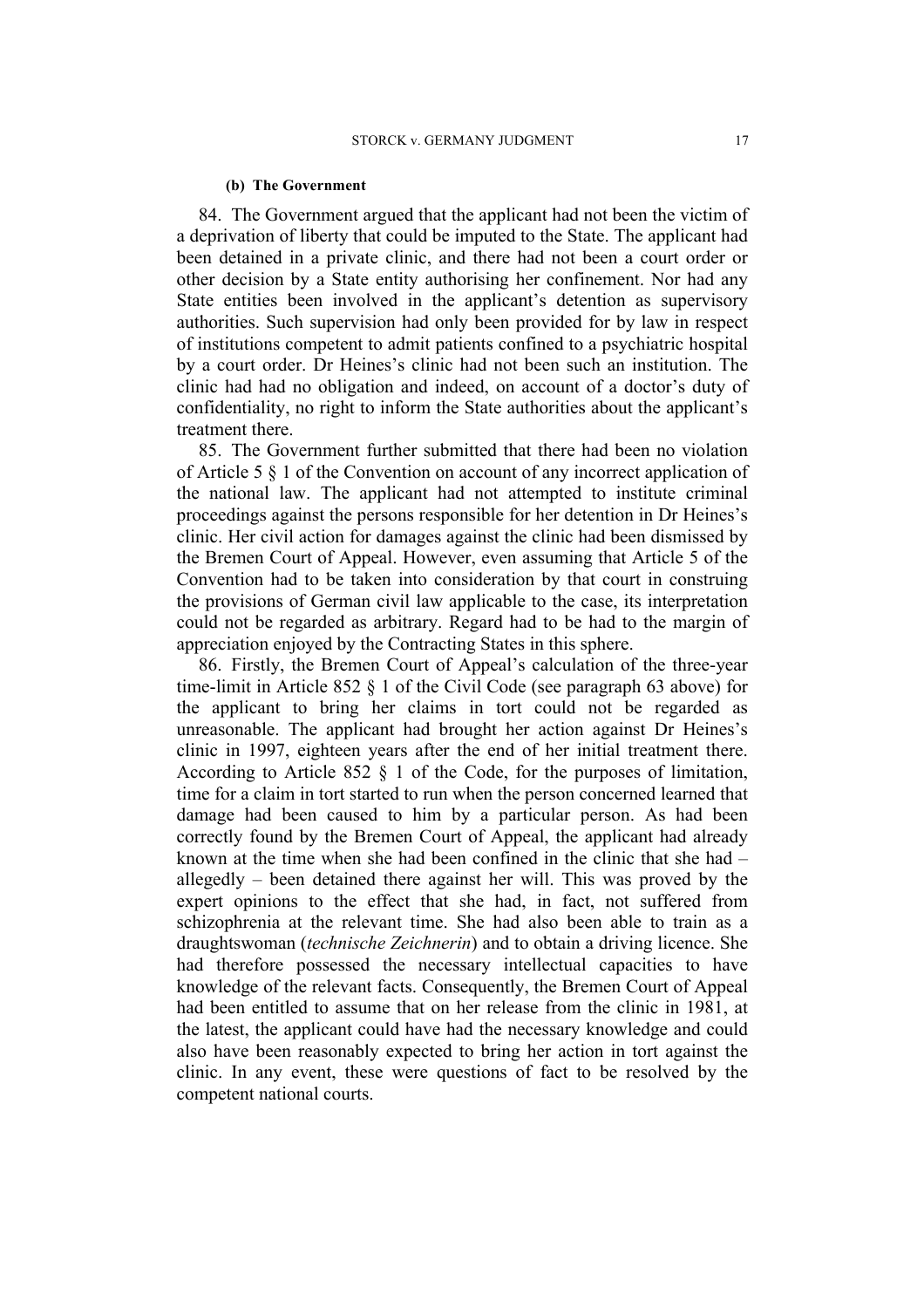87. Moreover, the Bremen Court of Appeal, with regard to the applicant's possible claim for damages on account of the defective performance of a contract, had not arbitrarily assumed that the applicant had implicitly concluded a contract with the clinic about her medical treatment. She had not objected to her admission to the hospital or to her medical treatment. It had also not been arbitrary for the court to conclude that this contract had not been terminated by her various attempts to escape from the clinic. The additional findings of that court concerning a possible contract concluded by the applicant's father with the clinic for the benefit of the applicant – which would not have entitled the clinic to treat her against her will – were therefore not decisive for its conclusion.

88. The Government further pointed out that Germany had not breached its positive obligation to protect the applicant from an alleged deprivation of liberty by private persons. It was already questionable whether Article 5 of the Convention incorporated such a positive obligation at all. In any event, German law provided multiple instruments for an individual to be protected against interferences with his liberty. Firstly, confinement in a psychiatric hospital had to be ordered by a judge. Secondly, the competent health authorities had far-reaching supervisory powers in monitoring the execution of these court orders. Thirdly, section 34 of the Act on measures of aid and protection in cases of mental disorders (see paragraphs 59-60 above), which came into force on 9 July 1979, introduced a Board of Visitors to monitor the detention of persons ordered under the Act in psychiatric hospitals. It thereby created a further innovative mechanism of protection. Fourthly, a person who deprived another person of his liberty incurred a prison sentence of up to ten years under Article 239 of the Criminal Code (see paragraph 62 above). An individual who had been illegally deprived of his liberty also had the right to claim damages, including for non-pecuniary damage, under Articles 823 and 847 of the Civil Code (see paragraph 63 above). Furthermore, in accordance with section 30 of the Conduct of Trade Act (see paragraph 61 above), the running of a private clinic required a licence issued by the State. In the course of the examination of the application lodged by Dr Heines's clinic for the issuing and extension of such a licence, the competent State authorities had verified that the clinic's management was reliable and that it provided sufficient medical treatment for its patients.

### *2. The Court's assessment*

89. The Court reiterates that the question whether a deprivation of liberty is imputable to the State relates to the interpretation and application of Article 5 § 1 of the Convention and raises issues going to the merits of the case, which cannot be regarded merely as preliminary issues (see, *mutatis mutandis*, *Nielsen*, cited above, p. 22, § 57). It agrees with the parties that in the present case there are three aspects that could engage Germany's responsibility under the Convention for the applicant's detention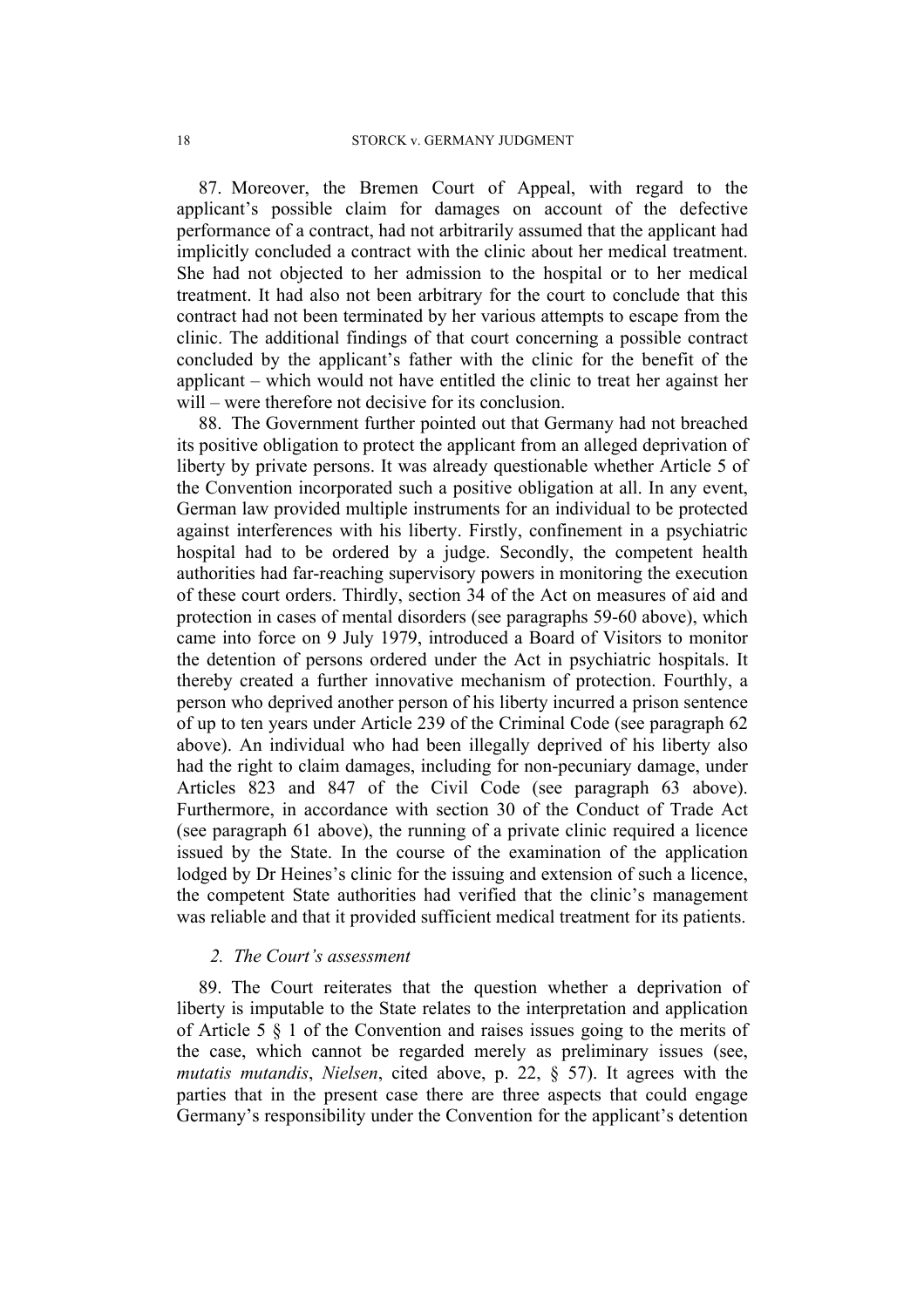in the private clinic in Bremen. Firstly, her deprivation of liberty could be imputable to the State owing to the direct involvement of public authorities in the applicant's detention. Secondly, the State could be found to have violated Article 5  $\S$  1 in that its courts, in the compensation proceedings brought by the applicant, failed to interpret the provisions of civil law relating to her claim in the spirit of Article 5. Thirdly, the State could have breached its positive obligation to protect the applicant against interferences with her liberty by private persons.

### **(a) Involvement of public authorities in the applicant's detention**

90. The Court observes that it is not disputed between the parties that the applicant's confinement in the private clinic in Bremen was not authorised by a court or any other State entity. Likewise, at least at the relevant time, there was no system providing for supervision by State authorities of the lawfulness of and conditions for the confinement of persons being treated at the clinic.

91. However, the Court notes that on 4 March 1979 the police, by means of force, brought the applicant back to the clinic after she had escaped. Accordingly, the public authorities became actively involved in the applicant's placement in the clinic. The Court observes that there is no indication that the applicant's express objection to returning to the clinic gave rise to any review on the part of the police or any other public authority of the lawfulness of the applicant's confinement in a private hospital. Therefore, even though the State authorities caused the applicant's detention in the clinic only towards the end of her placement, this engaged their responsibility, as her confinement would otherwise have ended on that date.

#### **(b) Failure to interpret the national law in the spirit of Article 5**

92. In the present case, the applicant claimed that her rights under Article 5 § 1 of the Convention had been violated in that the Bremen Court of Appeal, in the compensation proceedings brought by her, had failed to interpret the provisions of civil law relating to her claim in the spirit of that Article. In this respect, her complaint is closely linked both to the question whether the State complied with its possible positive obligations under Article 5 § 1 (see paragraphs 100-08 below), and to the question whether the applicant had a fair trial within the meaning of Article 6 § 1 of the Convention (see paragraphs 130-36 below).

93. The Court reiterates that it is not its function to deal with errors of fact or law allegedly committed by the national courts and that it is in the first place for the national authorities, notably the courts, to interpret national law. However, the Court is called upon to examine whether the effects of such an interpretation are compatible with the Convention (see, *inter alia*, *Platakou v. Greece*, no. 38460/97, § 37, ECHR 2001-I). In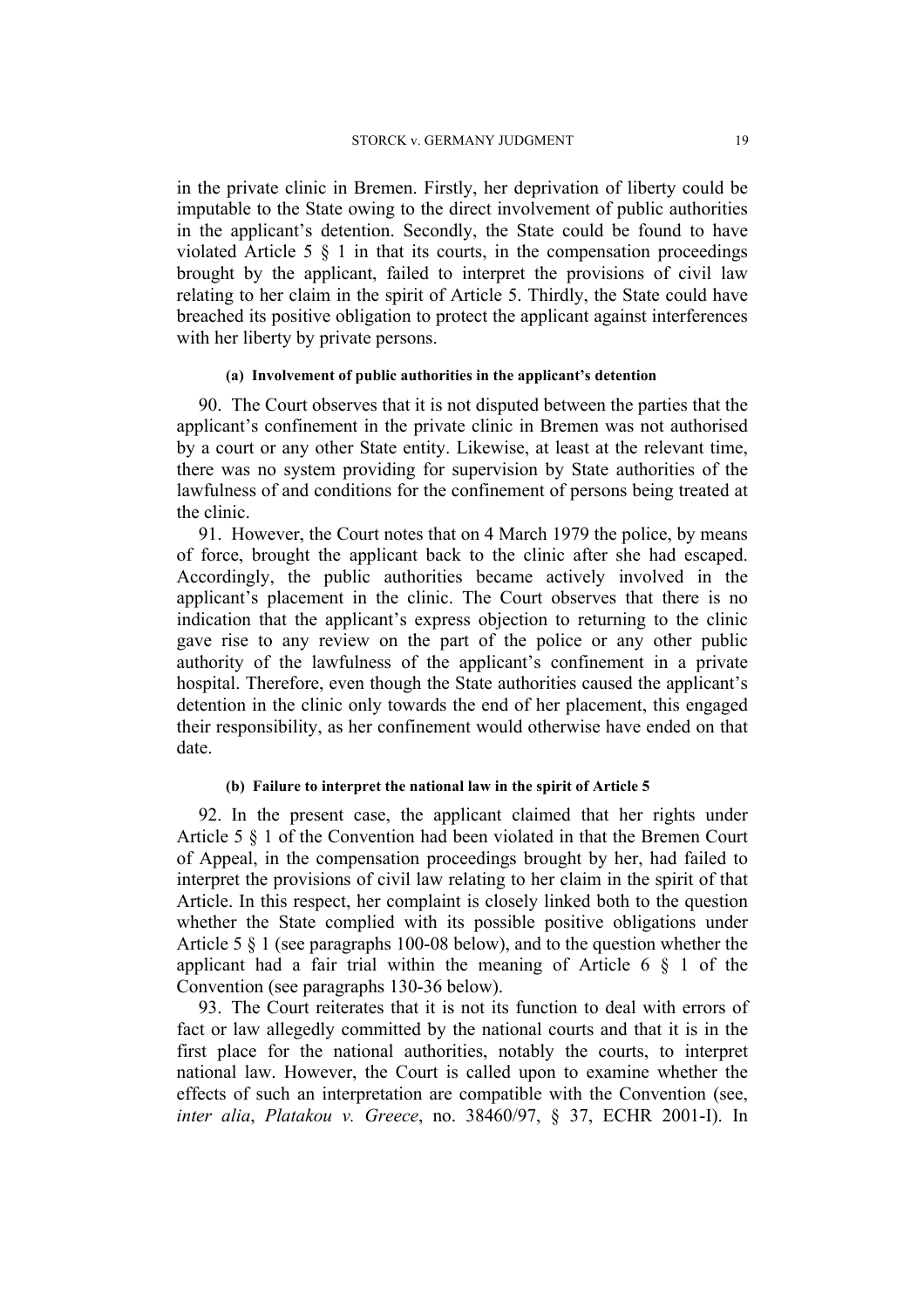securing the rights protected by the Convention, the Contracting States, notably their courts, are obliged to apply the provisions of national law in the spirit of those rights. Failure to do so can amount to a violation imputable to the State of the Convention Article in question. In this connection, the Court reiterates that the Convention is intended to guarantee not rights that are theoretical or illusory but rights that are practical and effective (see, *mutatis mutandis*, *Artico v. Italy*, judgment of 13 May 1980, Series A no. 37, pp. 15-16, § 33, and *Von Hannover v. Germany*, no. 59320/00, § 71, ECHR 2004-VI).

94. In the present case, the assumption adopted by the Bremen Court of Appeal in rejecting the applicant's compensation claim warrants examination of its compliance with the spirit of Article 5 in two respects. Firstly, the Court of Appeal, in considering possible claims in tort, took a restrictive view as regards the moment at which time started to run for the purposes of limitation under Article 852 § 1 of the Civil Code. This led to the applicant's claim being time-barred. In particular, the Court of Appeal, contrary to the Regional Court, found that the applicant, being conscious that she had allegedly been deprived of her liberty against her will, had had sufficient knowledge to bring a compensation claim while she was still being detained in the clinic.

95. In determining whether such an interpretation of the national law can be regarded as complying with the spirit of Article 5 § 1 of the Convention, the Court finds it helpful to compare the national courts' approach with the principles developed under the Convention with respect to the calculation of the six-month time-limit laid down in Article 35 § 1 of the Convention. It reiterates that this rule has to be applied without excessive formalism, having regard to the particular circumstances of the case (see, *inter alia*, *Toth v. Austria*, judgment of 12 December 1991, Series A no. 224, pp. 22-23, § 82). There may be, in particular, special circumstances – for example, where the applicant's mental state rendered him incapable of lodging a complaint within the prescribed period – that can interrupt or suspend the running of time for the purposes of limitation (see *K. v. Ireland*, no. 10416/83, Commission decision of 17 May 1984, Decisions and Reports (DR) 38, p. 160, and *H. v. the United Kingdom and Ireland*, no. 9833/82, Commission decision of 7 March 1985, DR 42, p. 57).

96. Having regard to this, the Court considers that the Court of Appeal, in its interpretation of the provisions on the limitation period, did not have sufficient regard to the right to liberty laid down in Article  $5 \S 1$  of the Convention. In particular, that court did not consider the applicant's situation while being detained, in that she had in reality been incapable of bringing an action in court. Contrary to the Regional Court, it also took no account of the difficulties she had encountered after her release from the clinic. The applicant had been treated with strong medication at the time of her release and long afterwards. It is undisputed that, at that time, she was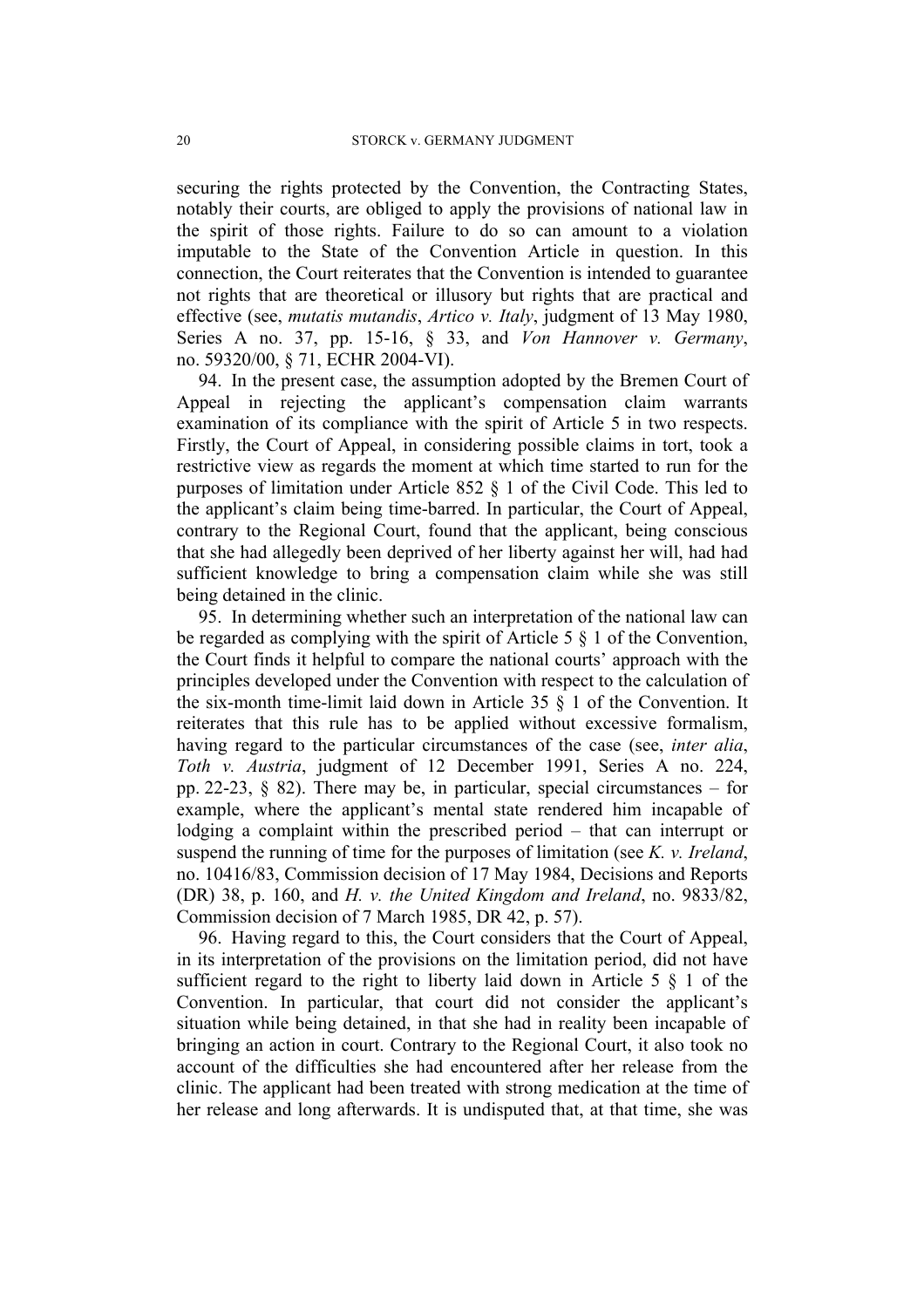suffering from serious physical disorders and, in particular, lost the ability to speak for more than eleven years (from 1980 to 1991/92). She was also deemed to be mentally ill until she finally obtained two expert reports to the contrary in 1994 and 1999. Furthermore, it has to be noted that the applicant was refused access to the medical file concerning her treatment at the clinic before she brought her action in the Bremen Regional Court. In this connection, the Court also takes into consideration the fact that, as a result of a decision of the Marburg Regional Court produced by the applicant, time did not start running for the purposes of limitation under Article 852 of the Civil Code before the person concerned had access to his medical file.

97. Secondly, the interpretation adopted by the Bremen Court of Appeal concerning the applicant's contractual claims for damages warrants examination of its compliance with the spirit of Article 5 of the Convention. In rejecting these claims, the Court of Appeal assumed that the applicant had implicitly concluded a contract with the clinic on her medical treatment. With respect to this, the Court refers to its above findings regarding the question whether the applicant was deprived of her liberty (see paragraphs 71-78 above). Assuming that she had the capacity to consent, there is no factual basis whatsoever for the assumption that the applicant, who had clearly objected to her stay and had tried to escape on several occasions, had consented to her stay and treatment at the clinic, thereby implicitly concluding a contract. If the applicant, in the alternative, had not been capable of consenting following her immediate treatment with strong medication, she could in any event not be considered to have validly concluded a contract. Given this finding, a contract concluded implicitly between the applicant's father and the clinic for the benefit of the applicant at the age of 18, which the Court of Appeal assumed in the alternative, could not have authorised her detention against her will. This was not disputed by the Government

98. Consequently, the Court of Appeal's finding that, under these circumstances, there was a contractual relationship by which the applicant had consented to her stay and treatment at the clinic must be considered arbitrary. The Court of Appeal cannot therefore be deemed to have applied the national provisions of civil law designed to afford protection of the right to liberty safeguarded by Article 5 § 1 in the spirit of that right. The Court, finally, cannot but discern a certain contradiction between the Court of Appeal's findings with respect to the applicant's contractual and tort claims. In examining the contractual claims, the Court of Appeal assumed that the applicant had consented to her stay in the clinic – that is, had been willing to stay there. However, it stated with respect to her claims in tort that the applicant was already aware at the time of her confinement in the clinic that she had been detained there against her will.

99. The Court concludes that the Bremen Court of Appeal, as was confirmed by the higher courts, failed to interpret the provisions of civil law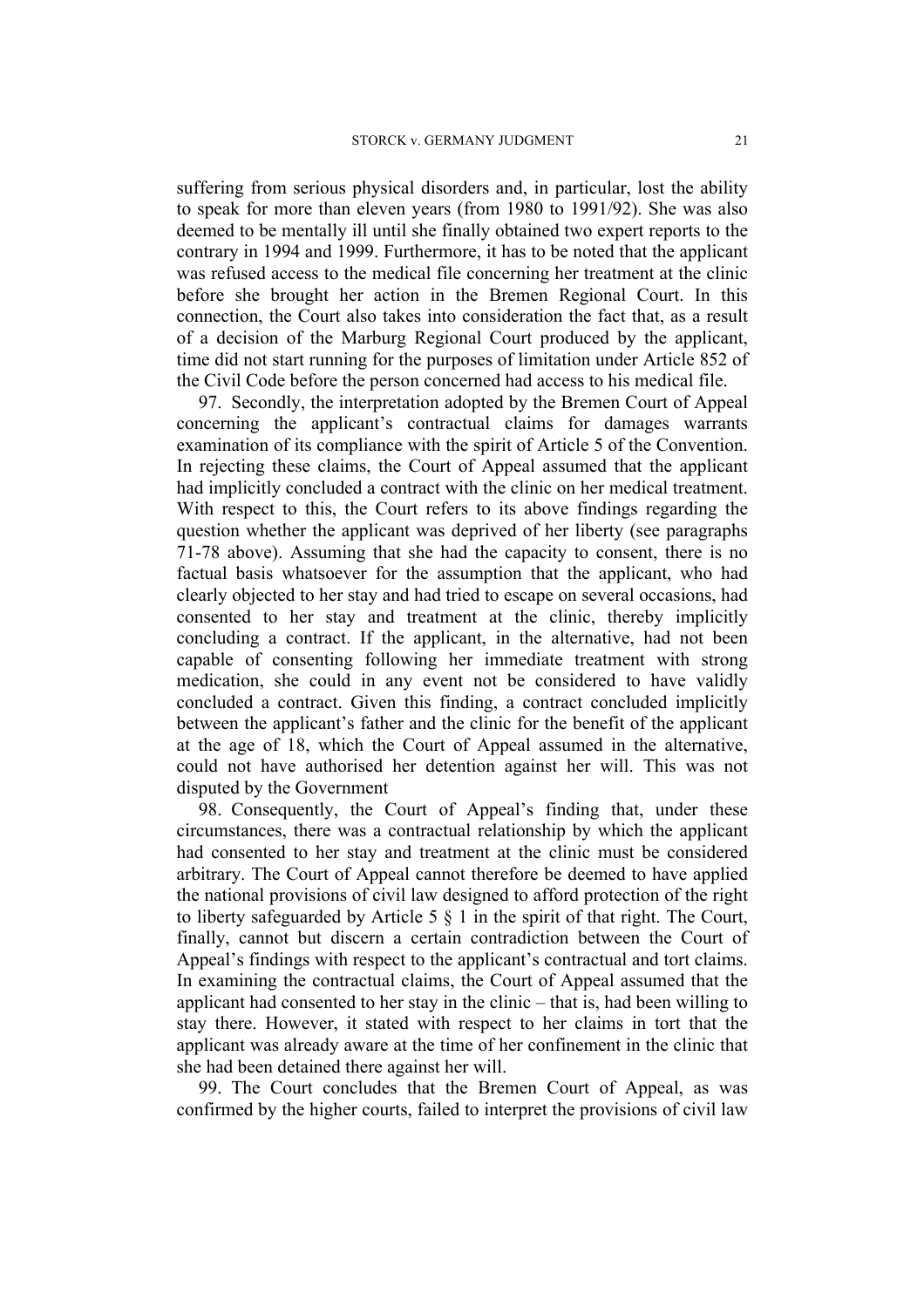relating to the applicant's compensation claims in contract and tort in the spirit of Article 5. There has therefore been an interference imputable to the respondent State with the applicant's right to liberty as guaranteed by Article 5 § 1 of the Convention.

### **(c) Compliance with the State's positive obligations**

100. The Court considers that the special circumstances of the applicant's case also warrant an examination of the question whether her detention is imputable to the respondent State in that the State breached a positive obligation to protect the applicant against interferences with her liberty by private persons.

101. The Court has consistently held that the responsibility of a State is engaged if a violation of one of the rights and freedoms defined in the Convention is the result of non-observance by that State of its obligation under Article 1 to secure those rights and freedoms in its domestic law to everyone within its jurisdiction (see, *inter alia*, *Costello-Roberts v. the United Kingdom*, judgment of 25 March 1993, Series A no. 247-C, p. 57, § 26, and *Woś v. Poland* (dec.), no. 22860/02, § 60, ECHR 2005-IV). Consequently, the Court has expressly found that Article 2 (see, among other authorities, *L.C.B. v. the United Kingdom*, judgment of 9 June 1998, *Reports of Judgments and Decisions* 1998-III, p. 1403, § 36), Article 3 (see, *inter alia*, *Costello-Roberts*, cited above, pp. 57-58, §§ 26 and 28) and Article 8 of the Convention (see, *inter alia*, *X and Y v. the Netherlands*, judgment of 26 March 1985, Series A no. 91, p. 11, § 23, and *Costello-Roberts*, ibid.) require the State not only to refrain from an active infringement by its representatives of the rights in question, but also to take appropriate steps to provide protection against an interference with those rights either by State agents or by private parties.

102. Having regard to this, the Court considers that Article 5 § 1, first sentence, of the Convention must equally be construed as laying down a positive obligation on the State to protect the liberty of its citizens. Any conclusion to the effect that this was not the case would not only be inconsistent with the Court's case-law, notably under Articles 2, 3 and 8 of the Convention, it would also leave a sizeable gap in the protection from arbitrary detention, which would be inconsistent with the importance of personal liberty in a democratic society. The State is therefore obliged to take measures providing effective protection of vulnerable persons, including reasonable steps to prevent a deprivation of liberty of which the authorities have or ought to have knowledge (see, *mutatis mutandis*, *Z and Others v. the United Kingdom* [GC], no. 29392/95, § 73, ECHR 2001-V, and *Ilaşcu and Others v. Moldova and Russia* [GC], no. 48787/99, §§ 332-52 and 464, ECHR 2004-VII).

103. With regard to persons in need of psychiatric treatment in particular, the Court observes that the State is under an obligation to secure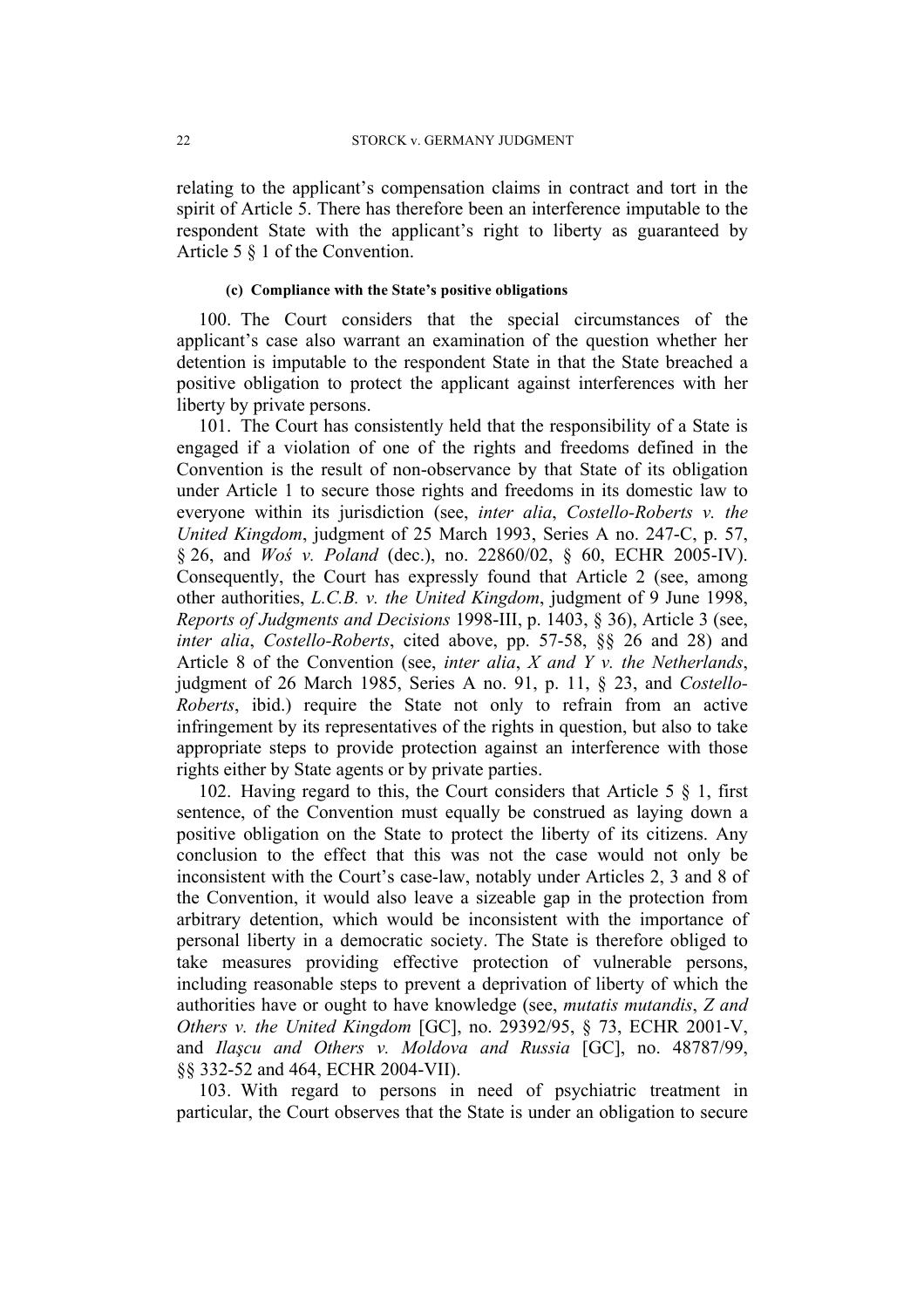to its citizens their right to physical integrity under Article 8 of the Convention. For this purpose, there are hospitals run by the State which coexist with private hospitals. The State cannot completely absolve itself of its responsibility by delegating its obligations in this sphere to private bodies or individuals (see, *mutatis mutandis*, *Van der Mussele v. Belgium*, judgment of 23 November 1983, Series A no. 70, pp. 14-15, §§ 28-30, and *Woś*, cited above, § 60). The Court would point out that in *Costello-Roberts* (cited above, p. 58, §§ 27-28) the State was held responsible for the act of a headmaster of an independent school on account of its obligation to secure to pupils their rights guaranteed by Articles 3 and 8 of the Convention. The Court finds that, similarly, in the present case the State remained under a duty to exercise supervision and control over private psychiatric institutions. Such institutions, in particular those where persons are held without a court order, need not only a licence, but also competent supervision on a regular basis of whether the confinement and medical treatment is justified.

104. Turning to the present case, the Court notes that, under German law, the confinement of a person in a psychiatric hospital had to be ordered by a judge if the person concerned either did not or was unable to consent. In this case, the competent health authority also had powers to supervise the execution of these court orders. However, in the applicant's case, the clinic, despite her lack of consent, had not obtained the necessary court order. Therefore, no public health officer had ever assessed whether the applicant – which was more than doubtful – posed a serious threat to public safety or order within the meaning of section 2 of the Act of the *Land* of Bremen on the detention of mentally insane persons, mentally deficient persons and drug addicts. Consequently, the State likewise did not exercise any supervision of the lawfulness of the applicant's detention in the clinic for approximately twenty months.

105. It is true, though, that, as deprivation of liberty is an offence punishable by up to ten years' imprisonment, German law retrospectively provided sanctions with a deterrent effect. Moreover, a victim can, under German civil law, claim compensation in tort for damage caused by an unlawful detention. However, the Court, having regard to the importance of the right to liberty, does not consider that such retrospective measures alone provide effective protection for individuals in such a vulnerable position as the applicant. It notes that, particularly in the Act of the *Land* of Bremen on the detention of mentally insane persons, mentally deficient persons and drug addicts, there were numerous – necessary – safeguards for persons detained in a mental institution following a court order. However, these safeguards did not apply in the more critical cases of persons confined in a psychiatric institution without such an order. It must be borne in mind that the applicant, once detained and treated with strong antipsychotic medication, was no longer in a position to secure independent outside help.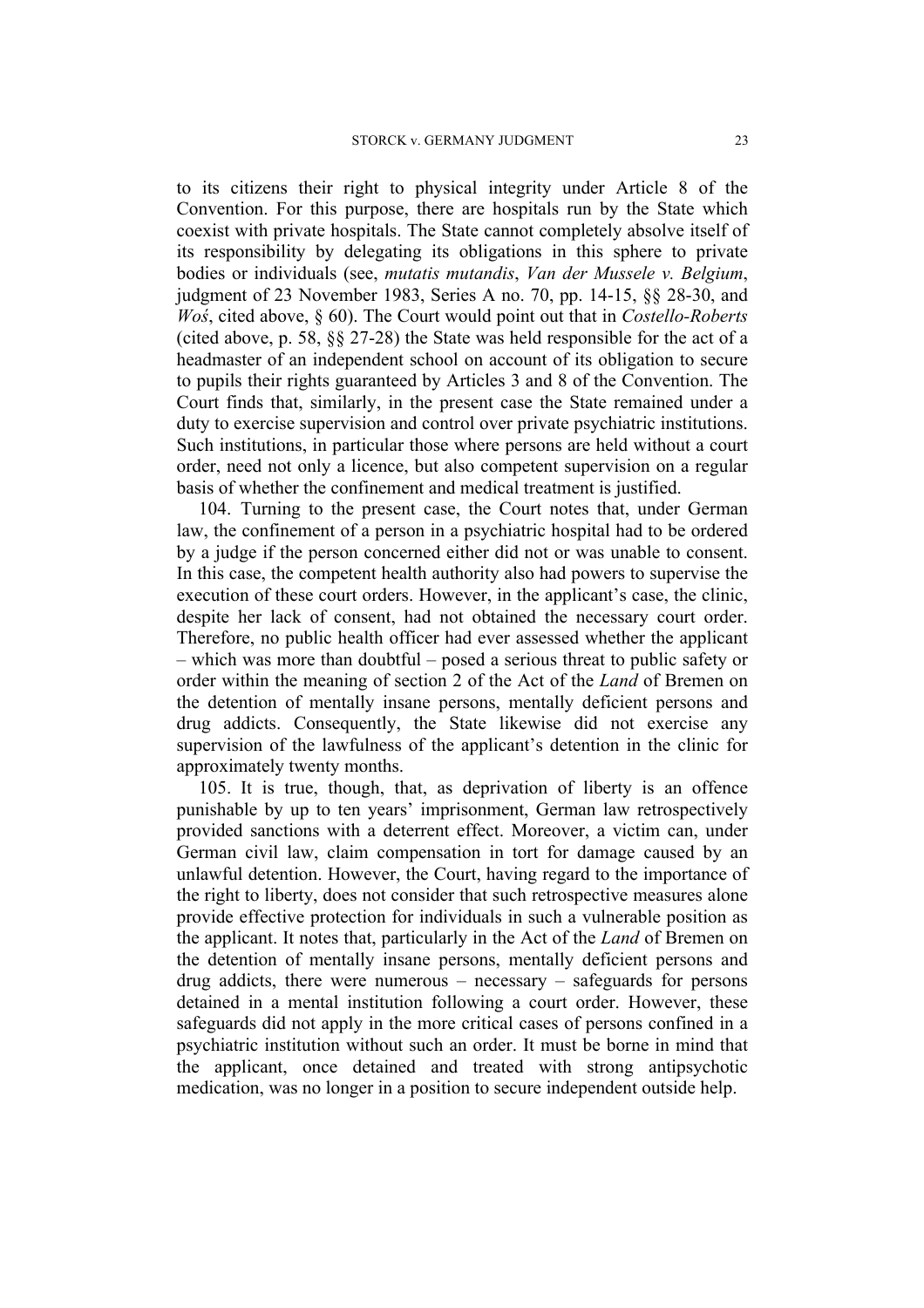106. The lack of any effective State control is most strikingly shown by the fact that on 4 March 1979 the police, by the use of force, brought the applicant back to the place of detention from which she had escaped. Thereby, the public authorities, as shown above, were involved in the applicant's detention in the clinic, and yet her escape and obvious unwillingness to return did not entail any review of the lawfulness of her forced stay there. This indicates the great danger of abuse in this field, notably in cases such as that of the applicant, in which family conflicts and an identity crisis were at the root of her troubles and long detention in a psychiatric hospital. The Court is therefore not convinced that the supervision exercised by the State authorities merely in connection with the issuing of a licence for the running of a private clinic pursuant to section 30 of the Conduct of Trade Act sufficed to ensure competent and regular supervisory control in respect of a deprivation of liberty in such a clinic. Moreover, section 30 of the Conduct of Trade Act was not in force as such at the start of the applicant's detention in the clinic.

107. The Court observes that, shortly after the end of the applicant's detention in the private clinic, further safeguards were introduced by section 34 of the Act on measures of aid and protection in cases of mental disorders for individuals detained in psychiatric institutions, responding to the lack of sufficient protection in this field. In particular, a Board of Visitors was created to inspect psychiatric institutions, to check whether the rights of patients were being respected and to give patients the opportunity to raise complaints. However, these mechanisms came too late for the applicant.

108. Therefore, the Court concludes that the respondent State has breached its existing positive obligation to protect the applicant against interferences with her liberty by private persons from July 1977 to April 1979. Consequently, there has been a violation of Article 5 § 1, first sentence, of the Convention.

# **C. Whether the detention was "in accordance with a procedure prescribed by law" and "lawful" within the meaning of Article 5 § 1 (e)**

109. It was undisputed between the parties that the detention of a person of unsound mind against his will or without his consent – where such a detention was found to have occurred – necessitated a court order under section 3 of the Act of the *Land* of Bremen on the detention of mentally insane persons, mentally deficient persons and drug addicts.

110. The Court reiterates that the question whether the applicant's detention was in accordance with the law and with a procedure prescribed by law only needs to be answered in so far as the public authorities, notably the courts, were directly involved in the interference with the applicant's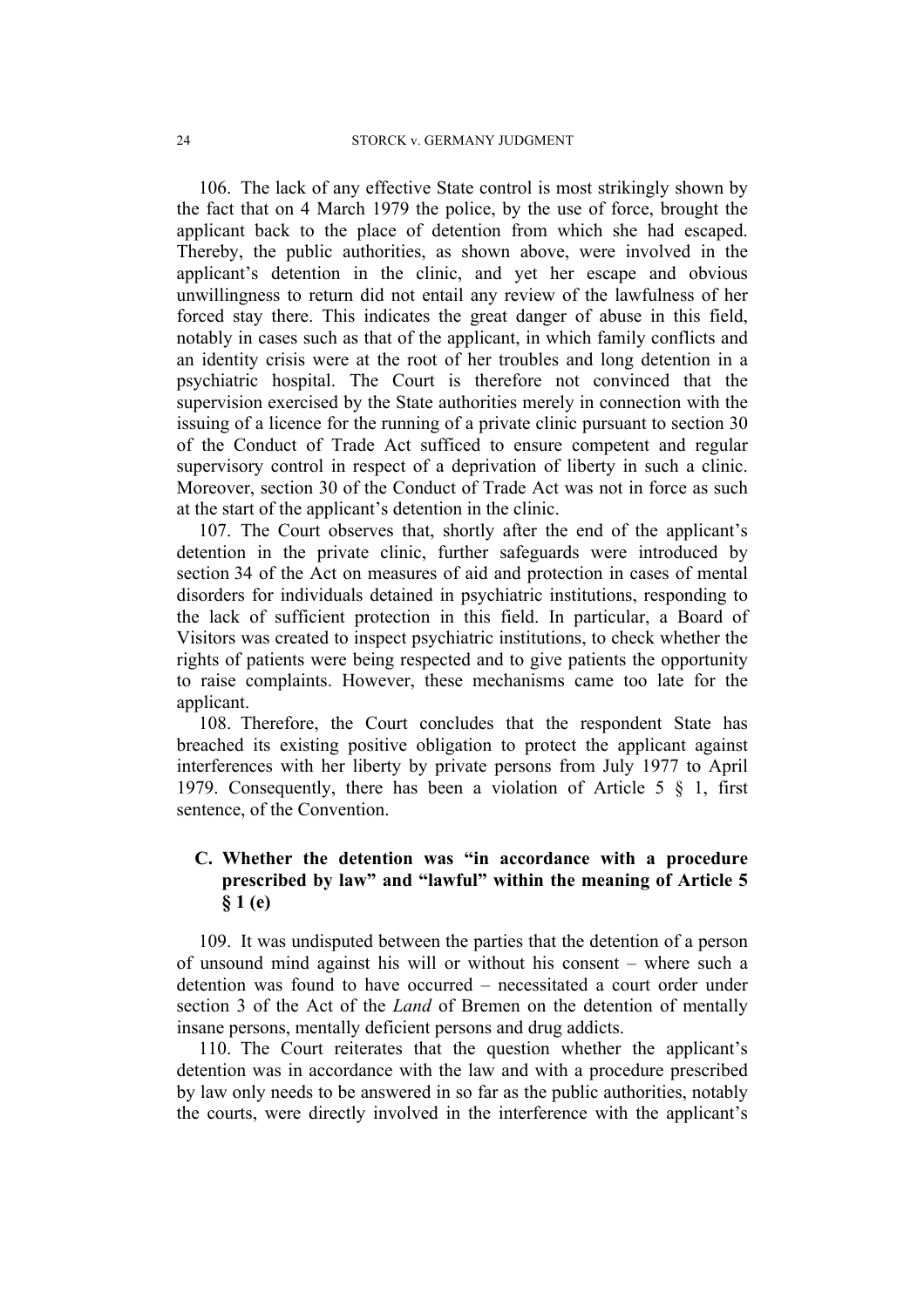right to liberty as such (see paragraphs 90-99 above). In so far as the interference was solely the result of acts by private persons (see paragraphs 100-08 above), it falls outside the scope of the second sentence of Article 5 § 1 of the Convention. In this case, the mere fact that the State has failed in its general duty under the first sentence of Article 5 § 1 to protect the applicant's right to liberty entails a violation of Article 5 (see, *mutatis mutandis*, *Nielsen*, cited above, opinion of the Commission, p. 38, § 102).

111. The lawfulness of the detention for the purposes of Article 5  $\S$  1 (e) presupposes conformity both with domestic law and with the purpose of the restrictions permitted by Article 5 § 1 (e). As regards conformity with domestic law, the Court reiterates that the term "lawful" covers procedural and substantive aspects of national law, overlapping to a certain extent with the general requirement in Article 5 § 1 to observe a "procedure prescribed by law" (see, *inter alia*, *Winterwerp v. the Netherlands*, judgment of 24 October 1979, Series A no. 33, pp. 17-18, § 39, and *H.L. v. the United Kingdom*, cited above, § 114).

112. The Court notes that, as was found above, the applicant was deprived of her liberty against her will or at least without her consent. Under these circumstances, it is not disputed that, under section 3 of the Act of the *Land* of Bremen on the detention of mentally insane persons, mentally deficient persons and drug addicts (see paragraph 54 above), detention was lawful only when it had been ordered by the competent district court. The Court refers to the finding of the Bremen Regional Court on this point (see paragraph 29 above):

"Even assuming the claimant's initial consent, it would have lapsed as a result of her undisputed attempts to escape and the need to shackle her. From these times at the latest, which have not been specified any further by the defendant, it would have been necessary to obtain a court order."

As there was no court order authorising the applicant's confinement in the private clinic, her detention was not lawful within the meaning of Article 5 § 1, second sentence, of the Convention. It is therefore not necessary to decide whether the applicant had been reliably shown to have been suffering from a mental disorder of a kind or degree warranting compulsory confinement.

113. The Court concludes that the applicant's confinement in Dr Heines's clinic from July 1977 to April 1979 amounted to a breach of her right to liberty as guaranteed by Article 5 § 1 of the Convention.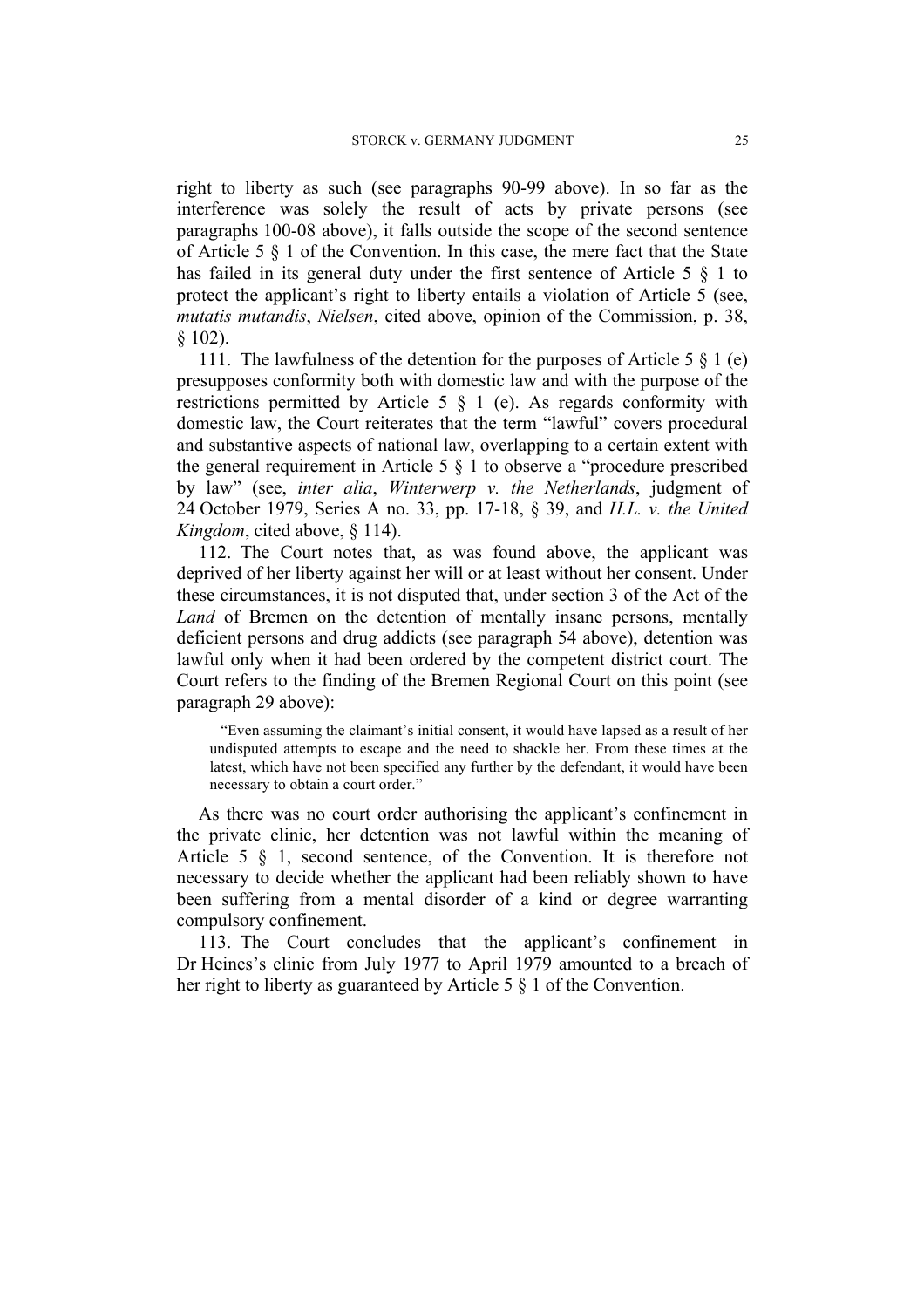# III. ALLEGED VIOLATION OF ARTICLE 5 § 4 OF THE CONVENTION IN RESPECT OF THE APPLICANT'S PLACEMENT IN A PRIVATE CLINIC FROM JULY 1977 TO APRIL 1979

114. The applicant further complained that she had not been afforded an effective remedy whereby she could secure a decision as to the lawfulness of her detention in the clinic. She relied on Article 5 § 4 of the Convention, which provides:

"Everyone who is deprived of his liberty by arrest or detention shall be entitled to take proceedings by which the lawfulness of his detention shall be decided speedily by a court and his release ordered if the detention is not lawful."

115. The applicant, referring to her submissions in respect of Article 5 § 1 of the Convention, pointed out that there had been a lack of sufficient safeguards to ensure that individuals who considered themselves to be detained against their will had access to a court to obtain a decision on the lawfulness of their detention. This violated Article 5 § 4.

116. The Government did not comment separately on this issue.

117. The Court reiterates that it is essential for the judicial proceedings referred to in Article 5 § 4 that the person concerned should have access to a court and the opportunity to be heard either in person or, where necessary, through some form of representation. Without this he will not have been afforded the fundamental guarantees of procedure applied in matters of deprivation of liberty. In the case of a detention on account of mental illness, special procedural safeguards may prove to be called for in order to protect the interests of persons who, on account of their mental disabilities, are not fully capable of acting for themselves (see, *inter alia*, *Winterwerp*, cited above, p. 24, § 60).

118. The Court notes that, in principle, the provisions of the Act of the *Land* of Bremen on the detention of mentally insane persons, mentally deficient persons and drug addicts (see paragraphs 51-58 above) provided that the detention of a person on account of mental illness had to be reviewed by a court at regular intervals. In the course of such proceedings, the person concerned could be assigned counsel to protect his interests and had to be examined in court either in person or through a representative. However, in the present case, the applicant, who had apparently been unable to secure outside help during her confinement in the clinic, was not in a position to institute such judicial review proceedings. Consequently, it is indeed questionable whether there were sufficient safeguards to guarantee the applicant's effective access to a court in order to have the lawfulness of her detention reviewed. The issues raised on this subject are, however, essentially the same as those raised in respect of the State's positive obligation to protect the applicant against interferences with her liberty. Having regard to its above findings in respect of the non-compliance of the State with these positive obligations under Article 5 § 1 of the Convention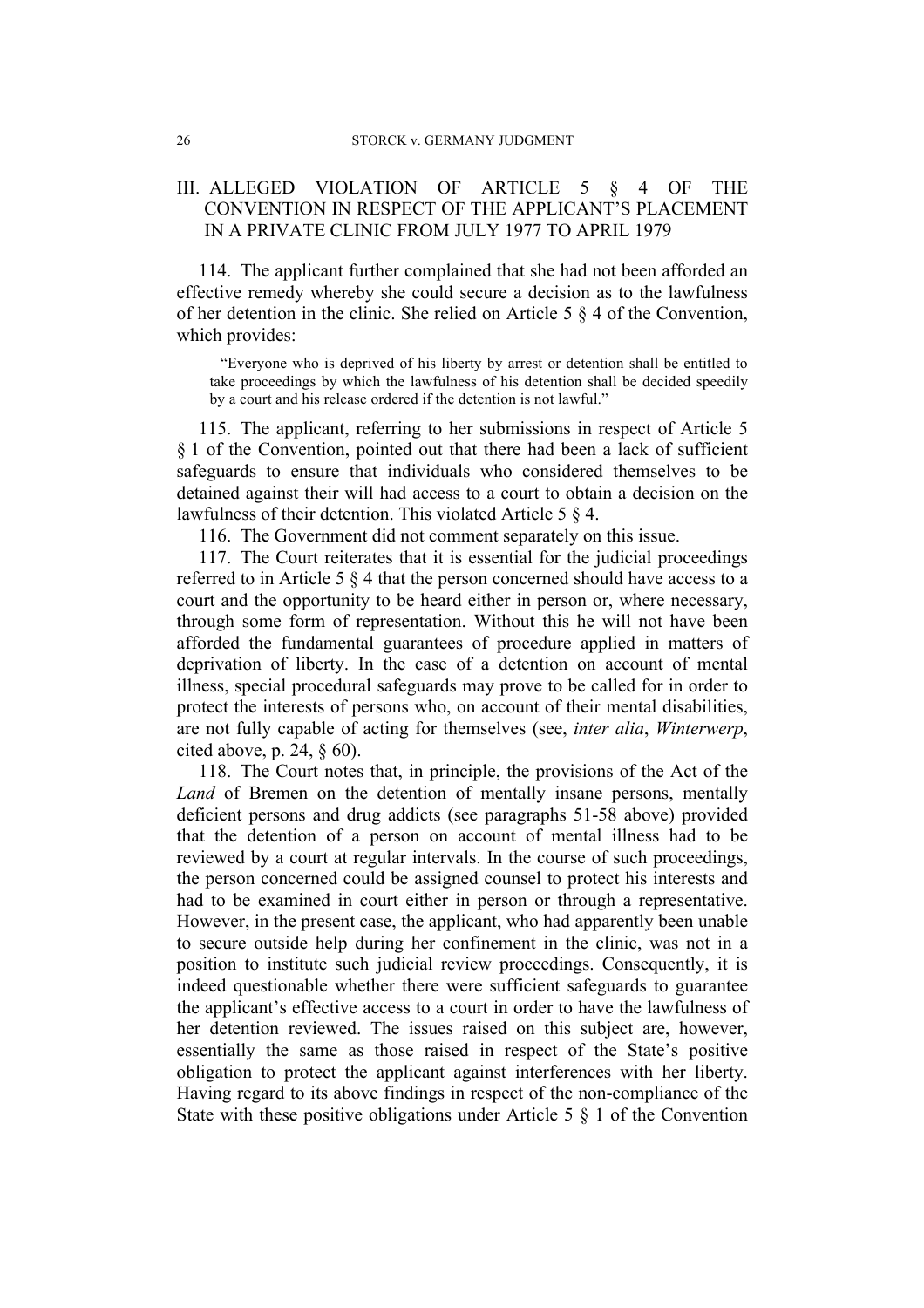(see paragraphs 100-08 above), the Court considers that no separate issue arises under Article 5 § 4 of the Convention.

# IV. ALLEGED VIOLATION OF ARTICLE 5 § 5 OF THE CONVENTION IN RESPECT OF THE APPLICANT'S PLACEMENT IN A PRIVATE CLINIC FROM JULY 1977 TO APRIL 1979

119. The applicant claimed that the Bremen Court of Appeal's restrictive interpretation of the national provisions governing her compensation claim had deprived her of the right to damages for her detention. She relied on Article 5 § 5 of the Convention, which provides:

"Everyone who has been the victim of arrest or detention in contravention of the provisions of this Article shall have an enforceable right to compensation."

120. The applicant, referring to her submissions in respect of Article 5 § 1 of the Convention, maintained that the way in which the Bremen Court of Appeal had interpreted the relevant provisions on limitation amounted to a disproportionate restriction on her compensation claim. This had denied her, in practice, the right to claim damages for her unlawful detention. The same applied to the Court of Appeal's conclusion that, by having allegedly implicitly concluded a contract with the clinic, she had agreed to her detention or her medical treatment.

121. The Government, also referring to their submissions in respect of Article 5 § 1 of the Convention, took the view that the applicant had not been detained contrary to Article 5 § 1. However, even assuming that she had, she would, under German law, be entitled to claim damages. The findings of the Bremen Court of Appeal, in particular with respect to the calculation of the relevant time-limit and to the assumption of the implicit conclusion of a contract concerning the applicant's medical treatment, could not be regarded as unreasonable. Therefore, her compensation claim had not been arbitrarily dismissed.

122. The Court reiterates that Article 5  $\S$  5 of the Convention creates a direct right to compensation, provided that the national courts or the Convention institutions have found that an applicant has been deprived of his liberty contrary to Article 5 §§ 1-4 of the Convention (see, *inter alia*, *Brogan and Others v. the United Kingdom*, judgment of 29 November 1988, Series A no. 145-B, p. 35, § 67). In the present case, the Court has indeed found that the applicant was detained in the clinic in breach of Article 5 § 1 of the Convention. The Court observes, however, that, in challenging the national courts' interpretation of the provisions on compensation, she is repeating, in substance, her complaint under Article 5 § 1. Having regard to its above findings concerning the failure of the Court of Appeal to interpret the applicable provisions of civil law in the spirit of Article  $5 \& 1$  of the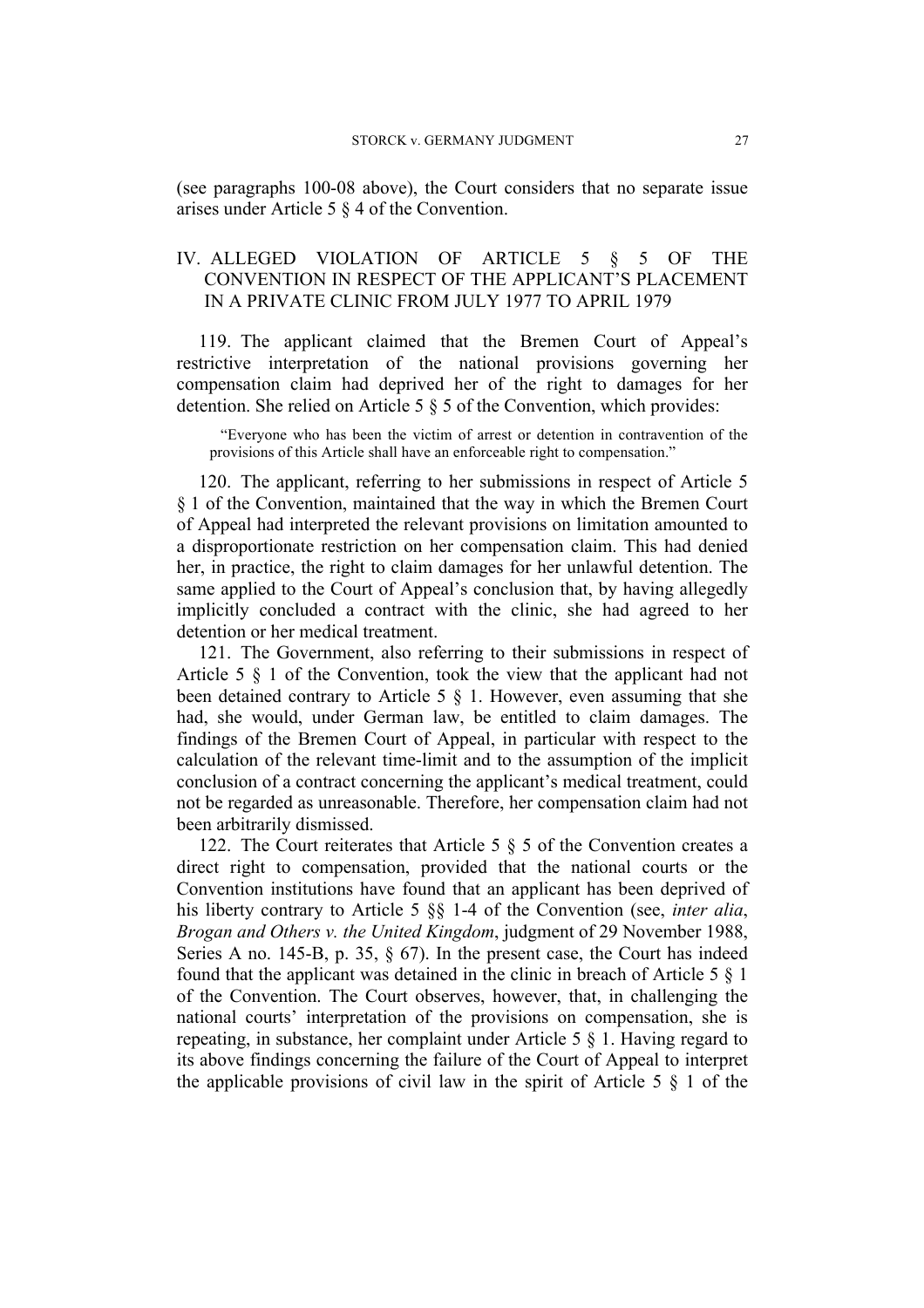Convention (see paragraphs 92-99 above), the Court finds that no separate issue arises under Article 5 § 5 of the Convention.

# V. ALLEGED VIOLATION OF ARTICLE 5 §§ 1, 4 AND 5 OF THE CONVENTION IN RESPECT OF THE APPLICANT'S STAY IN A PRIVATE CLINIC FROM JANUARY TO APRIL 1981

123. The applicant complained that she had also been deprived of her liberty during her second stay in Dr Heines's clinic from January to April 1981. She relied on Article 5 § 1 of the Convention, the relevant parts of which provide:

"1. Everyone has the right to liberty and security of person. No one shall be deprived of his liberty save in the following cases and in accordance with a procedure prescribed by law:

...

(e) the lawful detention ... of persons of unsound mind ..."

She further argued that she had not had sufficient access to a court to obtain a decision on the lawfulness of her detention in that clinic, contrary to Article 5 § 4 of the Convention, which reads:

"Everyone who is deprived of his liberty by arrest or detention shall be entitled to take proceedings by which the lawfulness of his detention shall be decided speedily by a court and his release ordered if the detention is not lawful."

Furthermore, she maintained that the Bremen Court of Appeal's interpretation of the national provisions governing her compensation claim amounted to a disproportionate restriction on her claim, which, in practice, had deprived her of the right to damages for her unlawful detention. She relied on Article 5 § 5 of the Convention, which provides:

"Everyone who has been the victim of arrest or detention in contravention of the provisions of this Article shall have an enforceable right to compensation."

124. The applicant argued that she had also been deprived of her liberty during her stay in Dr Heines's clinic in 1981. She maintained that she had been committed to the clinic by her general practitioner owing to the onset of strong withdrawal symptoms after she had abruptly stopped taking any medication. She had therefore not consented to her detention in that clinic.

125. The Government contested this view. They submitted that the applicant, as the Bremen Court of Appeal had rightly found, had come to the clinic without being forced to do so. She had intended that her medical treatment there should be continued, as her state of health had considerably deteriorated. Therefore, she had obviously not been deprived of her liberty.

126. The Court considers that in respect of her second stay in the clinic, the applicant can only be said to have been deprived of her liberty if she did not consent to her stay and treatment there. Having regard to the domestic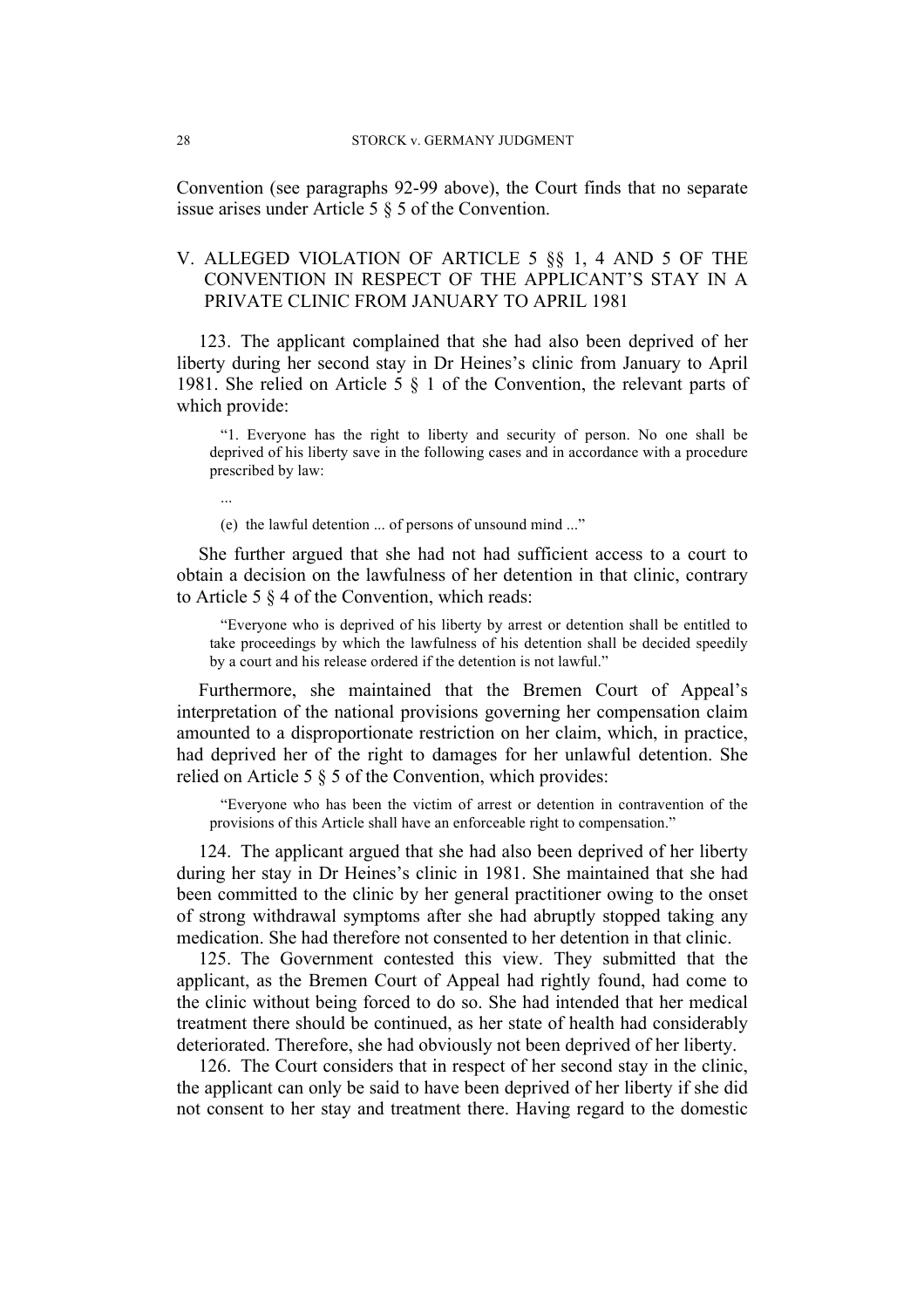courts' related findings of fact, the Court notes that the applicant came to the clinic of her own motion. This finding is not called into question by the fact that the applicant's general practitioner might have recommended her to do so on account of the strong withdrawal symptoms she suffered from after she abruptly stopped taking any medication. The mere fact that the applicant may initially have given herself up to be taken into detention, however, does not deprive her of the protection of Article 5 § 1 for the entire period of her stay in the clinic (see, *mutatis mutandis*, *De Wilde, Ooms and Versyp*, cited above, p. 36, § 65, and *H.L. v. the United Kingdom*, cited above, § 90).

127. It is true that according to the Regional Court and Court of Appeal's consistent findings, on the very day of her admission to the clinic, the applicant was unable to speak and showed signs of autism. However, she had attained the age of majority and had not been placed under guardianship. It therefore has to be assumed that she was still capable of validly expressing consent, at least in the course of her treatment at the clinic in 1981. The Court further attaches decisive importance to the fact that the applicant, who knew the clinic's regime and methods of medical treatment following her first stay there from 1977 to 1979, herself conceded in the proceedings before the Bremen Court of Appeal that she had "to a certain extent voluntarily" ("*bedingt freiwillig*") consented to her stay there owing to her need for treatment. Moreover, contrary to the findings with respect to her first placement in the clinic, it has not been found that the applicant attempted to escape from it in 1981.

128. In these circumstances, the factual background of the applicant's second stay in the clinic, unlike that of her first stay , does not allow for the conclusion that she was confined in the clinic against her will or without her consent. She was therefore not deprived of her liberty within the meaning of Article 5 § 1 of the Convention. Consequently, there has been no violation of Article 5 § 1 of the Convention on that account.

129. Given the finding that the applicant was not detained within the meaning of Article 5 of the Convention, there has likewise been no breach of Article 5 §§ 4 and 5 of the Convention.

# VI. ALLEGED VIOLATION OF ARTICLE 6 § 1 OF THE CONVENTION IN RESPECT OF BOTH OF THE APPLICANT'S STAYS IN A PRIVATE CLINIC

130. The applicant further argued that both the Court of Appeal's restrictive interpretation of the provisions applicable to her compensation claim and its assessment of a medical expert report had violated her right to a fair trial guaranteed by Article 6 § 1 of the Convention, the relevant part of which provides:

"In the determination of his civil rights and obligations ..., everyone is entitled to a fair ... hearing ... by [a] ... tribunal ..."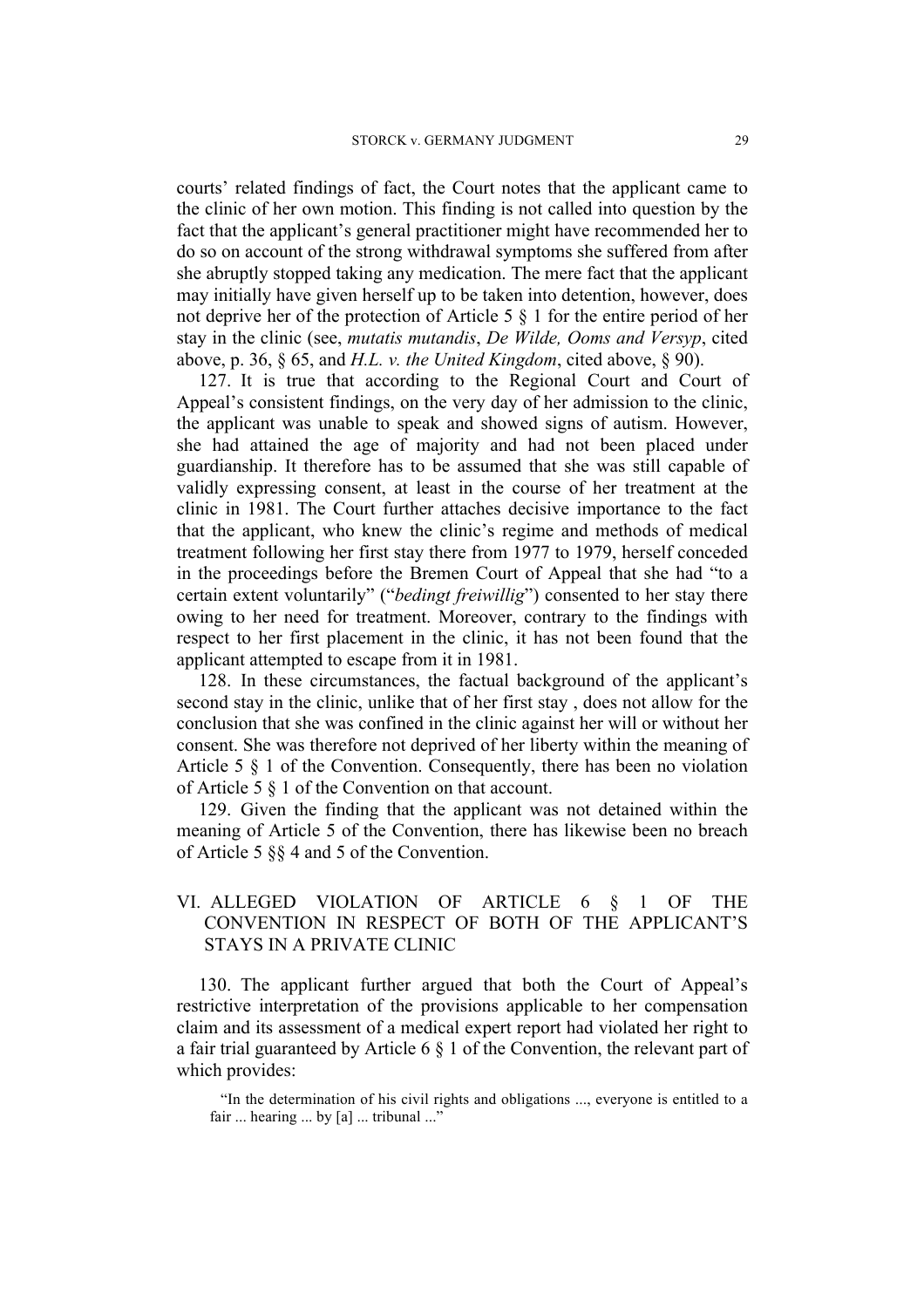131. The applicant, referring to her submissions in respect of Article 5 § 1 of the Convention, pointed out that the way in which the Bremen Court of Appeal had applied and interpreted the provisions of German law governing her compensation claim amounted to a breach of her right to a fair trial as guaranteed by Article  $6 \nless 1$  of the Convention. Furthermore, she claimed that the expert appointed by the Court of Appeal had drafted his report in an incompetent way without seeing her in person. She complained about the way in which the Court of Appeal had assessed the contradictory opinion given by the expert.

132. The Government took the view that the Bremen Court of Appeal's assessment of the relevant facts and interpretation of the applicable provisions of national law had not been arbitrary and that the proceedings had therefore not been unfair. They referred in this connection to their submissions concerning Article 5 of the Convention. They further argued that the applicant and her counsel had had ample opportunities – which they had seized – to question the expert appointed by the court and to comment on his report both orally and in writing. The Court of Appeal, in giving reasons for its judgment, had carefully considered the positions of the parties and the three expert reports before it, two of which had been submitted by the applicant.

133. In so far as the applicant complained about the way in which the Bremen Court of Appeal had interpreted and applied the provisions of German law concerning her compensation claim, the Court, referring to its various findings under Article 5 § 1 (see paragraphs 92-99), finds that no separate issue arises under Article 6 § 1 of the Convention.

134. The applicant also claimed that she had been denied a fair trial in that the expert appointed by the Court of Appeal had proved to be incompetent and in that the Court of Appeal had wrongly assessed his opinion. With respect to this, the Court reiterates that it is not its function to deal with errors of fact or law allegedly committed by a national court unless and in so far as they may have infringed rights and freedoms protected by the Convention. While Article 6 of the Convention guarantees the right to a fair hearing, it does not lay down any rules on the admissibility of evidence or the way it should be assessed, which are therefore primarily matters for regulation by national law and the national courts (see, amongst others, *Schenk v. Switzerland*, judgment of 12 July 1988, Series A no. 140, p. 29, §§ 45-46, and *García Ruiz v. Spain* [GC], no. 30544/96, § 28, ECHR 1999-I).

135. The Court notes that the expert appointed by the Court of Appeal, a psychiatrist, submitted a conclusive medical report, which he explained at a hearing during which the parties were able to put questions to him. The findings of two expert reports previously prepared at the applicant's request were thoroughly taken into consideration by the court in assessing the evidence. With regard to the applicant's complaint that the expert had not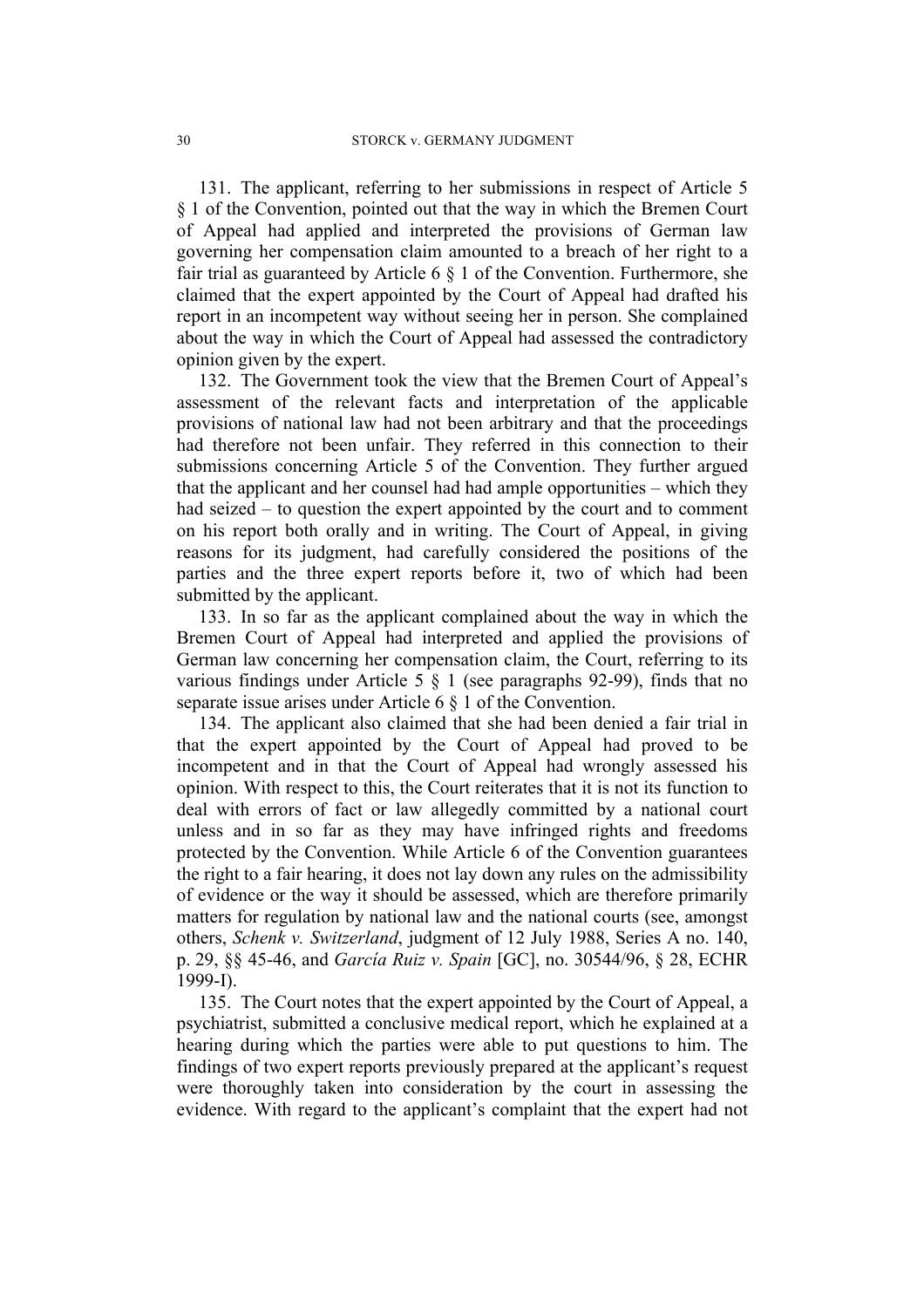seen her in person, the Court observes that the expert was not called upon to assess her state of health at the time of the proceedings, but at the time of her stays in the clinic more than fifteen years earlier. Having regard to all the material before it, the Court therefore concludes that the choice of the expert and the assessment of his report do not disclose any unfairness in the court proceedings.

136. It follows that, in so far as any separate issues arise under Article 6 § 1 of the Convention that have not yet been dealt with from the perspective of Article 5 § 1, there has been no violation of Article 6 of the Convention on this account.

# VII. ALLEGED VIOLATION OF ARTICLE 8 OF THE CONVENTION IN RESPECT OF BOTH OF THE APPLICANT'S STAYS IN A PRIVATE CLINIC

137. The applicant claimed that in substance she had also complained of a violation of Article 8 of the Convention with regard to the restrictions on her liberty, her immobilisation and the medical treatment she had received against her will during her stays in Dr Heines's clinic both from 1977 to 1979 and in 1981. She argued that these facts should also be examined under Article 3 of the Convention.

138. The Court considers that the applicant's complaints fall to be examined under Article 8 of the Convention alone, the relevant parts of which provide:

"1. Everyone has the right to respect for his private ... life ...

2. There shall be no interference by a public authority with the exercise of this right except such as is in accordance with the law and is necessary in a democratic society in the interests of national security, public safety or the economic well-being of the country, for the prevention of disorder or crime, for the protection of health or morals, or for the protection of the rights and freedoms of others."

139. Referring to her submissions in respect of Article 5 § 1 of the Convention, the applicant argued that she had been treated with medication that had been contraindicated and had caused her to develop postpoliomyelitis syndrome. Whenever she had refused to take medication, it had been administered to her by force. She had been filled with psychotropics and neuroleptics, and had been attached to beds, chairs and radiators. She had been treated as a mentally insane person for many years and the treatment had permanently ruined her health, and indeed her life. Both the detention and the infringement of her physical integrity were imputable to the State. Germany had also violated its positive obligation to protect her from these interferences with her right to respect for private life.

140. The Government stressed that the applicant had not explicitly relied on Articles 3 or 8 of the Convention in her application to the Court. Referring to their submissions with regard to Article 5, they took the view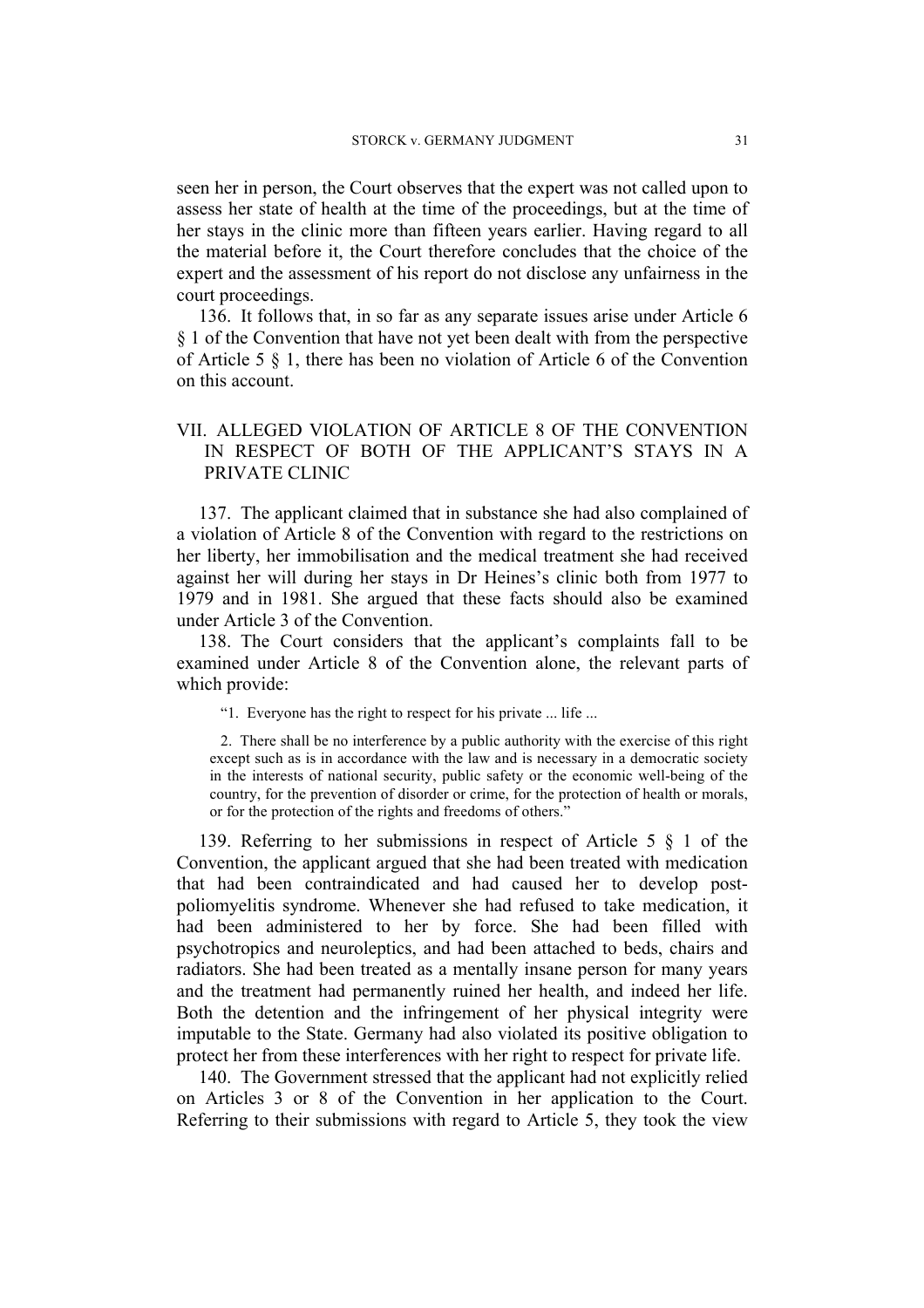that neither the applicant's alleged deprivation of liberty nor her allegedly erroneous medical treatment while being detained were imputable to the State. For the same reasons as set out in respect of Article 5, the State had also complied with its positive obligation to afford effective protection of the applicant's rights under Articles 3 and 8. It had notably been open to the applicant to lodge a criminal complaint (*Strafanzeige*), alleging assault or coercion, against the doctors who had treated her or to bring compensation proceedings in the civil courts. In dismissing the applicant's compensation claim, the Bremen Court of Appeal had not disregarded her rights under Articles 3 or 8. In any event, there had been no violation of the applicant's rights under Articles 3 and 8 as a result of any wrongful medical diagnosis or therapy. As had been found by the Bremen Court of Appeal after its taking of evidence, there was no proof of any erroneous medical treatment.

141. Owing to the different factual circumstances surrounding the applicant's involuntary placement in Dr Heines's clinic from 1977 to 1979 on the one hand, and her stay there in 1981 on the other, the Court finds it necessary to distinguish between these periods.

### **A. Placement in the clinic from 1977 to 1979**

# *1. Interference with the applicant's right to respect for private life*

142. In so far as the applicant claimed that her liberty had been restricted contrary to Article 8 of the Convention during her involuntary placement in the clinic, the Court reiterates that the right to liberty is governed by Article 5, which is to be regarded as a *lex specialis vis-à-vis* Article 8 in this respect (see, by converse implication, *Winterwerp*, cited above, p. 21, § 51, and *Ashingdane v. the United Kingdom*, judgment of 28 May 1985, Series A no. 93, p. 21, § 44). The Court finds that the applicant, in complaining about restrictions on her freedom of movement, is in substance repeating her complaint under Article 5 § 1. It therefore considers that no separate issue arises under Article 8 in this respect.

143. In so far as the applicant argued that she had been medically treated against her will while detained, the Court reiterates that even a minor interference with the physical integrity of an individual must be regarded as an interference with the right to respect for private life under Article 8 if it is carried out against the individual's will (see, *inter alia*, *X v. Austria*, no. 8278/78, Commission decision of 13 December 1979, DR 18, p. 156; *A.B. v. Switzerland*, no. 20872/92, Commission decision of 22 February 1995, DR 80-B, p. 70; and, *mutatis mutandis*, *Herczegfalvy v. Austria*, judgment of 24 September 1992, Series A no. 244, p. 26, § 86).

144. In determining whether the applicant's treatment with various medicines, which interfered with her physical integrity, was carried out against her will, the Court refers to its findings in respect of Article 5 § 1 of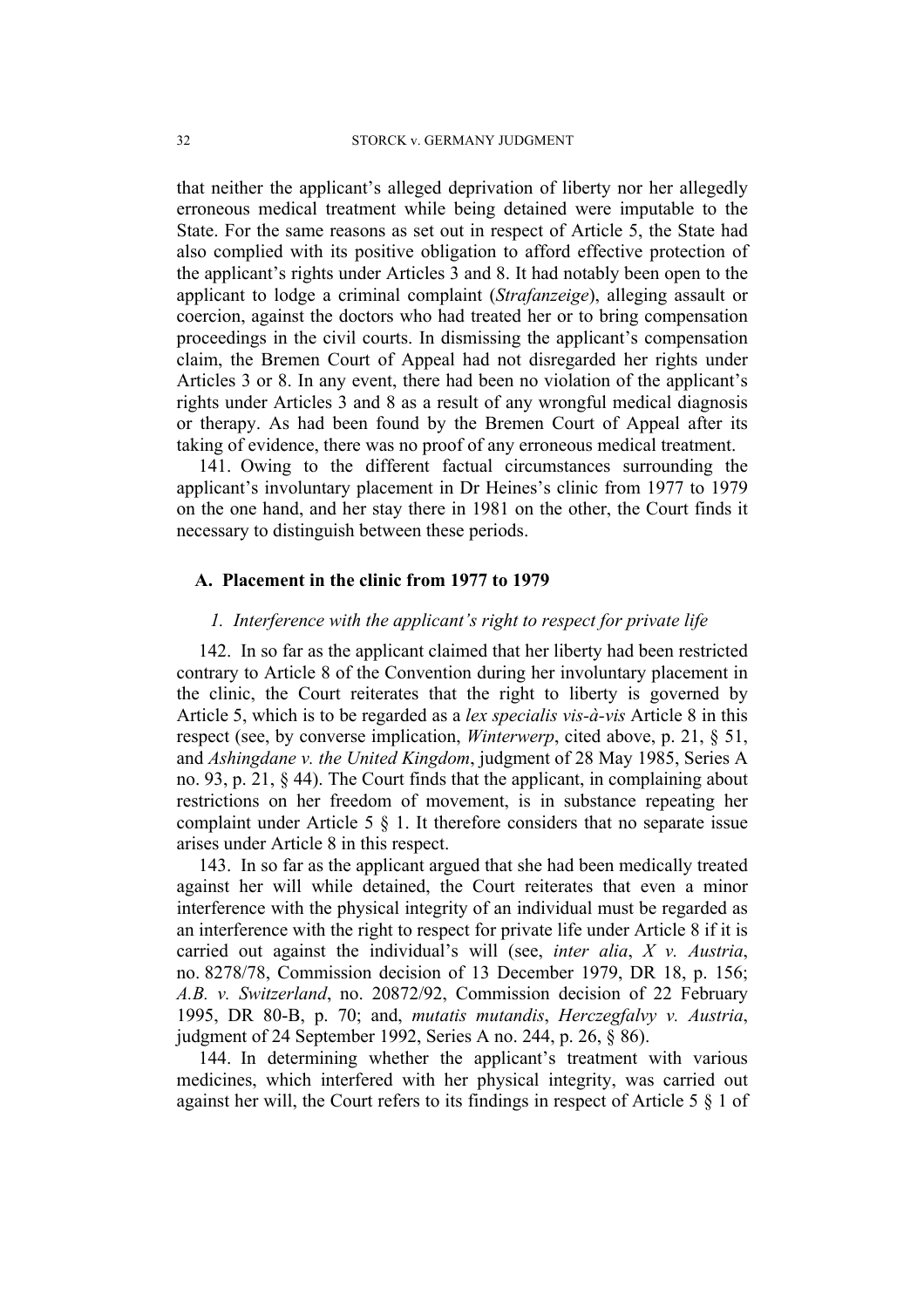the Convention (see paragraphs 71-78 above). Given that the applicant not only constantly resisted her continued stay in the clinic, but equally resisted her medical treatment so that at times she had to be administered medication by force, the Court finds that she was given medical treatment against her will. It further notes that the findings of at least one expert (see paragraph) 23 above) indicated that the medicines the applicant had received at the clinic had been contraindicated and had caused serious damage to her health. However, the Court does not need to determine whether the applicant's treatment was *lege artis*, as, irrespective of this, it was carried out against her will and therefore already constituted an interference with her right to respect for her private life.

## *2. Responsibility of the State*

145. Similarly to the findings in respect of Article 5 § 1 of the Convention, to which the Court refers, the interference with the applicant's private life could be imputable to the State since it was involved in the medical treatment as such on account of the courts' failure to interpret the national law in the spirit of Article 8, or of the State's non-compliance with its positive obligations under Article 8.

#### **(a) Involvement of public authorities in the applicant's medical treatment**

146. The Court, referring to its findings under Article 5 § 1 (see paragraphs 90-91 above), observes that on 4 March 1979 the police brought the applicant back to the clinic by force, thereby rendering her further treatment there possible. At that stage, the public authorities became actively involved in, and therefore responsible for, the applicant's ensuing medical treatment.

#### **(b) Failure to interpret the national law in the spirit of Article 8**

147. In determining whether the Court of Appeal interpreted the provisions of civil law relating to the applicant's compensation claim arising from her medical treatment in the spirit of her right to respect for her private life under Article 8, the Court again refers to its findings regarding Article 5 § 1 (see paragraphs 92-99). It finds in particular that the Court of Appeal, in its interpretation of the provisions governing the time-limit for bringing the compensation claim – including the possibility of interrupting or suspending the running of time for the purposes of limitation – did not have sufficient regard to the applicant's poor state of health during and following her treatment at the clinic. As regards the Court of Appeal's finding that the applicant had concluded a contract concerning her medical treatment at the clinic, the Court notes that the applicant objected not only to her confinement in the clinic, but also to her medical treatment, and was administered medication by force on several occasions. Under these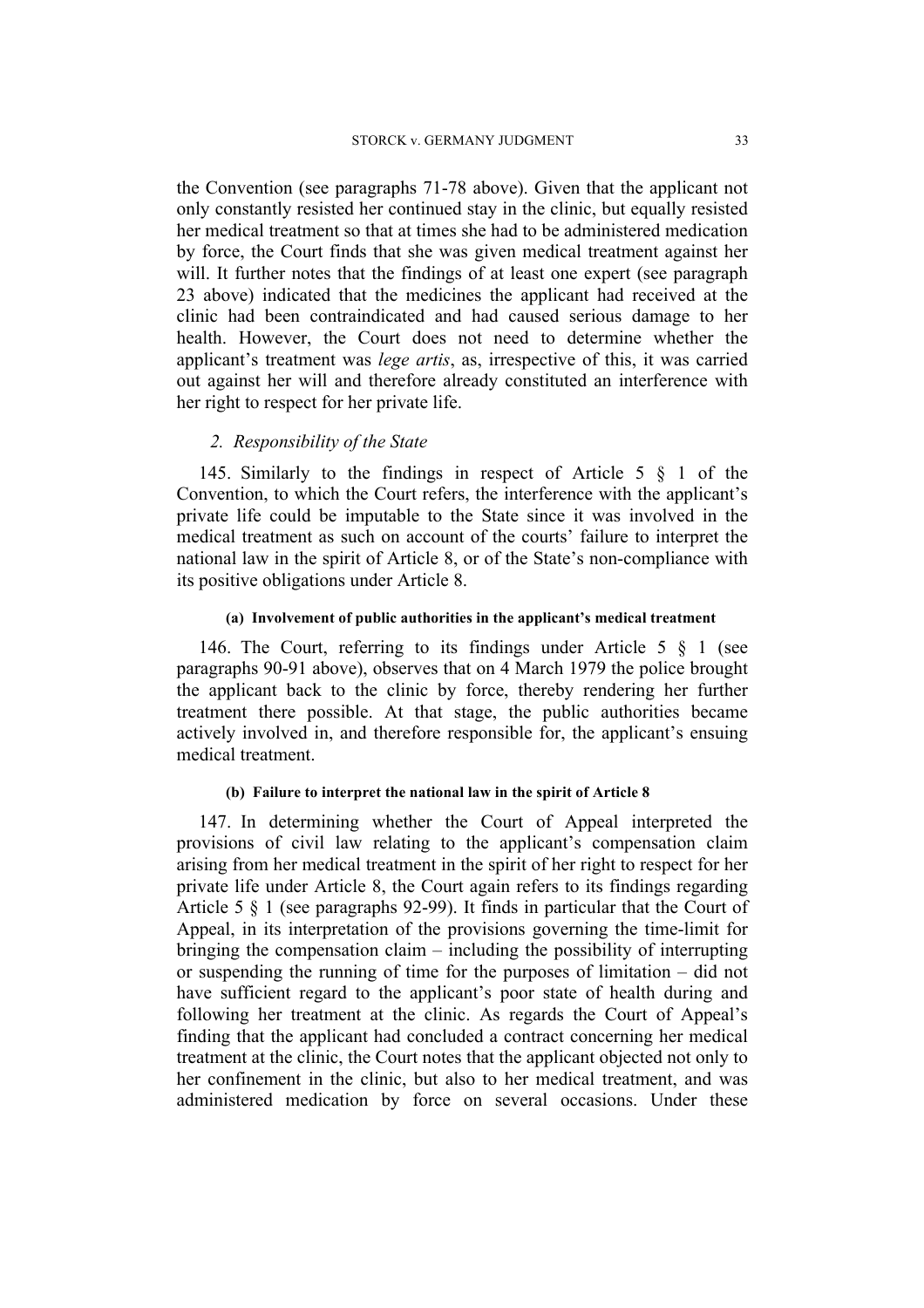circumstances, the Court, presuming that the applicant had the capacity to consent, is unable to discern any reasonable factual basis for the national courts' conclusion that the applicant continuously consented to her medical treatment, thereby having validly concluded and not terminated a contract.

148. Accordingly, the Court of Appeal, as the higher courts confirmed, did not interpret the provisions of civil law relating to the applicant's compensation claim in tort or contract in the spirit of Article 8. It follows that there has been an interference with the applicant's right to respect for private life that was imputable to the respondent State.

#### **(c) Compliance with the State's positive obligations**

149. It remains to be determined whether the interference with the applicant's right to respect for private life is also imputable to the respondent State because the latter failed to comply with its positive obligation to protect the applicant against such interferences by private individuals. The Court, referring to its settled case-law, reiterates that there is a positive obligation on the State flowing from Article 8 to take reasonable and appropriate measures to secure and protect individuals' rights to respect for their private life (see, *inter alia*, *X and Y v. the Netherlands*, cited above, p. 11, § 23, and *Hatton and Others v. the United Kingdom* [GC], no. 36022/97, § 98, ECHR 2003-VIII).

150. The Court, referring again to its findings concerning Article 5 § 1 (see paragraphs 100-08 above), considers that on account of its obligation to secure to its citizens their right to physical and moral integrity, the State remained under a duty to exercise supervision and control over private psychiatric institutions. It notes also that in the sphere of interferences with a person's physical integrity, German law provided for retrospective sanctions, assault being punishable by up to ten years' imprisonment under Articles 223 to 226 of the Criminal Code. Moreover, a person whose physical integrity had been harmed could claim damages in tort for pecuniary and non-pecuniary loss. However, just as in cases of deprivation of liberty, the Court finds that such retrospective measures alone are not sufficient to provide appropriate protection of the physical integrity of individuals in such a vulnerable position as the applicant. The above findings as to the lack of effective State control over private psychiatric institutions at the relevant time (see paragraphs 103-08 above) are equally applicable as far as the protection of individuals against infringements of their physical integrity is concerned. The Court therefore concludes that the respondent State failed to comply with its positive obligation to protect the applicant against interferences with her private life as guaranteed by Article 8 § 1 of the Convention.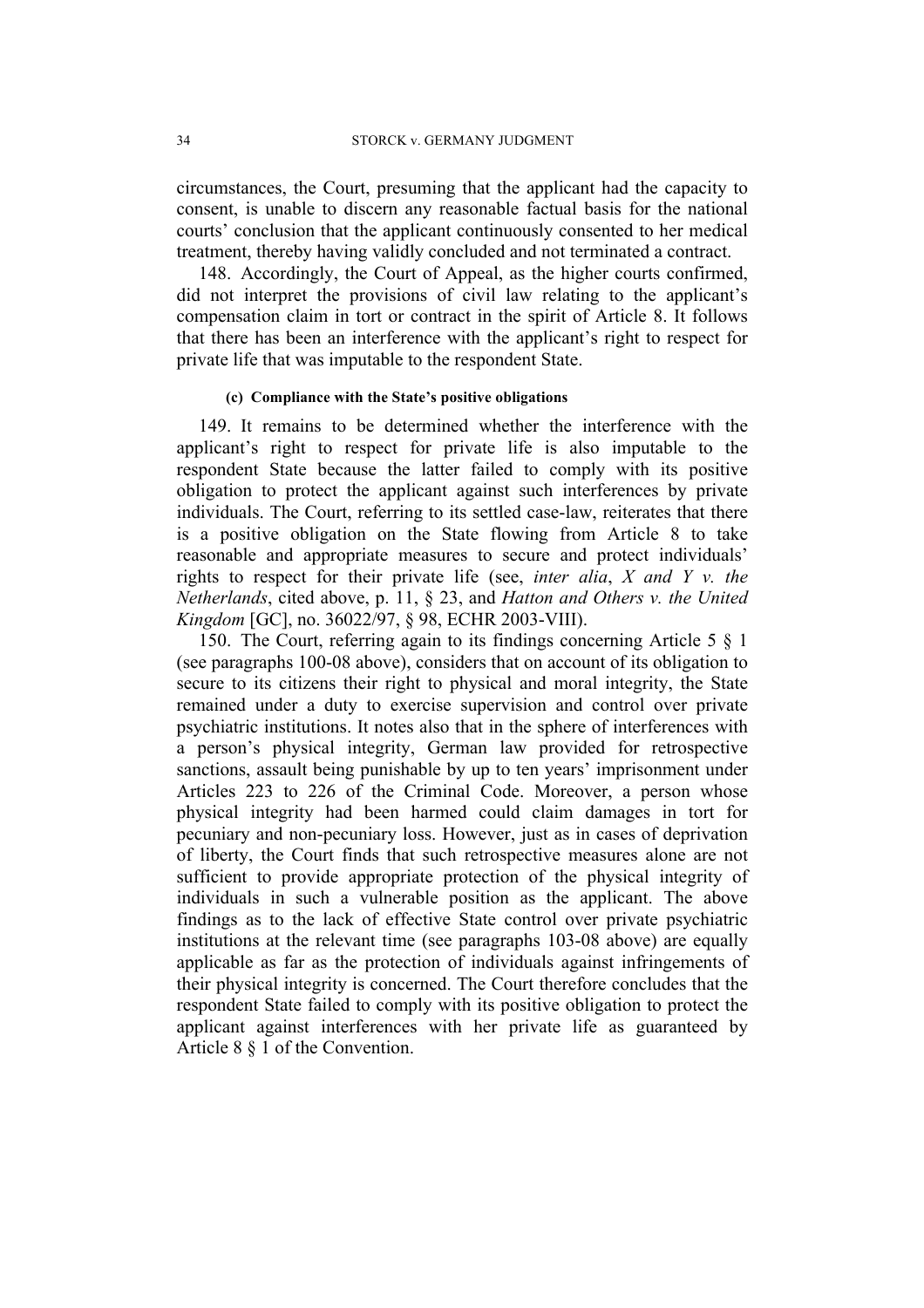### *3. Justification under Article 8 § 2 of the Convention*

151. The Court, referring to its findings concerning Article 5 § 1 (see paragraph 110 above), reiterates that it only needs to be determined whether the interference with the applicant's right to respect for private life was justified under paragraph 2 of Article 8 in so far as the public authorities, notably the courts, were actively involved in this interference. In so far as the State was found not to have complied with its positive obligation under Article 8 § 1 to protect the applicant against interferences with her private life by private individuals, this finding entails a violation of Article 8.

152. It therefore needs to be determined whether the interference with the applicant's right to respect for private life by the national courts was in accordance with the law within the meaning of Article 8 § 2. The Court notes that it is undisputed between the parties that the detention of a mentally insane person for the purpose of medical treatment necessitated a court order if the person concerned did not, or was unable to, consent to his detention and treatment (section 3 of the Act of the *Land* of Bremen on the detention of mentally insane persons, mentally deficient persons and drug addicts). The applicant's confinement in the clinic for medical treatment from 1977 to 1979 was not authorised by a court order. Consequently, the interference with her right to respect for private life was not lawful within the meaning of Article 8 § 2.

153. It follows that there has been a violation of Article 8 of the Convention on that account.

#### **B. Stay in the clinic in 1981**

154. The Court observes that the applicant's medical treatment during her second stay in the clinic in 1981 would have interfered with her right to respect for private life under Article 8 if it had been carried out against her will. Referring to its findings regarding Article 5  $\S$  1 (see paragraphs 126-28) above), it notes, however, that it has not been proved that the applicant did not validly consent to her stay and medical treatment at the clinic in 1981. Even assuming that she could merely be considered to have agreed to being treated with due diligence and according to the medical standards at the relevant time, the Court observes that the Court of Appeal concluded, on the basis of the material before it, that she had not been given the wrong medical treatment. To support this conclusion, that court relied on a duly reasoned report submitted by the expert it had appointed, and also addressed the partly different conclusions in two expert reports submitted by the applicant. Consequently, there was no interference with the applicant's right to respect for her private life within the meaning of Article 8.

155. It follows that there has been no violation of Article 8 of the Convention on that account.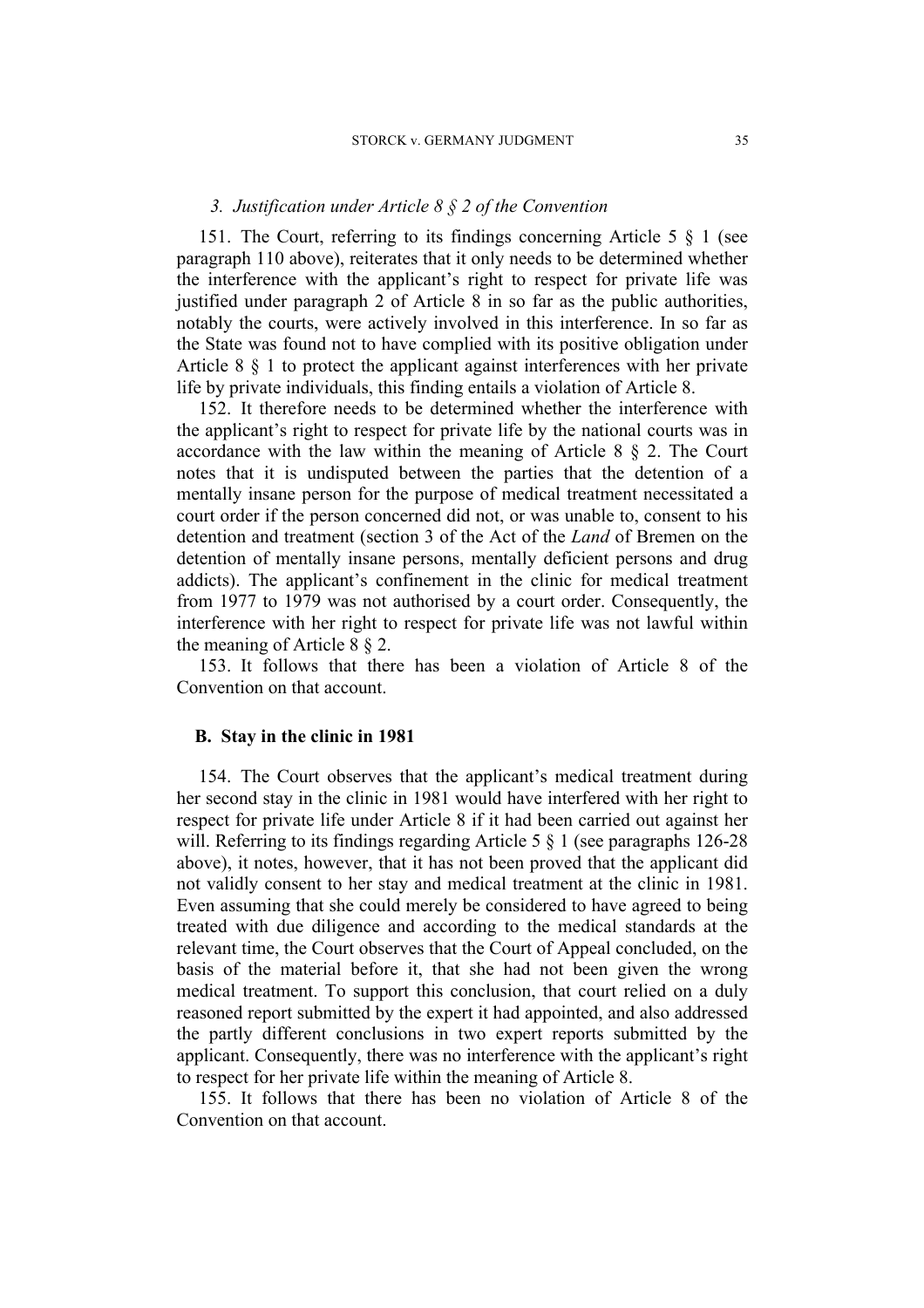# VIII. ALLEGED VIOLATION OF ARTICLE 6 § 1 OF THE CONVENTION IN RESPECT OF THE APPLICANT'S MEDICAL TREATMENT AT MAINZ UNIVERSITY CLINIC

156. The applicant complained that the proceedings in the Mainz Regional Court and the Koblenz Court of Appeal had been unfair because the courts had wrongly assessed an unsuitable expert report and had refused to apply a less strict rule on the burden of proof. She relied on Article 6  $\S$  1 of the Convention, the relevant part of which reads:

"In the determination of his civil rights and obligations ..., everyone is entitled to a fair ... hearing ... by [a] ... tribunal ..."

157. The applicant maintained that her trial had been unfair in that the expert Dr Ludolph had not properly addressed the questions put to him, and had assessed issues of which he could not have had any knowledge. The competent courts had not thoroughly assessed the expert report, which had been prepared with the aid of assistant doctors. Given that the medical file, to which the applicant had sought access since 1993, had been withheld for seven years, this procedural defect could not be remedied in the proceedings before the Court of Appeal. The principle of equality of arms would have necessitated applying a less strict rule on the burden of proof with regard to the causal link between being given the wrong medical treatment and the damage done to her physical integrity.

158. The Government argued that the expert opinion given at the hearing had not been contradictory. The fact that the expert had been summoned to explain his report at the hearing, could be questioned and had been invited to prepare two supplementary reports demonstrated that the applicant had had sufficient opportunities to question the expert. It was irrelevant that the expert report had been prepared with the aid of assistant doctors, as the expert had supervised and taken responsibility for it. Furthermore, the courts had carefully assessed the expert report in their judgments. Moreover, the proceedings had also not been unfair as a result of the temporary disappearance of the applicant's medical file concerning her treatment at Mainz University Clinic. The applicant's lawyer had been granted access to a substitute file (*Notakte*) of more than 100 pages compiled by the clinic. He had later been granted access to the original file, which had been found during the proceedings before the Koblenz Court of Appeal. As had rightly been found by the Koblenz Court of Appeal, it had also not been necessary to apply a less strict rule on the burden of proof, in particular as the original medical file had been taken into consideration by the Court of Appeal.

159. In so far as the applicant complained about the way in which the medical expert had prepared and presented his report and the way in which the courts had assessed this evidence, the Court reiterates that Article 6 does not lay down any rules on the admissibility of evidence or the way it should be assessed, which are therefore primarily matters for regulation by national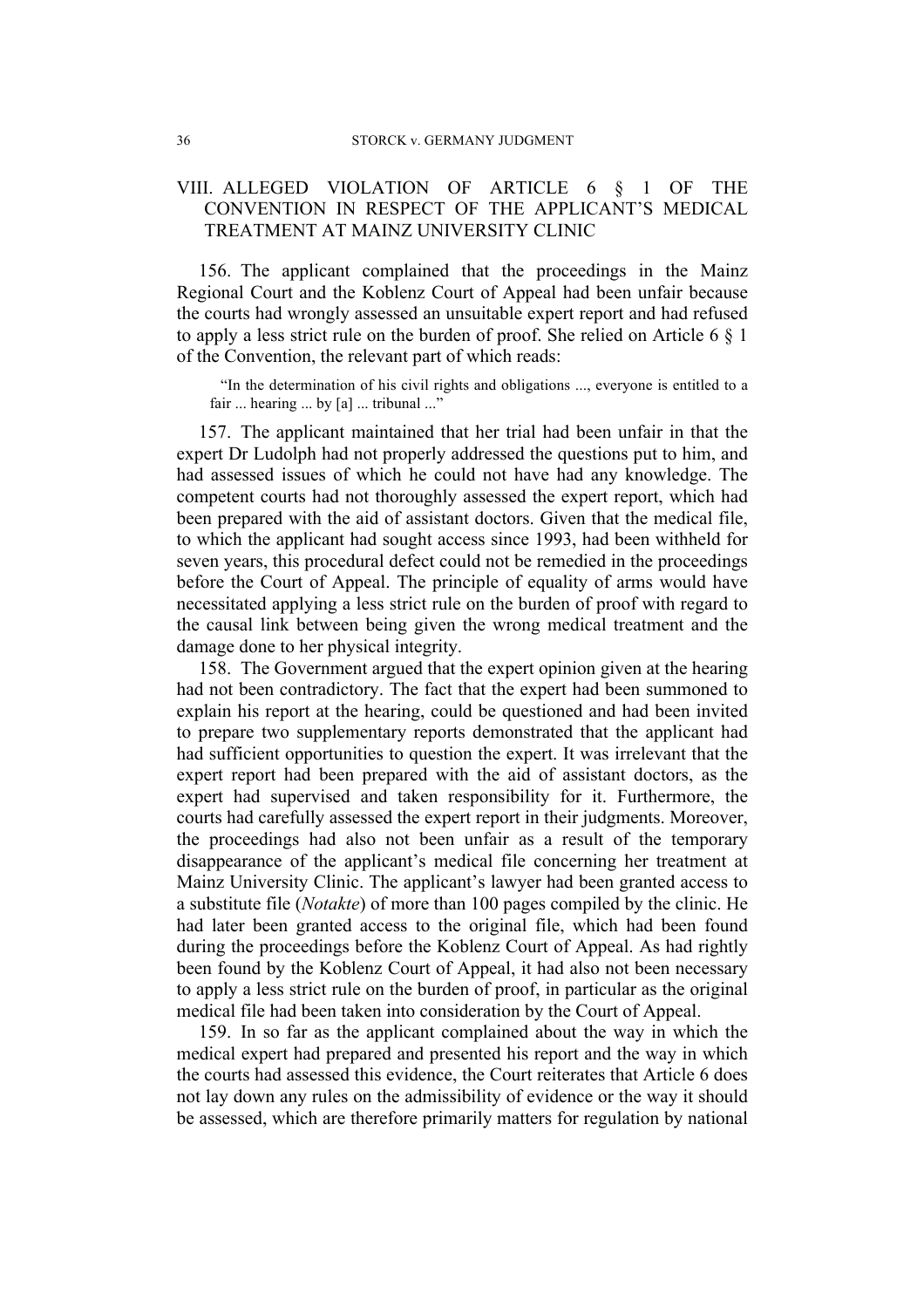law and the national courts. Whereas the Court is not called upon to substitute its own assessment of the facts or evidence for that of the national courts, its task is to ascertain whether the proceedings in their entirety, including the way in which the evidence was assessed, were "fair" within the meaning of Article 6 § 1 (see, *inter alia*, *Dombo Beheer B.V. v. the Netherlands*, judgment of 27 October 1993, Series A no. 274, pp. 18-19, § 31, and *García Ruiz*, cited above, § 28).

160. The Court notes that the Koblenz Court of Appeal expressly took into consideration and dealt with the applicant's complaint that Dr Ludolph's expert report had been drawn up with the help of assistant doctors. It heard oral evidence from the expert, and the applicant was given the opportunity to question the expert during the hearing. In addition to that, the Court of Appeal did not only rely on the expert report by Dr Ludolph, but consulted two further medical experts. In the light of these considerations, the Court considers that the applicant cannot validly argue that the proceedings in her case were unfair in these respects.

161. In so far as the applicant complained about the failure of the competent courts to apply a less strict rule on the burden of proof, given the fact that the original of her medical file had temporarily disappeared, the Court is called upon to examine whether the concept of equality of arms, being an aspect of the right to a fair trial guaranteed by Article 6 § 1 of the Convention, was complied with. It reiterates that the principle of equality of arms implies that each party, in litigation involving opposing private interests, must be afforded a reasonable opportunity to present his case – including his evidence – under conditions that do not place him at a substantial disadvantage *vis-à-vis* his opponent (see, *inter alia*, *Dombo Beheer B.V.*, cited above, p. 19, § 33, and *Hämäläinen and Others v. Finland* (dec.), no. 351/02, 26 October 2004).

162. The Court notes that, although the original of the applicant's medical file could not be found until after the proceedings had started before the Court of Appeal, the applicant's lawyer had been granted access to a substitute medical file of some 100 pages during the first-instance proceedings. The applicant has not established that she was placed at a disadvantage *vis-à-vis* the defendants by reason of the fact that she was not able to inspect the medical file as a whole in the course of the proceedings before the Mainz Regional Court. Furthermore, the Court observes that the Court of Appeal considered the applicant's request to apply a less strict rule on the burden of proof. The Court of Appeal, referring to settled case-law of the Federal Court of Justice on the subject, argued that it had not been necessary to apply a less strict rule on the burden of proof, as there had in any event not been a serious error in her medical treatment. The Court is aware of the general difficulty for a patient to prove that a doctor treating him made a mistake that caused damage to his health. However, it finds that, having regard to all the material available to the Court of Appeal, the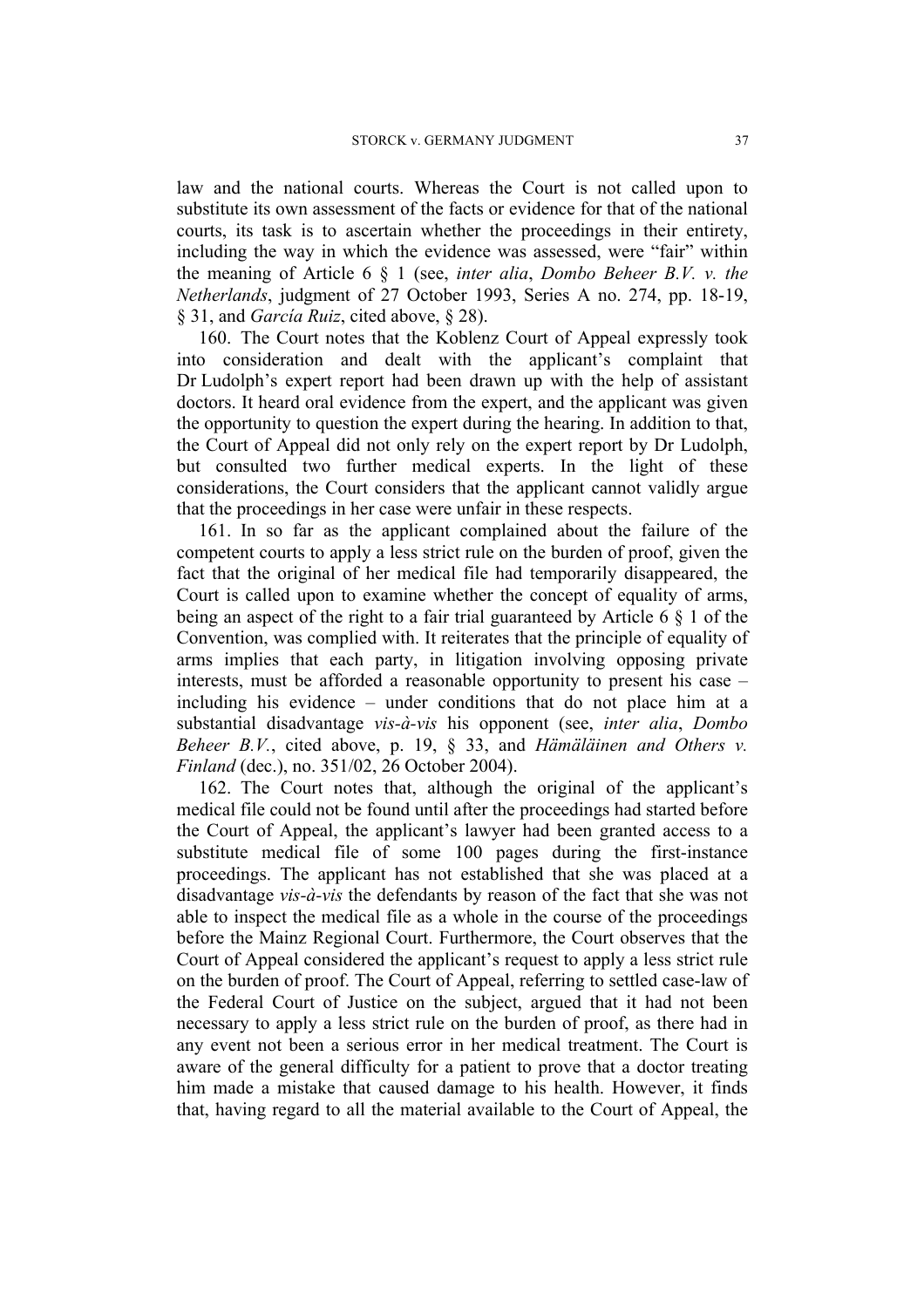reasons given by that court for not diverging from the usual distribution of the burden of proof cannot be regarded as arbitrary and did not substantially disadvantage the applicant as the claimant. Consequently, the facts of the present case do not disclose any failure to comply with the principle of equality of arms.

163. The Court concludes that there has been no violation of Article 6 § 1 of the Convention on that account.

# IX. ALLEGED VIOLATION OF ARTICLE 8 OF THE CONVENTION IN RESPECT OF THE APPLICANT'S MEDICAL TREATMENT AT MAINZ UNIVERSITY CLINIC

164. The applicant maintained that the restrictions on her liberty, the interference with her physical integrity and the refusal of adequate medical treatment at Mainz University Clinic had infringed her right to respect for her private life as guaranteed by Article 8 of the Convention, and also Article 3 of the Convention.

165. The Court considers that these complaints fall to be examined under Article 8 alone, the relevant parts of which provide:

"1. Everyone has the right to respect for his private ... life ...

2. There shall be no interference by a public authority with the exercise of this right except such as is in accordance with the law and is necessary in a democratic society in the interests of national security, public safety or the economic well-being of the country, for the prevention of disorder or crime, for the protection of health or morals, or for the protection of the rights and freedoms of others."

166. In support of her complaints, the applicant repeated her submissions with regard to her treatment at Dr Heines's clinic in Bremen.

167. The Government pointed out that the Mainz Regional Court, as the Koblenz Court of Appeal had confirmed, had found with the help of a medical expert that the applicant had received the correct medical treatment at Mainz University Clinic. Consequently, the applicant's rights under Articles 3 and 8 had not been infringed.

168. The Court reiterates that even a minor interference with the physical integrity of an individual must be regarded as an interference with the right to respect for private life under Article 8 if it is carried out against the individual's will (see the case-law cited in paragraph 143 above). It notes that there is no indication that the applicant was treated without her consent at Mainz University Clinic. Even assuming that she could only be considered to have agreed to being treated with due diligence and according to the medical standards at the relevant time, the Court notes that the national courts reasonably found, with the help of medical experts, that the applicant was neither intentionally nor negligently given the wrong medical treatment. Consequently, there has been no interference with the applicant's right to respect for her private life within the meaning of Article 8.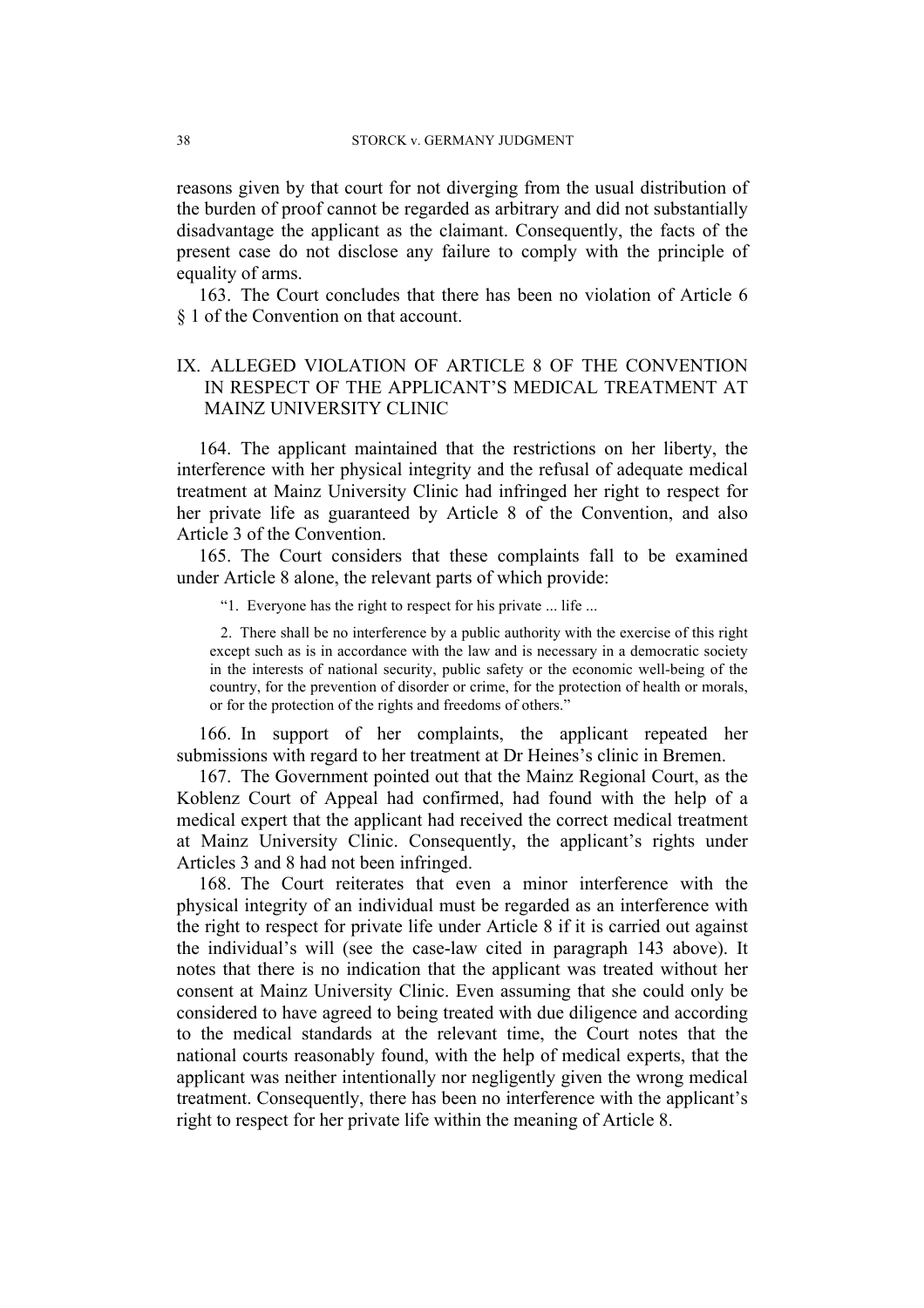169. It follows that there has been no violation of Article 8 of the Convention on that account.

### X. APPLICATION OF ARTICLE 41 OF THE CONVENTION

170. Article 41 of the Convention provides:

"If the Court finds that there has been a violation of the Convention or the Protocols thereto, and if the internal law of the High Contracting Party concerned allows only partial reparation to be made, the Court shall, if necessary, afford just satisfaction to the injured party."

171. The applicant claimed compensation for pecuniary and nonpecuniary damage and the reimbursement of her costs and expenses.

### **A. Damage**

172. The applicant claimed a total of 1,449,259.66 euros (EUR) for pecuniary damage. This sum comprised EUR 1,211,530.90 for the loss of estimated earnings as a technical engineer – the profession she had wished to take up before the beginning of her medical treatment – from which she deducted her invalidity pension. She added EUR 237,728.76 in respect of the pension she would have received until the age of 84. In addition to that, the applicant claimed a total of EUR 1,548.36 for dentist's fees and auxiliary devices not covered by her health insurance. In the alternative, she claimed a total of EUR 1,126,970.30 for pecuniary damage, based on her estimated income and pension as a draughtswoman, the profession she had trained for in 1990. Furthermore, she claimed compensation for all future pecuniary damage resulting from her treatment at Dr Heines's clinic in Bremen and at Mainz University Clinic in so far as it was not covered by the social security companies.

173. The applicant also sought compensation for the non-pecuniary damage arising from the serious violations of Articles 3, 5, 6 and 8 of the Convention. She stressed the severe physical harm done to her by her forced and erroneous medical treatment, which had resulted in her being 100% disabled today and constantly suffering from significant pain in her arms, legs and vertebral column. Her detention and the degrading treatment to which she had been subjected, especially at the clinic in Bremen, and her medical treatment had also aroused in her feelings of anxiety and helplessness and had ruined her whole life. As her state of health was constantly deteriorating owing to her being given the wrong medical treatment when she was young, she would be even more isolated and dependent on the help of others in the future. The applicant claimed not less than EUR 500,000 under this head.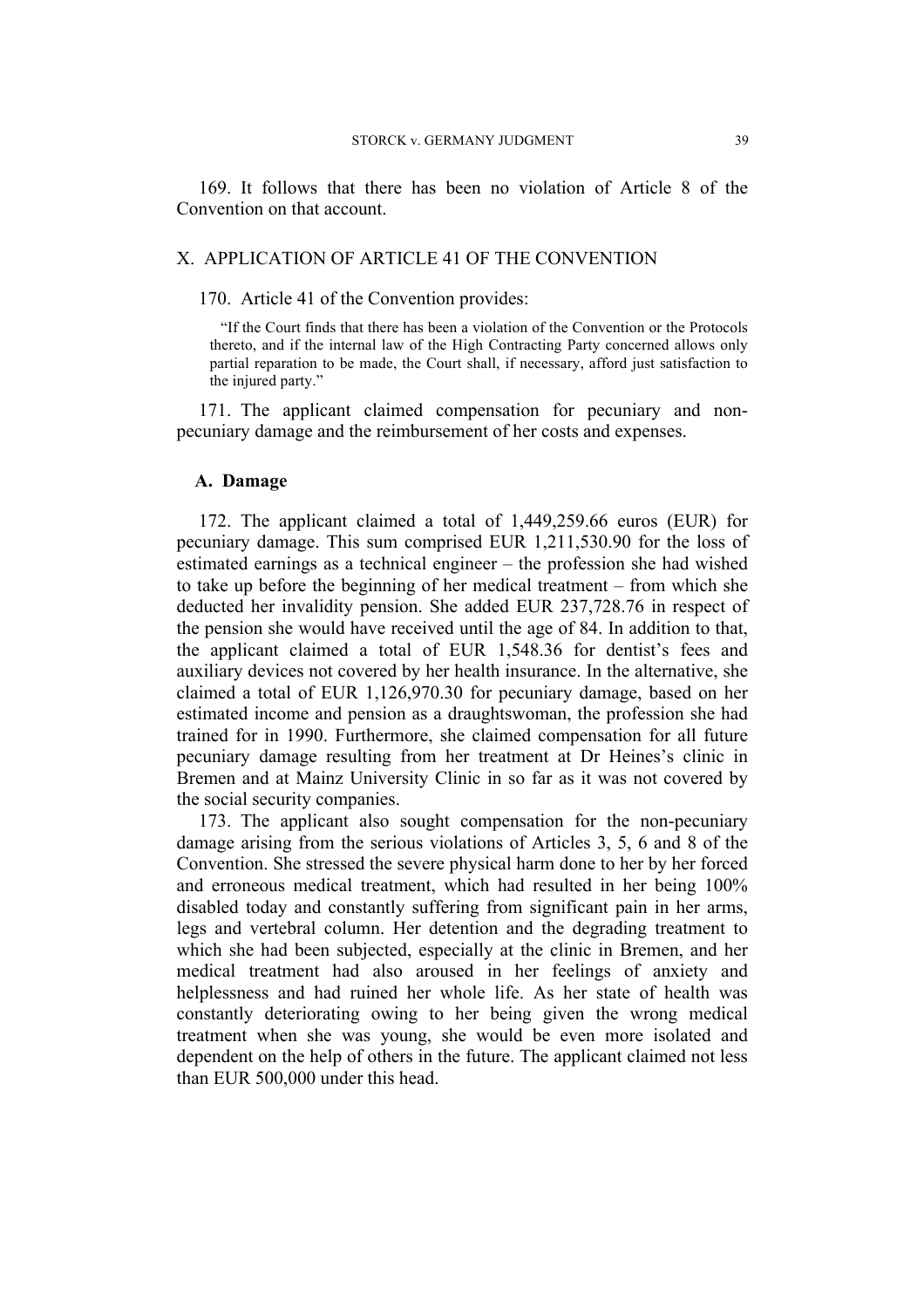174. As to the applicant's claim for pecuniary damage, the Government maintained that the applicant had failed to prove that there was a causal link between the alleged violation of her Convention rights and the loss of her estimated earnings and pension.

175. Furthermore, they considered the sum claimed by the applicant for non-pecuniary damage to be excessive. They stressed that the national courts had found that the applicant had neither deliberately nor negligently been given the wrong medical treatment in the psychiatric institutions in question.

176. With regard to the applicant's claim for pecuniary damage, the Court reiterates that there must be a clear causal connection between the pecuniary damage claimed by the applicant and the violation of the Convention found, and that this may, where appropriate, include compensation in respect of loss of earnings or other sources of income (see, among other authorities, *Barberà, Messegué and Jabardo v. Spain* (Article 50), judgment of 13 June 1994, Series A no. 285-C, pp. 57-58, §§ 16-20, and *Çakıcı v. Turkey* [GC], no. 23657/94, § 127, ECHR 1999-IV). In the present case, the Court notes that it has found violations of Article 5 § 1 and 8 with respect to the applicant's stay in Dr Heines's clinic from 1977 to 1979. It observes that the applicant had neither trained in nor practised the profession of a technical engineer, or draughtswoman, before her confinement in the clinic, so that the detention did not interfere with an existing source of income. The Court is aware that the applicant's involuntary placement in the clinic, her medical treatment there and its consequences for her health entailed a loss of opportunities with regard to her professional career. It cannot, however, speculate as to what profession the applicant would have taken up, or how much money she would have earned at a later stage if she had not stayed in the clinic from 1977 to 1979. Consequently, no clear causal connection between the applicant's loss of estimated earnings and her pensions calculated on that basis has been established. Likewise, the Court, on the basis of the material before it, cannot discern a clear causal connection between the applicant's confinement in Dr Heines's clinic and her claim for dentist's fees and auxiliary devices not covered by her health insurance.

177. As to the applicant's claim for compensation for all future pecuniary damage resulting from the treatment at Dr Heines's clinic in Bremen and at Mainz University Clinic, the Court observes that it has not found a violation of the Convention in respect of the applicant's treatment at Dr Heines's clinic in 1981 and at Mainz University Clinic. Consequently, no claim for damages can arise in this respect. As to her claim concerning her treatment at Dr Heines's clinic from 1977 to 1979, the Court finds that it can neither speculate as to the exact amount of pecuniary damage that will arise from her confinement in that clinic, nor as to whether there will be a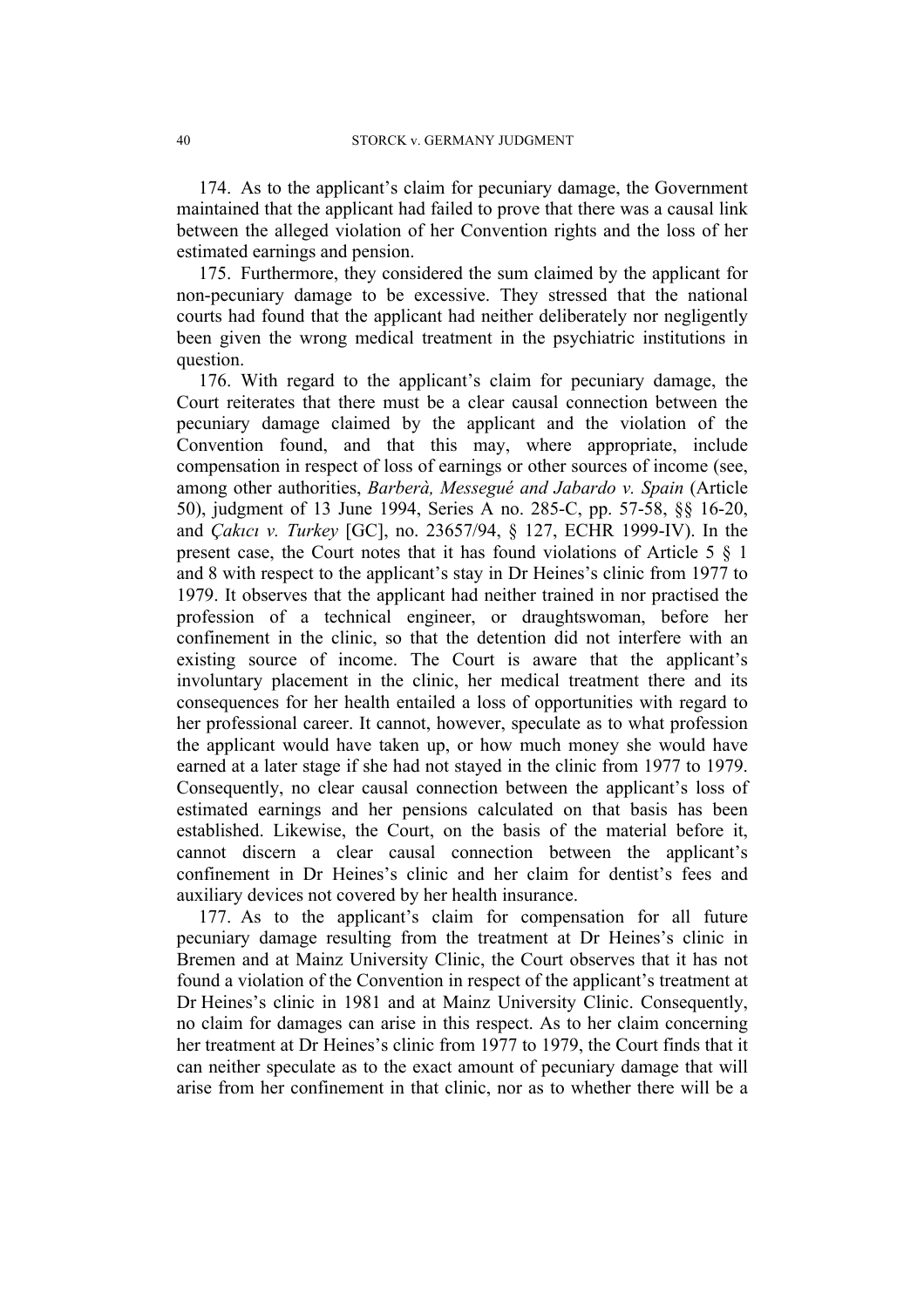causal link between such future damage and her treatment there. Therefore, the Court makes no award in respect of pecuniary damage.

178. With regard to the applicant's claim for non-pecuniary damage, the Court refers to its findings above of grave violations of Articles 5 § 1 and 8 of the Convention in the present case. It notes again that the applicant was confined in the clinic without a legal basis and was treated there at a rather young age for a period of more than twenty months. The interference with the applicant's physical integrity as a result of her forced medical treatment was of particular gravity. It was the cause of the serious and irreversible damage to her health and, indeed, deprived her of the opportunity to lead an autonomous professional and private life. The Court points out that the applicant's case, as regards the assessment of non-pecuniary damage, must also be distinguished from cases like *H.L. v. the United Kingdom* (cited above, §§ 148-50). In the present case, it is most questionable, and indeed was not assumed by either of the parties, that the applicant could have been detained at all against her will as a person posing a serious threat to public safety or order under the applicable legislation (section 2 of the Act of the *Land* of Bremen on the detention of mentally insane persons, mentally deficient persons and drug addicts – see paragraph 53 above). Having regard to previous comparable applications in which there have also been substantive interferences with applicants' physical and moral integrity (see, for example, *A. v. the United Kingdom*, judgment of 23 September 1998, *Reports* 1998-VI, p. 2701, § 34, and *Peers v. Greece*, no. 28524/95, § 88, ECHR 2001-III), and deciding on an equitable basis, the Court awards the applicant EUR 75,000 in compensation for non-pecuniary damage, together with any tax that may be chargeable on that amount.

### **B. Costs and expenses**

179. The applicant, relying on documentary evidence, claimed a total of EUR 32,785.10 for costs and expenses. She sought reimbursement of the costs and expenses incurred in the proceedings before the national courts in respect of the services of her lawyers, medical expert opinions, hotel and travelling costs in the proceedings in the Bremen Regional Court (EUR 21,198.51) and in the proceedings in the Mainz Regional Court (EUR 4,260.82). She further claimed a lump sum of EUR 2,500 for her personal expenses during these proceedings, including her expenses for drafting the constitutional complaints herself. Furthermore, she claimed EUR 4,825.77 for the costs and expenses incurred in respect of the services of the lawyer representing her in the proceedings before the Court.

180. The Government considered these sums excessive.

181. According to the Court's consistent case-law, to be awarded costs and expenses the injured party must have incurred them in order to seek the prevention or rectification of a violation of the Convention, to have the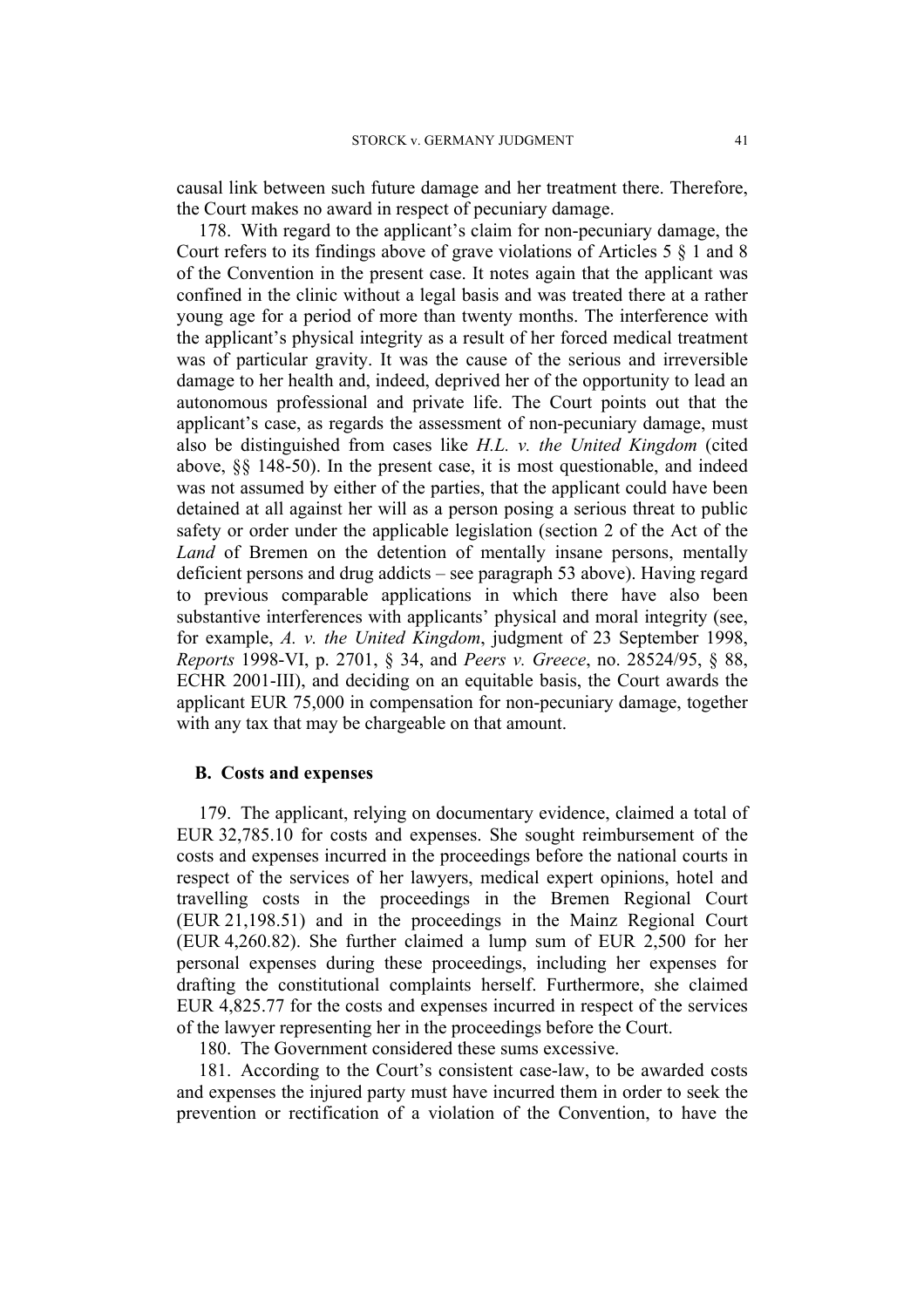same established by the Court and to obtain redress for it. It must also be shown that the costs were actually and necessarily incurred and that they are reasonable as to quantum (see, *inter alia*, *Venema v. the Netherlands*, no. 35731/97, § 117, ECHR 2002-X).

182. As regards the applicant's costs and legal expenses incurred in the proceedings before the national courts, the Court observes that it has only found a violation of the Convention with respect to the proceedings in the Bremen Regional Court. It accepts that the costs and expenses in those proceedings were incurred to rectify a violation of Articles 5 and 8 of the Convention. Even though the applicant has not submitted any documentary evidence of her personal expenses in the proceedings before the Federal Constitutional Court, the Court acknowledges that she must also have incurred certain expenses in those proceedings (see *Migoń v. Poland*, no. 24244/94, § 95, 25 June 2002, and *H.L. v. the United Kingdom*, cited above, § 152). Having regard to its case-law, and making its own assessment of the reasonableness of her costs and expenses, the Court awards the applicant EUR 15,000 under this head, plus any tax that may be payable on that amount.

183. As regards the applicant's costs and legal expenses incurred in the Convention proceedings, the Court, having regard to its case-law and making its own assessment, awards the applicant EUR 4,000 less the EUR 685 received by way of legal aid from the Council of Europe, together with any tax that may be chargeable on that amount.

# **C. Default interest**

184. The Court considers it appropriate that the default interest should be based on the marginal lending rate of the European Central Bank, to which should be added three percentage points.

# FOR THESE REASONS, THE COURT UNANIMOUSLY

- 1. *Dismisses* the Government's preliminary objection;
- 2. *Holds* that there has been a violation of Article 5 § 1 of the Convention with regard to the applicant's placement in a private clinic from 1977 to 1979;
- 3. *Holds* that no separate issue arises under Article 5 §§ 4 and 5 of the Convention with regard to the applicant's placement in a private clinic from 1977 to 1979;